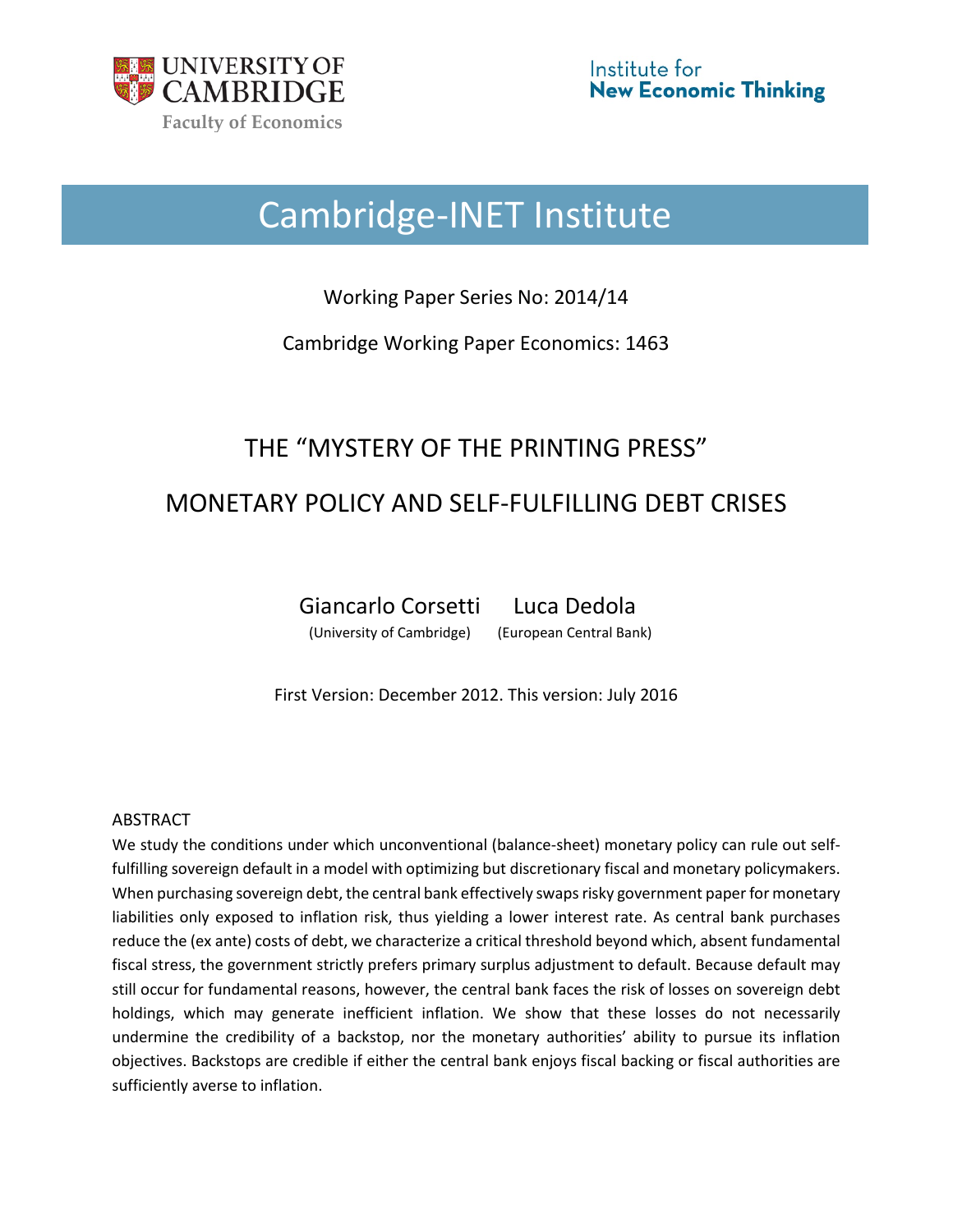# The "Mystery of the Printing Press" Monetary Policy and Self-fulfilling Debt Crises<sup>∗</sup>

Giancarlo Corsetti Cambridge University and CEPR

Luca Dedola European Central Bank and CEPR

First Version: December 2012. This version: July 2016

<sup>∗</sup>A non-technical version of the arguments and results in this paper has been delivered as Schumpeter Lecture at the 2015 Annual Congress of the European Economic Association (see Corsetti 2015). We thank, without implicating, an anonymous referee, Eric Van Wincoop, Guillermo Calvo, Robert Feenstra, Jordi Galí, Kerstin Holzheu, Ricardo Reis, Pontus Rendhal, Hamid Sabourian, Pedro Teles, Oreste Tristani, Frank Smets and Gilles St. Paul, our discussants Pierpaolo Benigno, Alexander Guembel, Maren Froemel, Ramon Marimon, Gernot Mueller, Philippe Martin, Thepthida Sopraseuth as well as seminar participants at the Bank of England, Bank of Spain, UC Davis, Columbia University, European Central Bank, International Monetary Fund, Paris School of Economics, University of Amsterdam, the 2012 Conference on The Economics of Sovereign Debt and Default at the Banque de France, the 2012 workshop on Fiscal Policy and Sovereign Debt at the European University Institute, the 2012 conference on Macroeconomics after the Financial Flood in memory of Albert Ando at the Banca d'Italia, the T2M Conference in Lyon, the 2013 Banque de France and Bundesbank Macroeconomics and Finance Conference, the 2013 Barcelona Summer Forum: International Capital Flows and the 2014 conference on "The European Crisis – Causes and Consequence" in Bonn, the 2015 Princeton-INET and Cambridge-Princeton Conference. We thank Samuel Mann, Jasmine Xiao and especially Anil Ari for superb research assistance. Giancarlo Corsetti acknowledges the generous support of the Keynes Fellowship at Cambridge University, the Centre For Macroeconomics and the Horizon 2020 Grant Agreement: 649396 ADEMU. The views expressed in this paper are our own, and do not reflect those of the European Central Bank or its Executive Board, or any institution to which we are affiliated.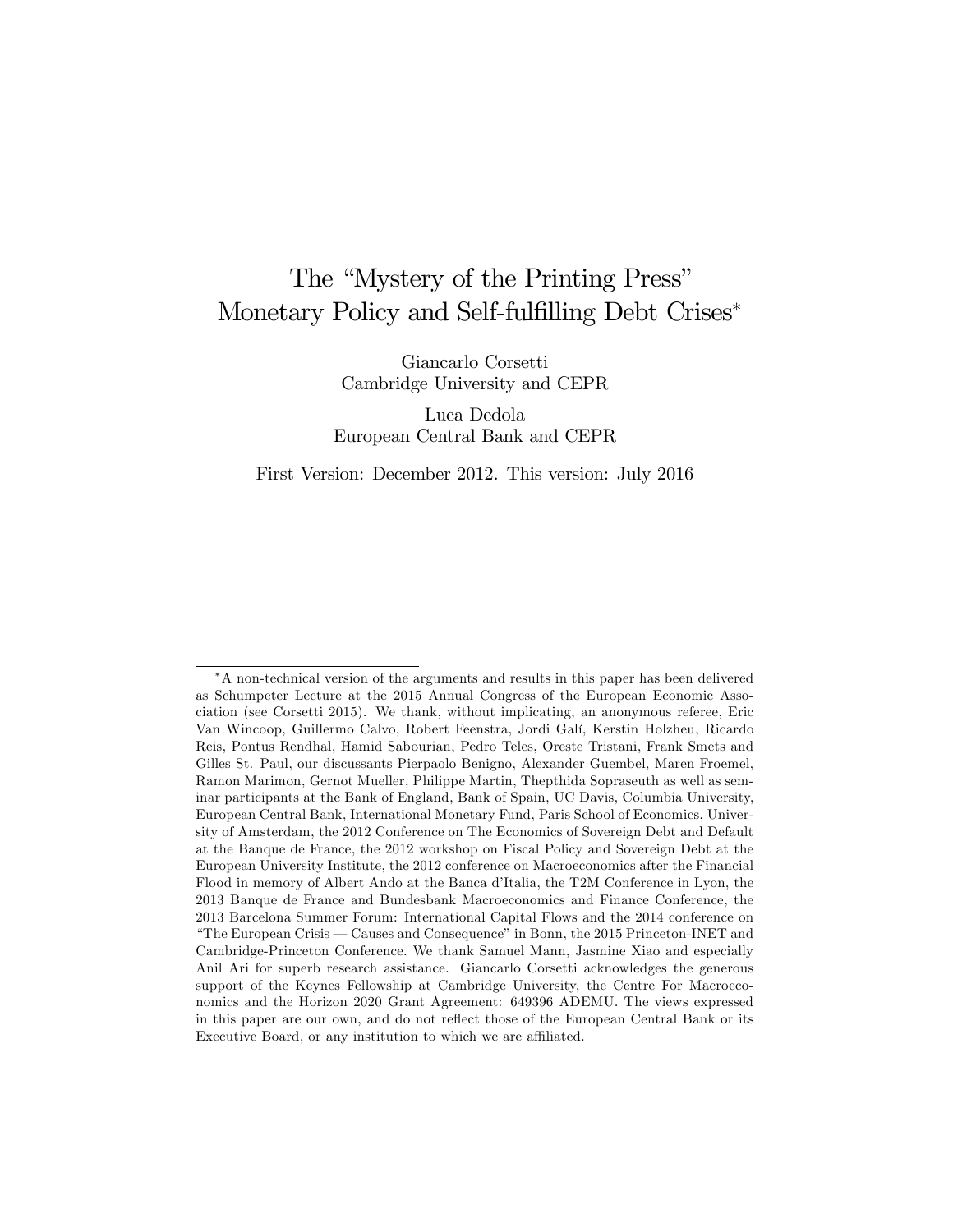#### Abstract

We study the conditions under which unconventional (balance-sheet) monetary policy can rule out self-fulfilling sovereign default in a model with optimizing but discretionary fiscal and monetary policymakers. When purchasing sovereign debt, the central bank effectively swaps risky government paper for monetary liabilities only exposed to inflation risk, thus yielding a lower interest rate. As central bank purchases reduce the (ex ante) costs of debt, we characterize a critical threshold beyond which, absent fundamental fiscal stress, the government strictly prefers primary surplus adjustment to default. Because default may still occur for fundamental reasons, however, the central bank faces the risk of losses on sovereign debt holdings, which may generate inefficient inflation. We show that these losses do not necessarily undermine the credibility of a backstop, nor the monetary authorities' ability to pursue its inflation objectives. Backstops are credible if either the central bank enjoys fiscal backing or fiscal authorities are sufficiently averse to inflation.

JEL classification: E58, E63, H63

Key words: Sovereign risk and default, Lender of last resort, Seigniorage, inflationary financing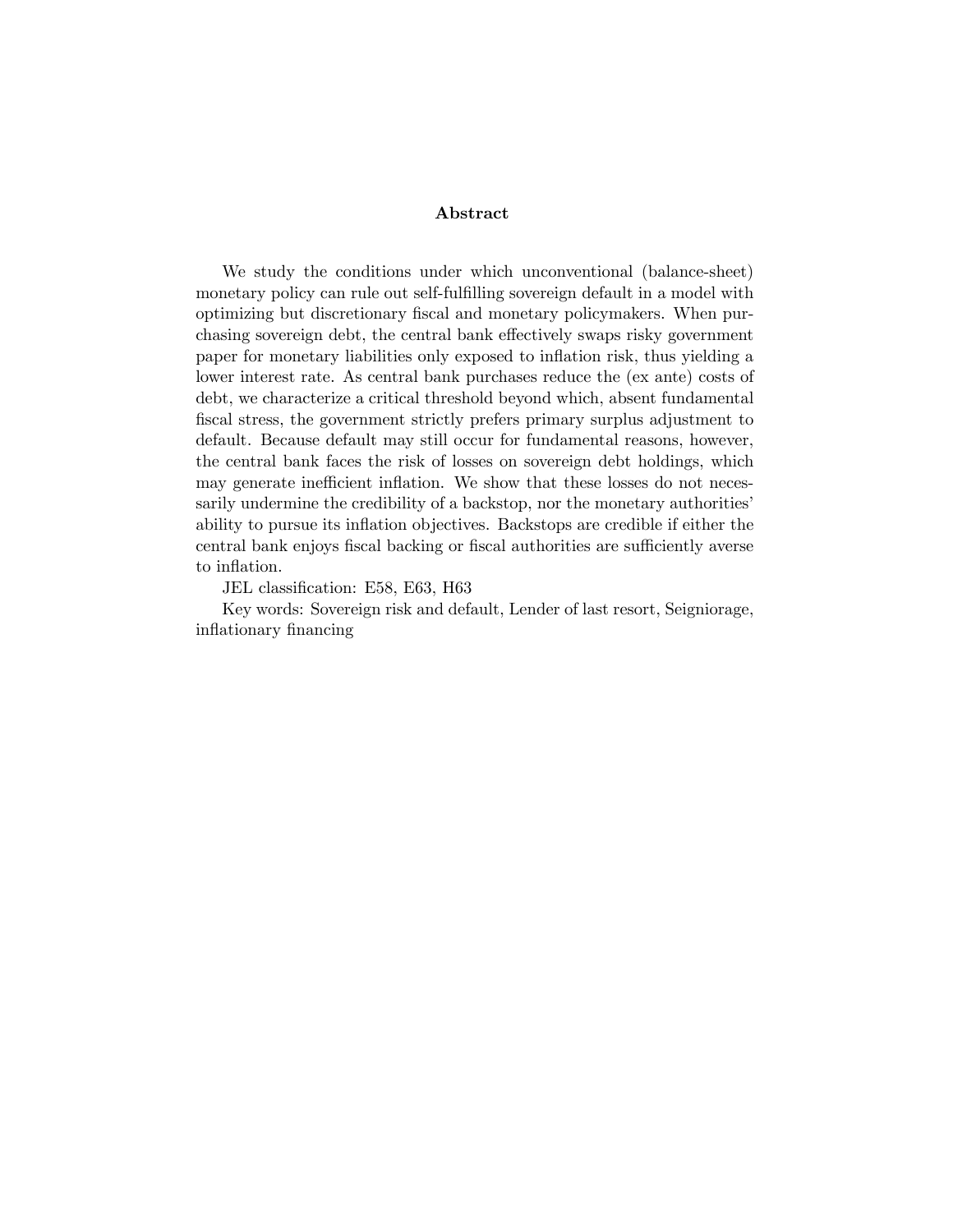"[T]he proposition [is] that countries without a printing press are subject to self-fulfilling crises in a way that nations that still have a currency of their own are not."

Paul Krugman, "The Printing Press Mystery", The conscience of a liberal, August 17, 2011.

"Public debt is in aggregate not higher in the euro area than in the US or Japan. [T]he central bank in those countries could act and has acted as a backstop for government funding. This is an important reason why markets spared their fiscal authorities the loss of confidence that constrained many euro area governments' market access."

Mario Draghi, Luncheon Address: Unemployment in the Euro Area, Jackson Hole Symposium, August 22, 2014.

# 1 Introduction

The sovereign debt crisis in the euro area and the launch of the Outright Monetary Transactions (OMTs) program by the European Central Bank (ECB) in September 2012 have revived the debate on the role of monetary policy in shielding a country from belief-driven speculation in the sovereign  $\delta$  debt market.<sup>1</sup> In the quote above, the ECB president Mario Draghi argues that providing a backstop for government debt is among the functions normally performed by a central bank. This argument raises two crucial questions, namely: what are the instruments and mechanisms a central bank can rely upon, to perform such a function successfully? Would providing a backstop to government debt necessarily compromise the central bank's ability to pursue its primary objectives of inflation and macroeconomic stability?

The contribution of this paper consists of analyzing the core mechanisms by which monetary authorities can rule out self-fulfilling sovereign

<sup>&</sup>lt;sup>1</sup>As shown by Calvo (1988), self-fulling default is possible when, by determining the equilibrium interest rate on public debt, agents expectations impact on the ex-post choices by the fiscal and monetary authorities. If agents arbitrarily coordinate their expectations on the anticipation of default on public debt, they will require a high sovereign interest rate. Facing a high debt service, ex post, a discretionary government will choose to default (partially or fully) on its liabilities, over the alternative of adjusting the primary surplus, thus validating agents' expectations. See also Lorenzoni and Werning (2014), and Ayres, Navarro, Nicolini and Teles (2015); De Grauwe (2012) interprets the debt crisis in the euro area as an instance of multiple equilibria.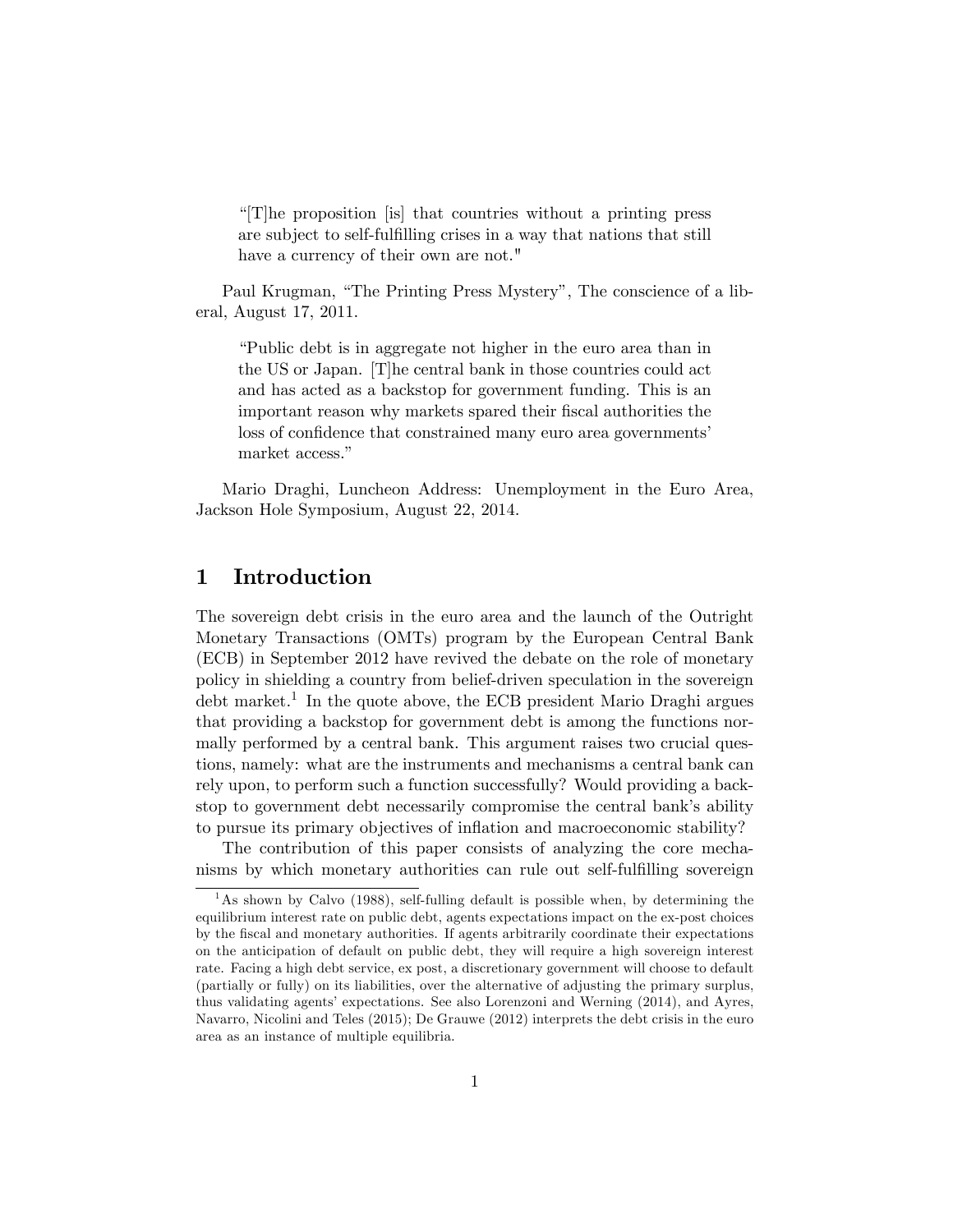crises, relying on either conventional or unconventional monetary policies. We specify a model in which welfare-maximizing fiscal and monetary authorities optimally choose their policy under discretion. Ex post, the fiscal authorities set taxes and may choose outright repudiation by imposing losses (haircuts) on bond holders. Monetary authorities set inflation generating seigniorage and reducing the real value of debt. Hence default can occur via haircuts and/or inflationary debt debasement.<sup>2</sup> In addition to pursuing (conventional) inflation policy, however, monetary authorities can engage in (unconventional) balance sheet policy, through outright purchases of government bonds. Whether via conventional or unconventional policy, the central bank can be effective in ruling out self-fulfilling sovereign default only if its policies are credible, i.e., feasible and welfare-improving from the vantage point of monetary policymakers.

We show that conventional monetary policy may enable a central bank to affect the range of debt over which the economy is vulnerable to beliefdriven default, but is generally insufficient to eliminate multiplicity—a point also stressed by Aguiar, Amador, Farhi and Gopinath (2015) and Cooper and Camous  $(2014).<sup>3</sup>$  However, the scope for a successful backstop is enhanced by the use of unconventional balance sheet policies. At the core of such policies is the ability of a central bank to issue nominal liabilities at a lower interest rate than a government subject to default risk. Central bank liabilities–currency and reserves, possibly interest-bearing–are claims to cash: monetary authorities stand ready to honor them by redeeming them at their nominal value–in our model, we assume that they do so under any circumstances (see Bassetto and Messer 2013, Del Negro and Sims 2014 and Hall and Reis 2015). So, when purchasing government paper while simultaneously issuing currency and reserves, the central bank effectively swaps government debt, possibly subject to outright default, for own liabilities

<sup>&</sup>lt;sup>2</sup>The empirical evidence suggests that domestic default (usually but not necessarily in conjunction with default on external debt) tends to occur under extreme macroeconomic duress—see, e.g., Reinhart and Rogoff (2011). Relying on a large sample of countries, these authors document that output declines by 4 percent and inflation rises to 170 percent on average, in the year a country defaults on domestic debt.

<sup>&</sup>lt;sup>3</sup>Under steeply increasing costs of inflation, conventional policy relying on ex-post debt debasement works under stringent conditions. In Aguiar, Amador, Farhi and Gopinath (2015), for instance, these conditions include a lengthening of the maturity of public debt, so that debasement can be accomplished via sustained but moderate inflation over time– essentially, smoothing the costs of inflation debasement across periods. In Cooper and Camous (2014), these conditions include the central bank's ability to pre-commit to high inflation when self-fulfilling expectations of default materialize.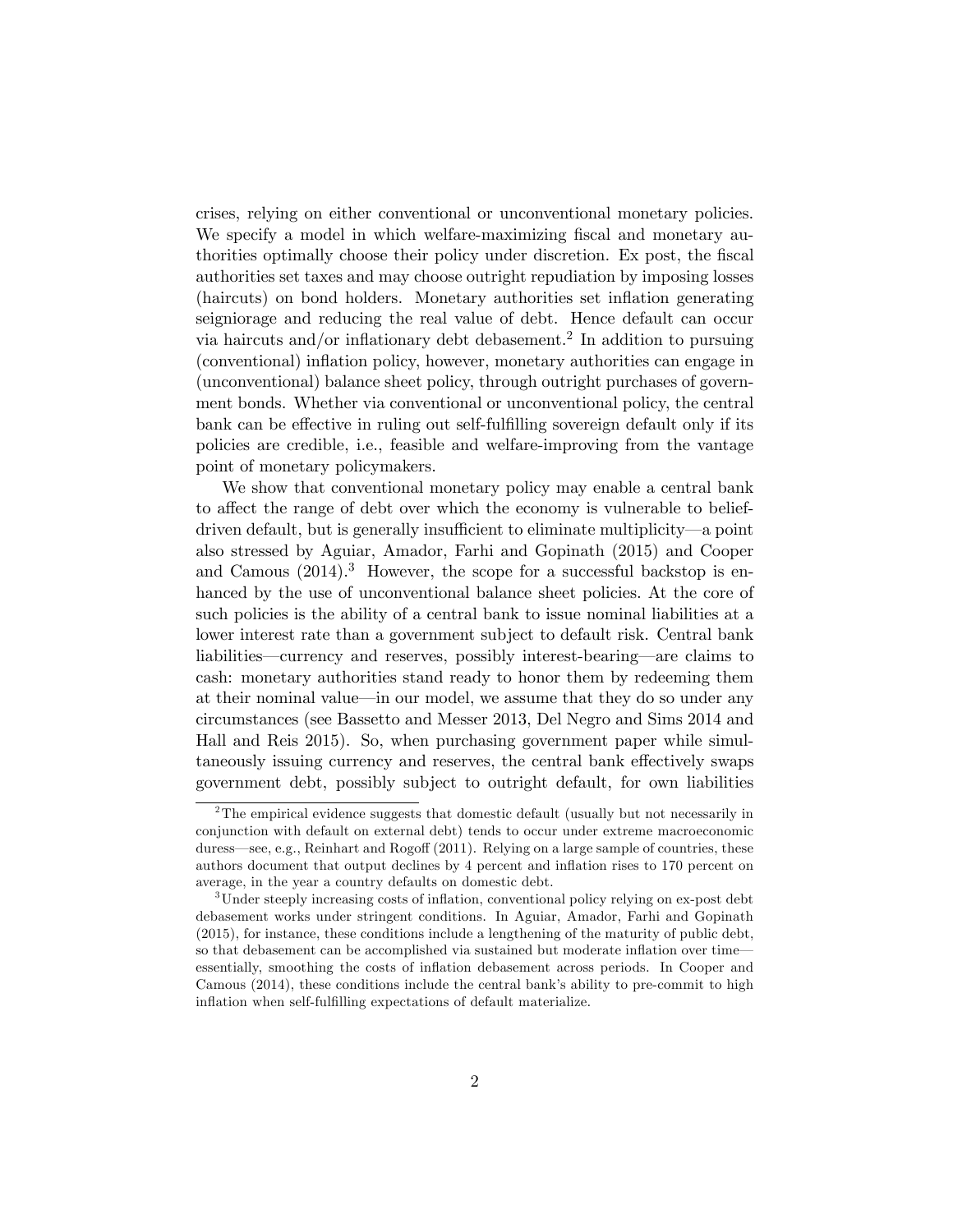with a guaranteed face value, hence subject only to the risk of inflation.<sup>4</sup> Because of the implied interest differential, central bank interventions in the debt market contain the overall cost of debt service, altering the trade-offs faced by a discretionary fiscal authority in favor of adjusting the primary surplus (rather than choosing outright default). Indeed, we show that, conditional on market investors requiring a high interest rate to finance the government driven by expectations of default not justified by fundamentals, there is a minimum scale of central bank interventions at which outright default becomes a welfare-dominated option and is therefore avoided by fiscal policymakers.

Yet, even if a backstop policy is successful to rule out belief-driven crises, default may still occur ex-post due to adverse realizations of the fundamentals—raising the risk of losses on the central bank balance sheet.<sup>5</sup> To the extent that these losses make it impossible for the central bank to honor its own liabilities without deviating substantially from its optimal inflation plans, monetary authorities become reluctant to intervene ex ante. The risk of losses thus calls into question the credibility of the backstop.

In our model, whether prospective losses undermine the backstop strategy, crucially depends on the interactions between fiscal and monetary authorities. If the government accepts to make contingent transfers to the central bank, i.e., the fiscal authority provides "fiscal backing" to monetary policy (as in the analysis by Del Negro and Sims 2014), prospective losses do not compromise the credibility of the backstop. The central bank can always pursue the optimal inflation plans, whereby inflation is lower under the backstop than under self-fulfilling default.

Conversely, if the two authorities operate under strict budget separation– the central bank is required to be solely responsible for its own balance sheet–debt purchases unavoidably create inflation risk, which in turn raises the output distortions and welfare costs associated with a backstop. Paradoxically, however, the inflationary consequences of balance sheet losses in case of default may strengthen the effectiveness of the backstop. This is so when fiscal and monetary authorities share the same objective function–or

<sup>&</sup>lt;sup>4</sup>See Gertler and Karadi (2012) for a similar notion of unconventional monetary policy applied to outright purchases of private assets.

 ${}^{5}$ A key feature that qualifies our contribution to the literature is that we model fundamental default in addition to belief-driven crises. A proper discussion of the credibility of unconventional backstop policy is not possible in model economies where default exclusively results from self-fulfilling expectations. Ruling out prospective losses from fundamental default by assumption, central bank interventions in the debt market–carried out on a sufficient scale—eliminate default altogether, and with it any risk of having to run the printing press inefficiently.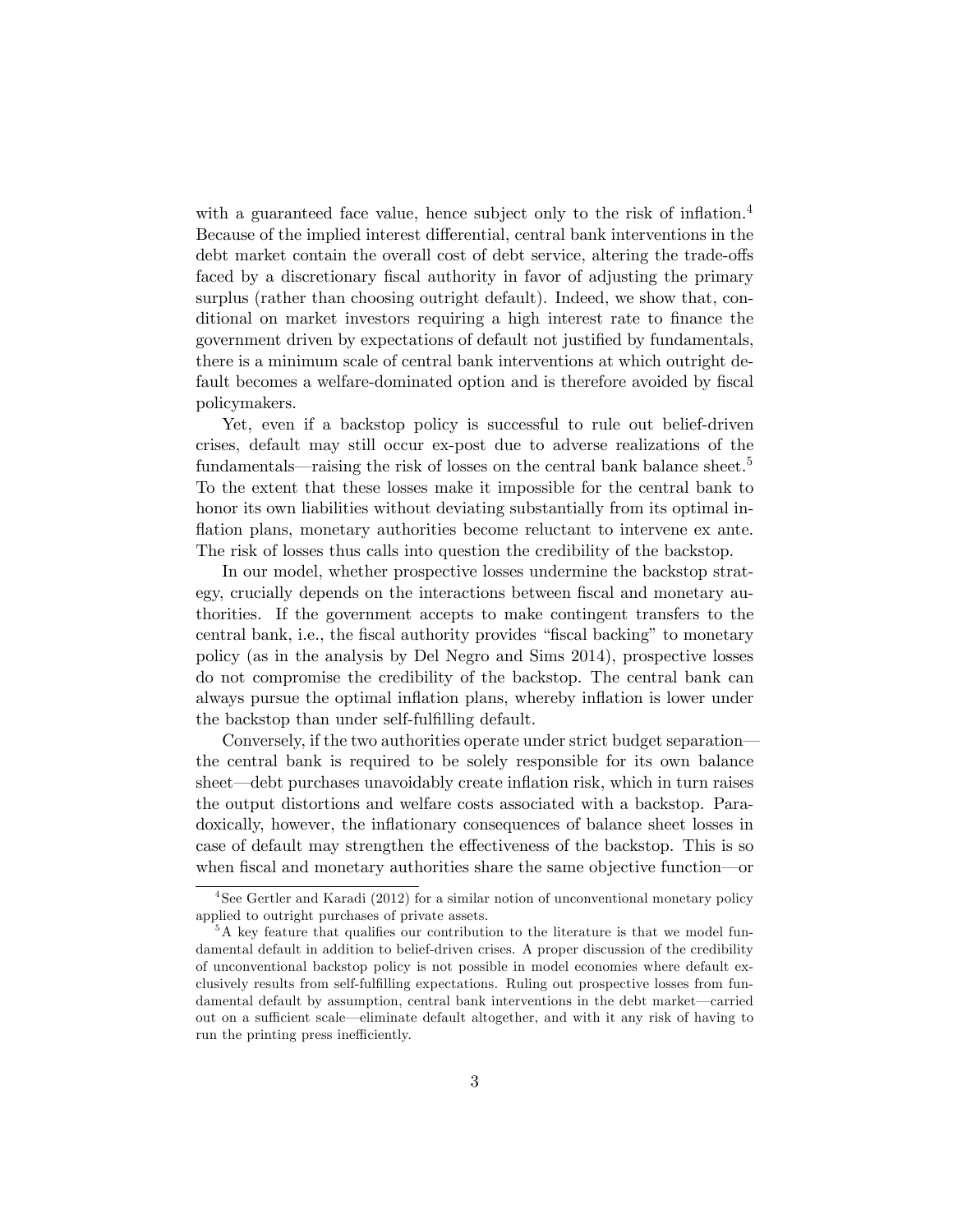more in general if the fiscal authorities are sufficiently averse to inflation, so that they internalize the effects of own policy choices on the overall distortions. Intuitively, with strict budget separation, the high inflation stemming from the monetization of large losses adds to the welfare costs of default, altering the trade-offs faced by the fiscal authorities in favor of servicing the outstanding public debt in full.

Our analysis has relevant implications for policy in light of two oftenvoiced concerns. On the one hand, it is argued that the central bank may not have the ability to expand its balance sheet on a sufficient scale to effectively backstop government debt. On the other hand, it is argued that large-scale purchases of government debt unavoidably force monetary authorities to accept high inflation rates, even when the backstop is successful in ruling out belief-driven crises. Our results suggest that an effective backstop neither has to match the full scale of the government financing, nor has to guarantee the government in all circumstances at the cost of high inflation.

While our framework builds upon Calvo (1988), our model and results are related to a vast and growing literature on self-fulfilling debt crises, most notably Cole and Kehoe (2002) and more recently Lorenzoni and Werning (2014) and Nicolini et al. (2015), as well as to the literature on sovereign default and sovereign risk, see e.g. Arellano (2008) and Uribe (2006) among others. Jeanne (2012) and Roch and Uhlig (2011) analyze the role of an external lender of last resort. Cooper (2012) and Tirole (2015) study debt guarantees and international bailouts in a currency union. With the exception of Uribe (2006), these contributions focus on real (indexed) government debt.

A few recent papers and ours complement each other in the analysis of sovereign default and monetary policy. In a dynamic framework, Aguiar, Amador, Farhi and Gopinath (2015) analyze a similar problem as in our paper with optimizing fiscal and monetary authorities, focusing on (conventional) inflation policies, rather than (unconventional) balance sheet policies. The conventional policies in their paper lower the government's borrowing costs ex post, after debt has been issued at high interest rates. The unconventional policies we study in our paper, instead, lower borrowing costs ex-ante, at the time of debt issuance. Bacchetta, Perazzi and Van Wincoop (2015) introduce the sovereign default model of Lorenzoni and Werning (2014) in a new-Keynesian framework with short- and long-term debt and exogenous monetary and fiscal rules. These authors, like us, study conventional and unconventional (balance sheet) monetary policy–in analyzing the latter, however, they focus exclusively on the case of zero interest rate policies. Similarly to us, but assuming exogenous monetary and fiscal rules,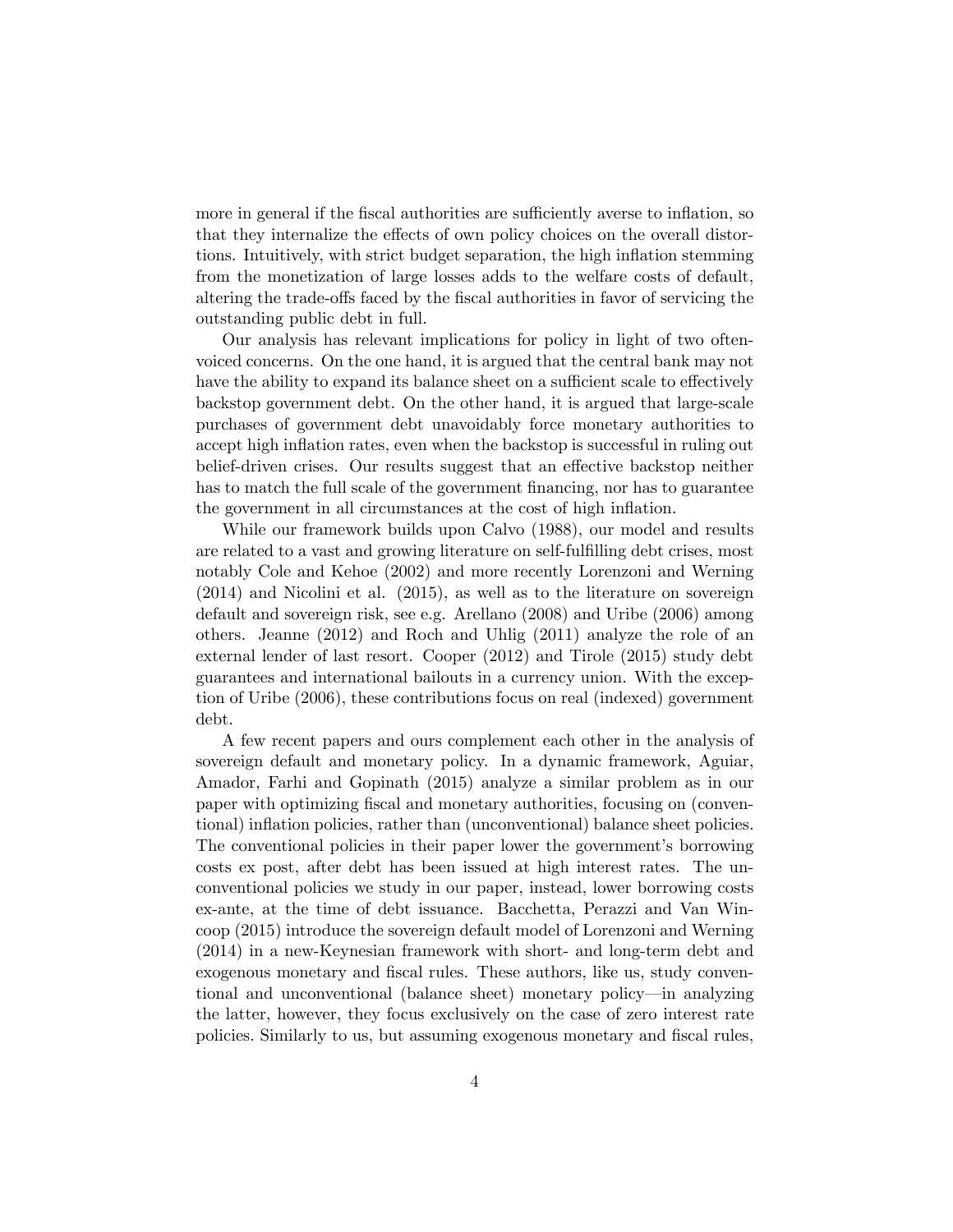Reis (2013) examines the inflationary consequences of a monetary backstop by modeling the central bank balance sheet, and interest-bearing, defaultfree monetary liabilities (the "new style central banking").<sup>6</sup>

The text is organized as follows. Section 2 presents our model economy, and Section 3 characterizes equilibrium multiplicity under conventional monetary policy. Section 4 derives and discusses our main results concerning monetary backstops. Section 5 concludes.

# 2 A model of self-fulfilling sovereign crises and monetary policy

In this section we describe the model, discuss policy instruments and distortions, and characterize the optimal fiscal and monetary strategies. As in Calvo (1988), we study the mechanism by which, given the government financing needs, outright default is precipitated by agents' expectations, and develop our analysis in a two-period economy framework.

#### 2.1 The model setup

Consider a two-period endowment economy, populated by a continuum of identical risk-neutral agents who derive utility from consuming in period 2 only. Initially, in period 1, agents are endowed with a stock of financial wealth  $W$ , which they can invest in three assets: public debt,  $B$ , central bank liabilities  $\mathcal{H}$  (if any are issued), and a safe asset  $K$ . In period 2, they receive a random output realization, and the payoffs from their assets; they pay taxes and consume. The economy can be in one of three states, High,

 $6$ The working of a monetary backstop is most easily understood referring to a situation in which the (risk-free) nominal interest rate is at its lower bound. In this case, studied by Bacchetta, Perazzi and Van Wincoop (2015), the central bank is able to issue fiat money at will and buy government paper, without any impact on current prices. These purchases reduce the cost of servicing the debt and thus eliminate any vulnerability to self-fulfilling crises (as fiat money is subject only to inflation risk). However, to avoid undesirable inflation developments, appropriate fiscal and monetary policies are required in the future to deal with the increased money stock. Our model of unconventional monetary policy can be viewed as an extension to the case in which central bank liabilities are issued at the equilibrium interest rate – namely, at a rate consistent with expectations of future inflation. Also in this case, the central bank can expand its balance sheet by issuing interest-bearing monetary liabilities (that will always be convertible into cash/fiat money at face value), with no immediate inflationary consequences. As discussed below, it will do so only upon fully accounting for the implications of its purchases on the future choice of primary surpluses, in turn affecting its ability to shrink its balance sheet and withdraw monetary liabilities from the market without compromising its inflation objectives.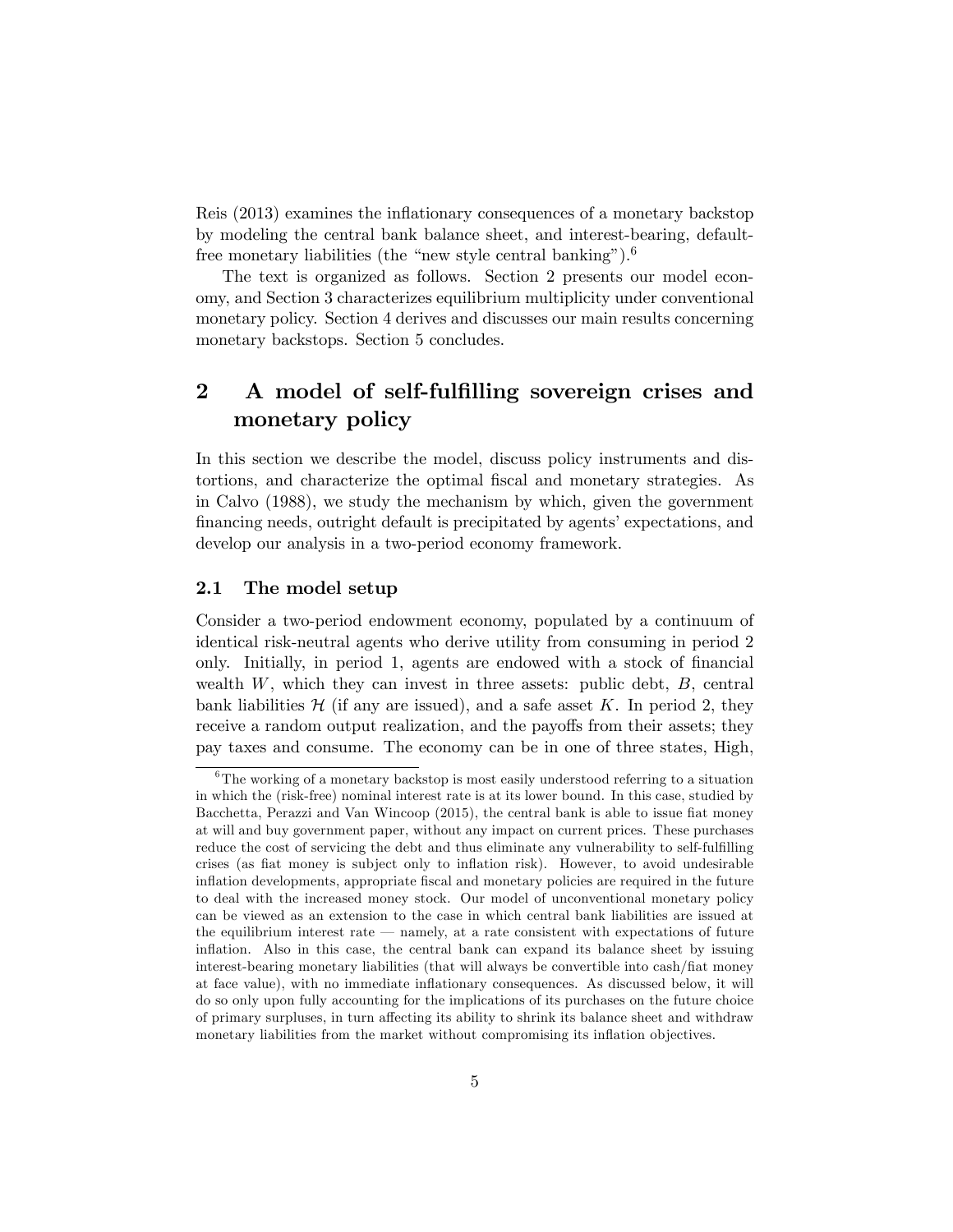Average, or Low  $(H, A, L)$ , occurring with (strictly positive) probability  $1 - \gamma$ ,  $\gamma \mu$  and  $\gamma (1 - \mu)$ , respectively.

Fiscal and monetary authorities are both benevolent–they maximize the same objective function given by the utility of the representative agent–but act under discretion and independently of each other. In the first period, the fiscal authority (the government) faces an exogenously given financing need equal to *B*, and issues bonds at the market-determined nominal rate *RB*. 7 The monetary authority may decide to purchase a share  $\omega \in [0, 1]$  of the outstanding debt at some policy rate  $\overline{R}_B$  which may differ from the market rate. To finance its debt purchases, the central bank issues interest bearing liabilities  $\mathcal{H} = \omega B$ , at the risk-free nominal rate R. So, out of total debt,  $(1 - \omega) B$  is held by private investors,  $\omega B$  is on the central bank balance sheet. Consumers' wealth in the first period is thus equal to  $W = (1 - \omega)B +$  $K+\mathcal{H}$ , where the safe asset, supplied with infinite elasticity, pays a constant real rate, denoted by ρ*.*

In the second period, taking interest rates and central bank policy as given, the fiscal authority sets taxes *T* and may choose to impose a haircut  $\theta_i \in [0, 1]$  on bond holders, including the central bank. By the same token, taking interest rates and fiscal policy as given, the monetary authority sets inflation  $\pi_i$  and makes good on any liability it may have, paying  $R\mathcal{H}$  to private investors.

#### 2.1.1 Policy instruments and distortions

The instruments of fiscal policy Taxation (primary surplus) and default induce distortions that affect net output and may aggravate the budget. Taxation results in a dead-weight loss of output indexed by  $z(T_i, Y_i)$ , where from now on a subscript *i* will refer to the output state  $i = H, A, L$ <sup>8</sup>. The

<sup>&</sup>lt;sup>7</sup>As long as the initial financial need of the government is given, it is immaterial whether we follow Calvo's specification or we model discount bonds–see Lorenzoni and Werning  $(2014)$ . The set of equilibria would instead be different in a model after Cole and Kehoe (2000), where multiplicity arises via discretionary default on the initial stock of liabilities.

<sup>&</sup>lt;sup>8</sup>It can be easily shown that the function  $z($ ) corresponds to the distortions caused by income taxes on the allocation in an economy with an endogenous labor supply. In general, while we encompass trade-offs across different distortions in a reduced-form fashion, in doing so we draw on a vast literature, ranging from the analysis of the macroeconomic costs of inflation in the Kydland-Prescott but especially in the new-Keynesian tradition (see e.g. Woodford 2003), to the analysis of the trade-offs inherent in inflationary financing (e.g. Barro 1983), or the role of debt in shaping discretionary monetary and fiscal policy (e.g. Diaz, Giovannetti, Marimon and Teles 2008 and Martin 2009), and, last but not least, the commitment versus discretion debate in public policy (e.g. Persson and Tabellini 1993).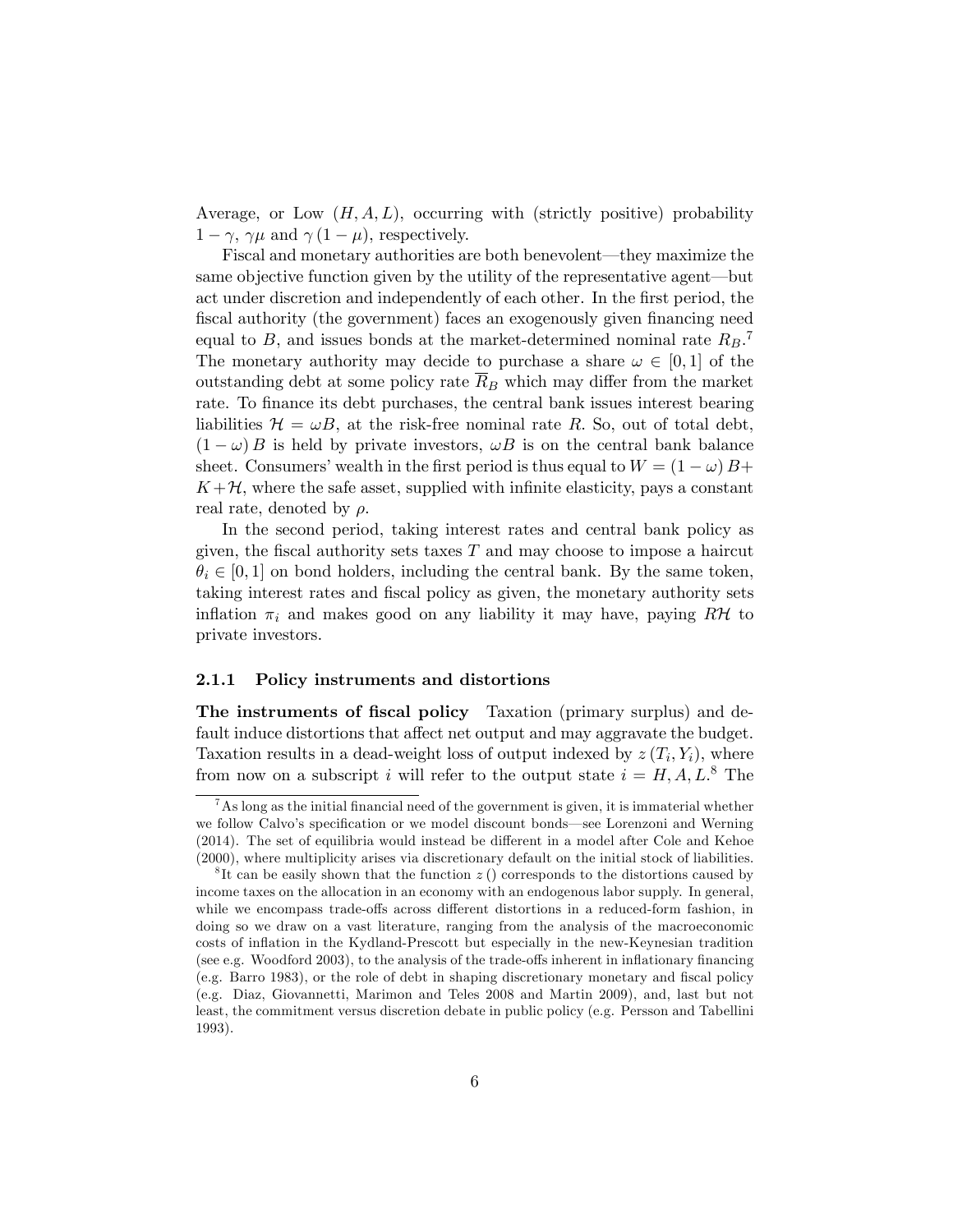function  $z(.)$  is convex in  $T_i$ , satisfying standard regularity conditions. We realistically assume that, to raise a given level of tax revenue, the lower the realization of output, the larger the dead-weight losses, and the faster these losses grow in *Ti*, that is:

$$
z(T; Y_L) > z(T; Y_A) > z(T; Y_H),
$$
  
\n
$$
z'(T; Y_L) > z'(T; Y_A) > z'(T; Y_H).
$$
\n(1)

Since what matters in our analysis is the size of the primary surplus, rather than the individual components of the budget, for simplicity we posit that government spending is constant at the non-defaultable level *G*, and use taxation and primary surplus interchangeably. Also for notational simplicity, when unambiguous, we will write the function  $z(T_i; Y_i)$  omitting the output argument,  $z(T_i)$ .

Sovereign default may entail different types of costs, associated with a contraction of economic activity and transaction costs in the repudiation of government liabilities. In the theoretical literature, some contributions (see e.g. Arellano 2008 and Cole and Kehoe 2000) posit that a default causes output to contract by a fixed amount. In other contributions (see e.g. Calvo 1988), the cost of default falls on the budget and is commensurate to the extent of the loss imposed on investors. While the relative weight of different default costs is ultimately an empirical matter (see e.g. Cruces and Trebesch 2013), alternative assumptions are consequential for policy trade-offs and the properties of equilibria—as shown below, multiplicity of well-behaved equilibria can only arise with fixed costs; with variable costs, the equilibrium rate of default responds to central bank interventions. For these reasons, we prefer not to restrict our model to one type of costs only. Rather, we posit that outright default in period 2 entails a loss of Φ units of output regardless of the size of default and the state of the economy,  $9$  and aggravate the budget in proportion to the size of default. Upon defaulting, the government incurs a financial outlay equal to a fraction  $\alpha \in (0, 1)$  of the total size of default on private agents  $\theta_i (1 - \omega) BR_B$ . The costs of defaulting on the central bank are discussed below.<sup>10</sup>

 $9$ The fixed component of the cost squares well with the presumption that the decision to breach government contracts, even with a small haircut, marks a discontinuity in the effects of such policy on economic activity. As we show below, effectively this assumption entails that there is a minimum threshold for the haircut  $\theta$  applied by the government under default.

 $10$ Calvo (1988) motivates variable costs of default stressing legal and transaction fees associated to debt repudiation. In a broader sense, one could include disruption of financial intermediaries (banks and pension funds) that may require government support. Note that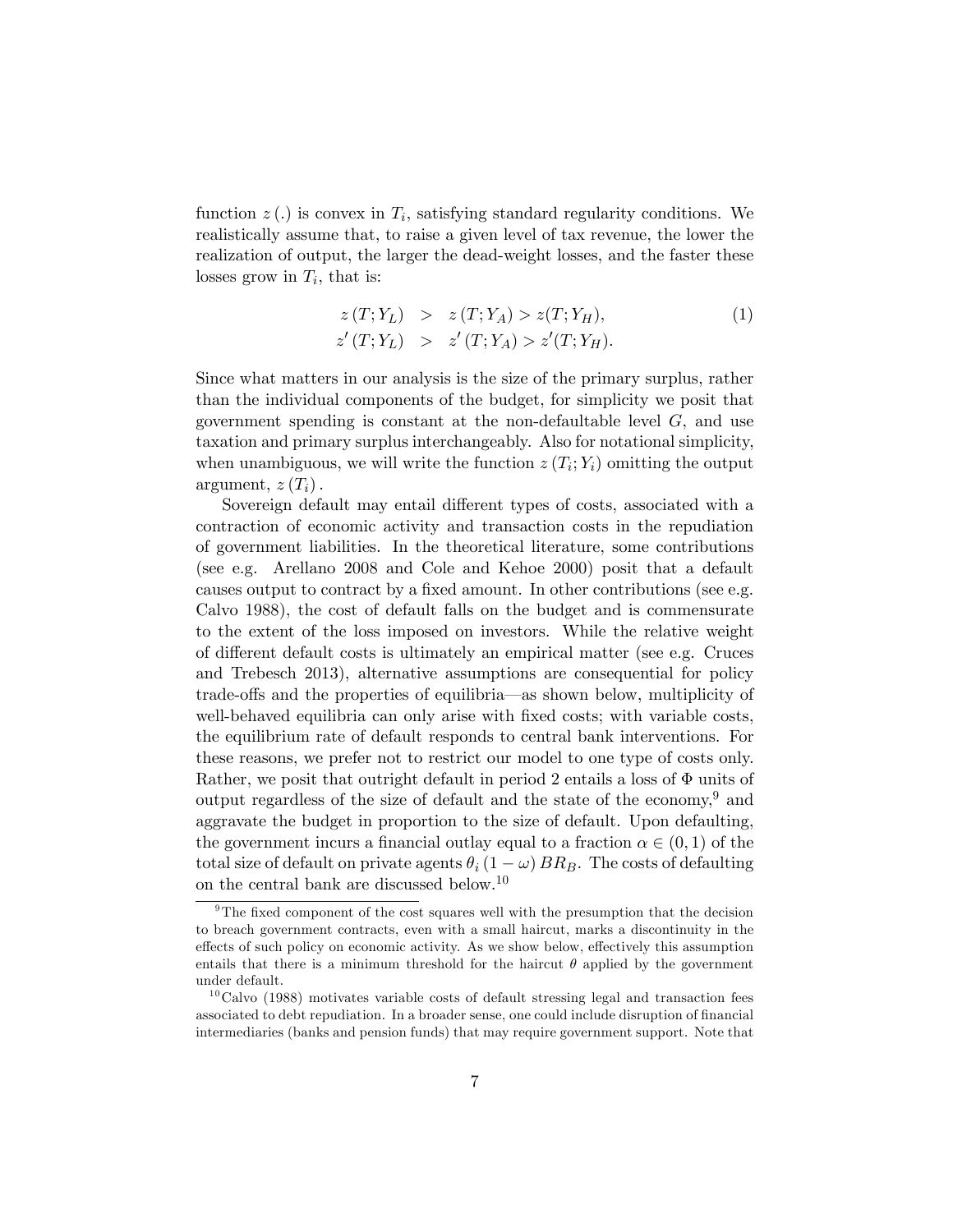The instruments of monetary policy Inflation has also distortionary effects on economic activity, that we assume to be isomorphic to those of taxation: it causes a loss of output according to a convex function  $C(\pi_i)$ . Without loss of generality, we normalize this function such that  $C(0)$  $C'(0) = 0$ —a standard instance being  $C(\pi) = \frac{\lambda}{2}\pi^2$ . For simplicity, as in Calvo (1988), we assume that inflation in period 2 generates seigniorage revenue according to the function

$$
Seigniorage = \frac{\pi_i}{1 + \pi_i} \kappa.
$$
\n(2)

where a constant  $\kappa$  implies that there is no Laffer curve.<sup>11</sup>

In addition to setting inflation in period 2, monetary authorities have the option to purchase government debt by issuing interest-bearing "reserves" in period 1. This option captures a key institutional development in modern central banking, concerning the distinction between conventional (inflation) policy and unconventional (balance-sheet) policy. To pursue the latter, the central bank crucially relies on the ability to expand its liabilities in line with its preferred inflation path (see Reis 2013). In our model, we posit that, in period 1, the central bank issues monetary liabilities without affecting the initial price level, bearing an equilibrium interest rate fully consistent with its discretionary choice of inflation (the conventional monetary instrument) in period  $2^{12}$ 

#### 2.1.2 Budget constraints of the fiscal and the monetary authority

In order to write the budget constraint of the government and the central bank, there are at least three interrelated issues that need to be addressed. These concern whether (i) a government that opts to default is able/willing

our results would go through if the variable costs of default were in output units, rather than affecting the budget. The main difference would be that the perceived marginal benefit of default for the fiscal authority would be 1 instead of  $1 - \alpha$ ; the marginal cost would remain equal to  $\alpha$ .

 $11$ We refer to the specification in Calvo (1988), who restricts the demand for (noninterest bearing) fiat money to the case of a constant velocity, and abstracts from specifying a terminal condition. Note that our setup can be easily generalized to encompass an inflation Laffer curve, making  $\kappa$  a decreasing function of inflation.

 $12$  See footnote 6. In dynamic monetary models, buying government debt by increasing the money stock does not necessarily result in higher current inflation, as the latter mainly reflects future money growth (see, e.g., Diaz, Giovannetti, Marimon and Teles 2008 and Martin 2009, placing this consideration at the heart of their analysis of time inconsistency in monetary policy).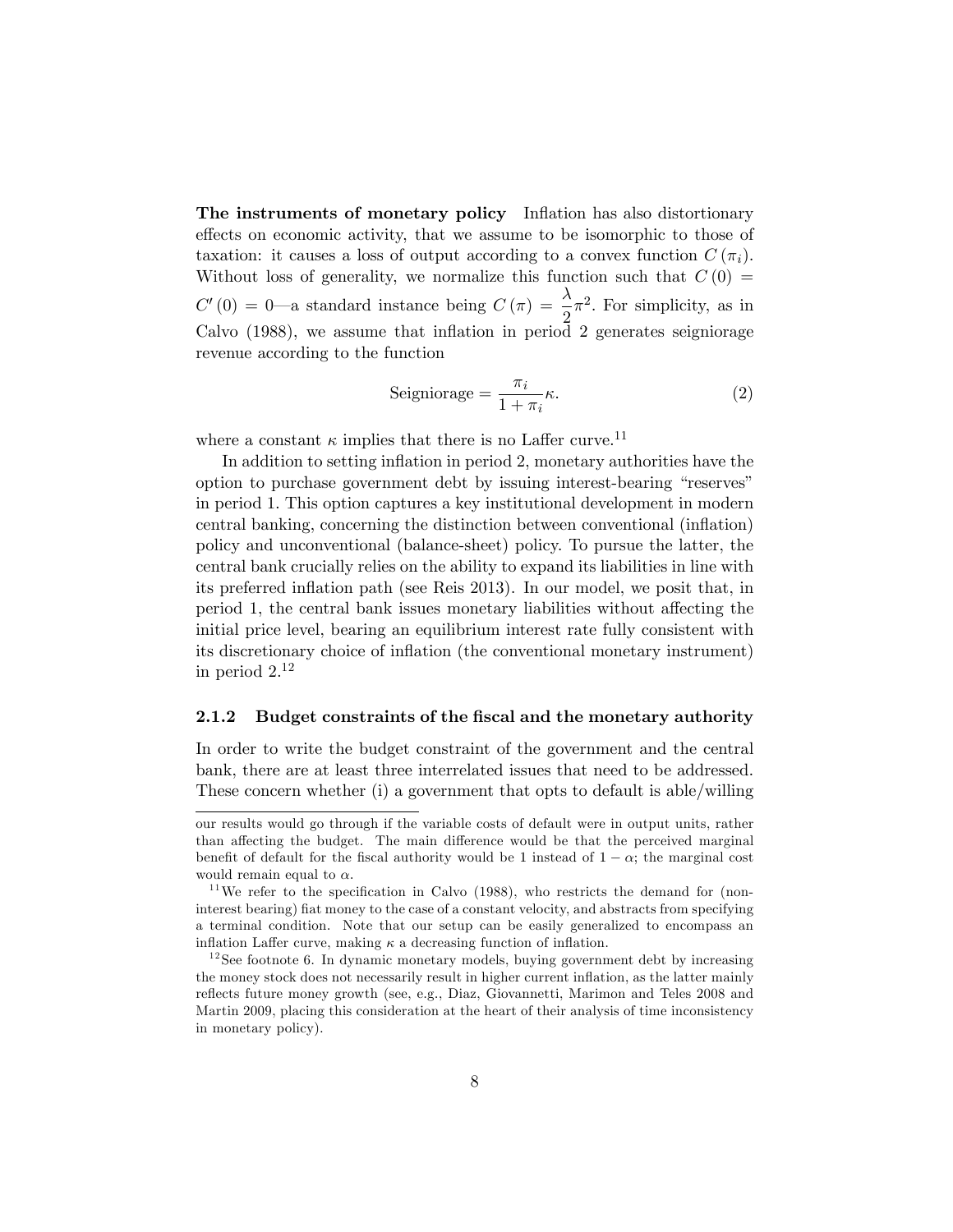to discriminate between private investors and monetary authorities, applying different haircuts; (ii) defaulting on the central bank generates budget costs and (iii) the central bank can receive fiscal transfer, i.e., in the definition by Del Negro and Sims (2014), the bank can rely on a "fiscal backing".

The first two issues have no substantial implications for our analysis. For clarity of exposition and analytical convenience, we assume that, first, the government applies the same haircut  $\theta_i$  rate to all debt holders, corresponding to a *pari passu* clause in government paper; second, the budget cost of defaulting on the central bank is isomorphic, but not necessarily identical, to the costs of defaulting on the private investors–we stipulate  $1 > \alpha > \alpha_{CB} \geq 0$ . Under a *pari passu* rule, and allowing for  $0 \leq \alpha_{CB} \leq \alpha$ , the budget constraint of the fiscal authority reads:

$$
T_i - G = \left[1 - \theta_i \left(1 - \alpha\right)\right] \frac{R_B}{1 + \pi_i} \left(1 - \omega\right) B + \left[1 - \theta_i \left(1 - \alpha_{CB}\right)\right] \frac{\overline{R}_B}{1 + \pi_i} \omega B - \mathcal{T}_i
$$
\n(3)

where  $R_B$  is the market interest rate at which agents buy the share of government debt  $(1 - \omega) B$  not purchased by the central bank,  $R_B$  is the intervention rate at which the central bank purchases bonds, and  $T_i$  denotes transfers from the central bank to the fiscal authority in state *i*. The budget constraint of the central bank in the second period is:

$$
T_i = \frac{\pi_i}{1 + \pi_i} \kappa + \frac{(1 - \theta_i) \overline{R}_B}{1 + \pi_i} \omega B - \frac{R}{1 + \pi_i} \mathcal{H} =
$$
  
= 
$$
\frac{\pi_i}{1 + \pi_i} \kappa + \left( \frac{(1 - \theta_i) \overline{R}_B}{1 + \pi_i} - \frac{R}{1 + \pi_i} \right) \omega B.
$$
 (4)

The third issue–"fiscal backing"–is instead quite consequential. If the constraint on fiscal transfers to the central bank (if any) is either relaxed or not binding, the two budget constraints of the authorities can be consolidated as follows:

$$
T_i - G + \frac{\pi_i}{1 + \pi_i} \kappa =
$$
\n
$$
\frac{\left[1 - \theta_i \left(1 - \alpha\right)\right] R_B}{1 + \pi_i} \left(1 - \omega\right) B + \left[\frac{R}{1 + \pi_i} + \frac{\alpha_{CB} \theta_i \overline{R}_B}{1 + \pi_i}\right] \omega B.
$$
\n
$$
(5)
$$

The consolidated budget above clarifies that, no matter how large the increase in the central bank balance sheet  $(\omega B)$  in period 1 is, a large enough primary surplus (net of the ex post interest bill of the government) allows the central bank to redeem its nominal liabilities from the market in period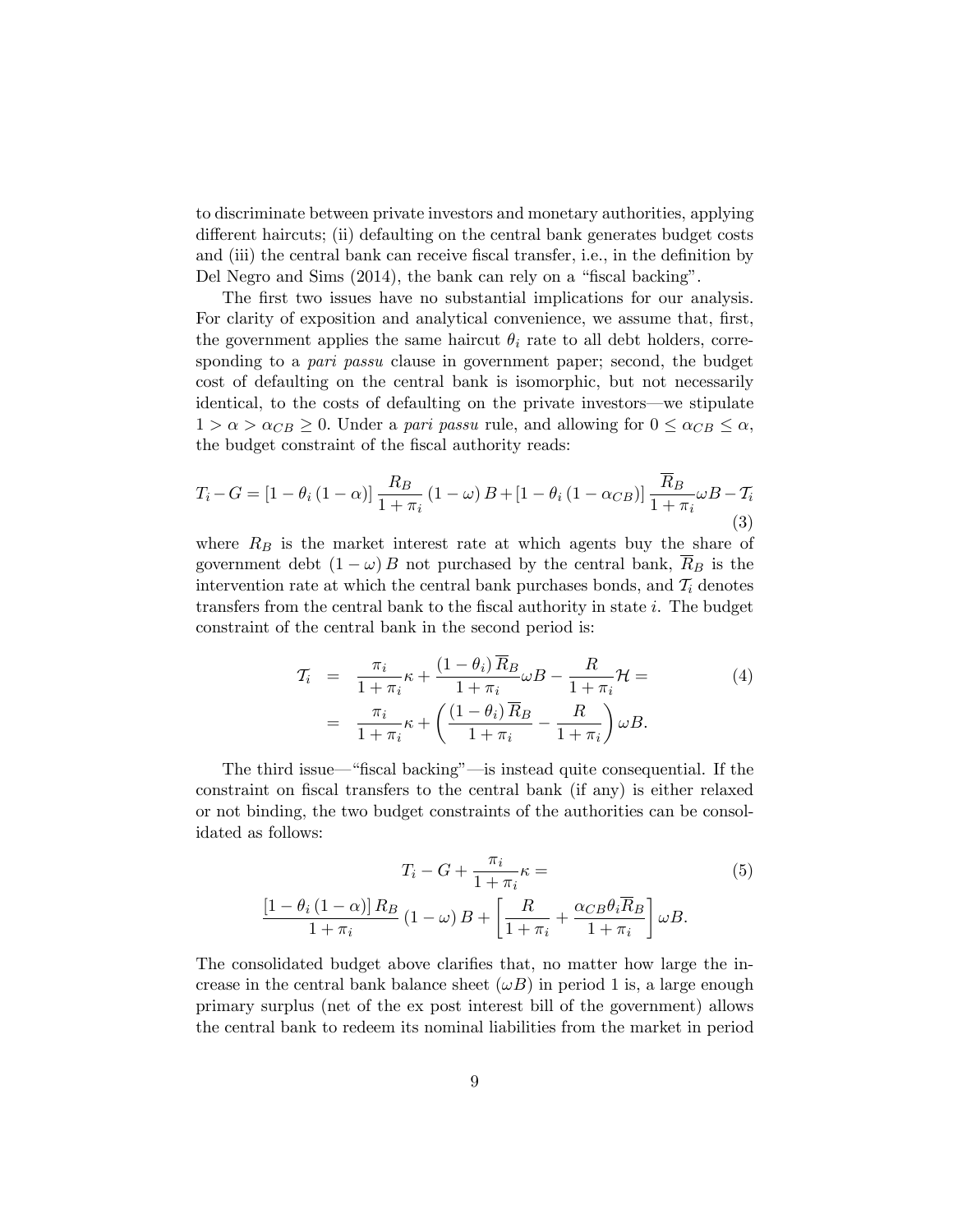2, without impinging on the desired level of inflation. Conversely, if transfers to the central bank are ruled out by (an unbreakable) rule (i.e.,  $T_i \geq 0$ always), by (4) it is apparent that monetary authorities will have to ensure repayment of their liabilities by raising seigniorage:

$$
\pi_i \kappa + \left( (1 - \theta_i) \overline{R}_B - R \right) \omega B = 0.
$$

So, if the central bank intervenes in the sovereign debt market and exposes its balance sheet to default risk, the need to make up for ex-post losses will weigh on monetary policy decisions. Honoring the outstanding stock of nominal liabilities  $\mathcal H$  at face value will require monetary authorities to run a rate of inflation large enough to satisfy the above constraint in all circumstances.

In advanced countries, budget interactions between the fiscal and monetary authorities are regulated by institutional rules that typically hold central banks responsible for backing their own liabilities–constraining the modalities and the size of fiscal transfers to the central bank. These institutional constraints on transfers, however, are not always binding. Indeed, they tend to be relaxed precisely in exceptional crisis circumstances–when the fiscal authorities may be especially concerned with the possibility that balance sheet losses could condition monetary policy. In light of these considerations, we find it important to analyze monetary backstops under either scenario–of fiscal backing and budget separation.

#### 2.2 Optimality conditions

In this subsection, we characterize the optimal debt pricing by the risk neutral consumers in the economy in period 1, and the policy plan set by the fiscal and monetary authorities under discretion in period 2.

#### 2.2.1 Debt pricing by risk neutral agents

Under risk neutrality, the utility of the representative agent coincides with consumption in period 2:

$$
U_i = Y_i - z(T_i; Y_i) - T_i - \frac{\pi_i}{1 + \pi_i} \kappa +
$$
  
\n
$$
KR + \frac{(1 - \theta_i) R_B}{1 + \pi_i} (1 - \omega) B + \frac{R}{1 + \pi_i} \mathcal{H} - C(\pi_i),
$$
\n(6)

where, ex post, the net real asset payoffs are determined by the realization of default and inflation. Ex ante, the expected real returns on government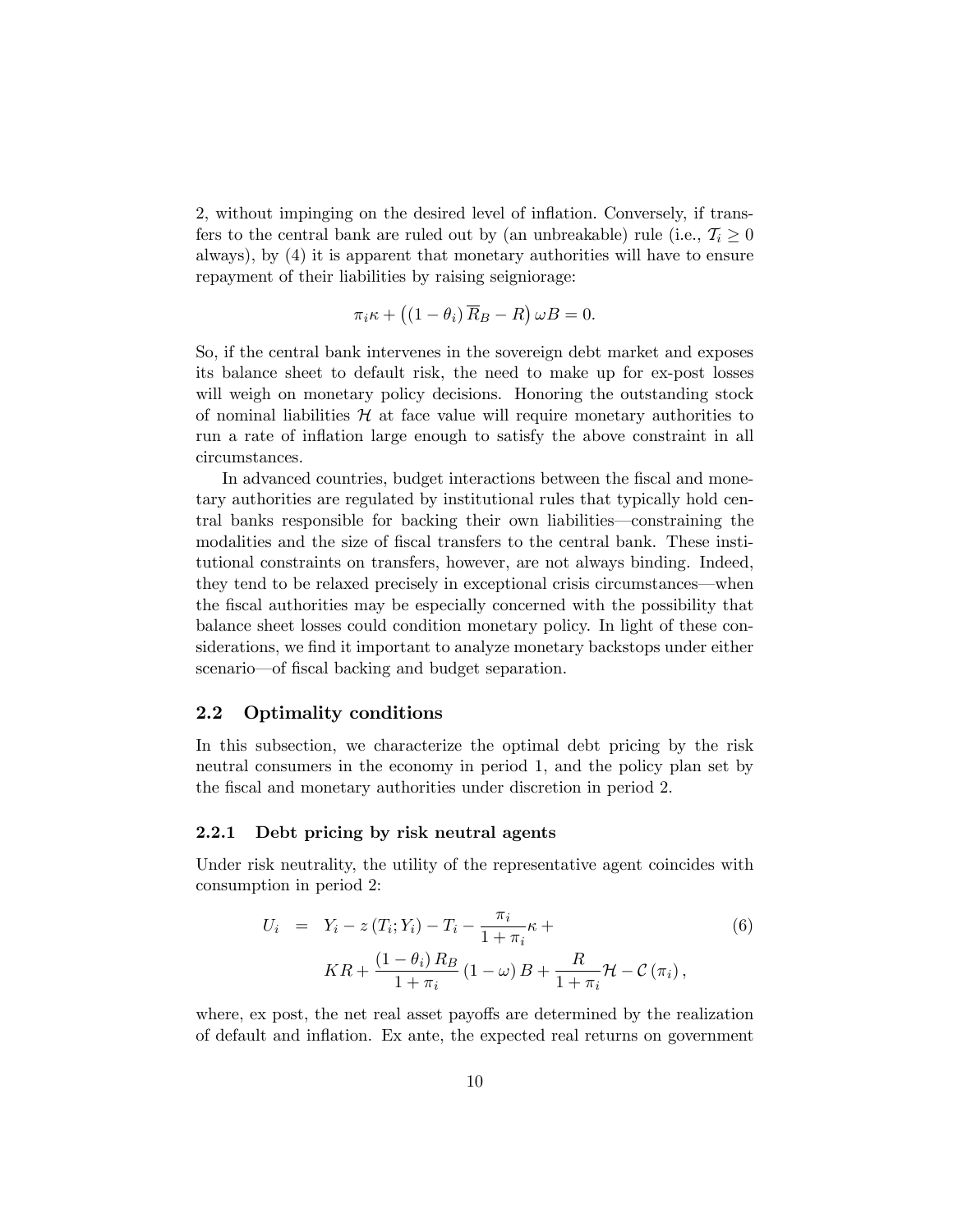bonds are equalized to the constant, safe return on the real asset:

$$
R_B \left\{ (1 - \gamma) \frac{1 - \theta_H}{1 + \pi_H} + \gamma \left[ \mu \frac{1 - \theta_A}{1 + \pi_A} + (1 - \mu) \frac{1 - \theta_L}{1 + \pi_L} \right] \right\} = \rho. \tag{7}
$$

The interest parity condition pins down the price of government debt as a function of both expected default and expected inflation rates.

When both  $B$  and  $H$  are traded, there is a second equilibrium interest parity condition. To generate a demand for reserves, which we assume to be free from the risk of outright default, the interest rate  $R$  offered by the central bank must be equal to the real rate  $\rho$  adjusted by expected inflation:

$$
R\left[\frac{1-\gamma}{1+\pi_H}+\gamma\left(\frac{\mu}{1+\pi_A}+\frac{(1-\mu)}{1+\pi_L}\right)\right]=\rho.
$$
 (8)

In equilibrium, the interest rate on government debt must exceed the interest paid on central bank's liabilities by the expected rate of default.

### 2.2.2 Optimal discretionary plans for inflation, taxation and default

The two authorities independently maximize the same objective function, given by (6), subject to the consolidated budget constraint (5) (with multiplier  $\lambda$ ), and the constraint  $\mathcal{T}_i \geq 0$  on the central bank budget (with multiplier  $\lambda^{CB} \geq 0$ ). In doing so, they take as given (i) the rates of return on all assets set in period 1, (ii) the scale of interventions by the central bank in period 1, and (iii) each other instruments. As, from the perspective of each policy authority, the solution to the policy problem identifies "best responses" to the policy set by the other authority and to private sector expectations, below we will denote the optimal discretionary plan for inflation, taxation and default with the superscript  $\sigma$ , that is:  $\pi_i^{\sigma} = \pi_i (R_B, B, R, \omega, \overline{R}_B)$ ,  $T_i^{\sigma} = T_i \left( R_B, B, R, \omega, \overline{R}_B \right) \text{ and } \theta_i^{\sigma} = \theta_i \left( R_B, B, R, \omega, \overline{R}_B \right).$ 

The plans in general The fiscal authority will choose to default when the welfare(=consumption) gains from reducing distortionary taxation after the implementation of an optimal haircut exceeds the fixed and variable costs of default, net of output losses due to inflation:

$$
U_i \left( \theta_i^{\sigma} > 0 \right) \ge U_i \left( \theta_i^{\sigma} = 0 \right). \tag{9}
$$

Above, utility is assessed conditional on the optimal plans for taxation and inflation given the government decision to either default (on the left hand side), or service its debt in full (on the right hand side).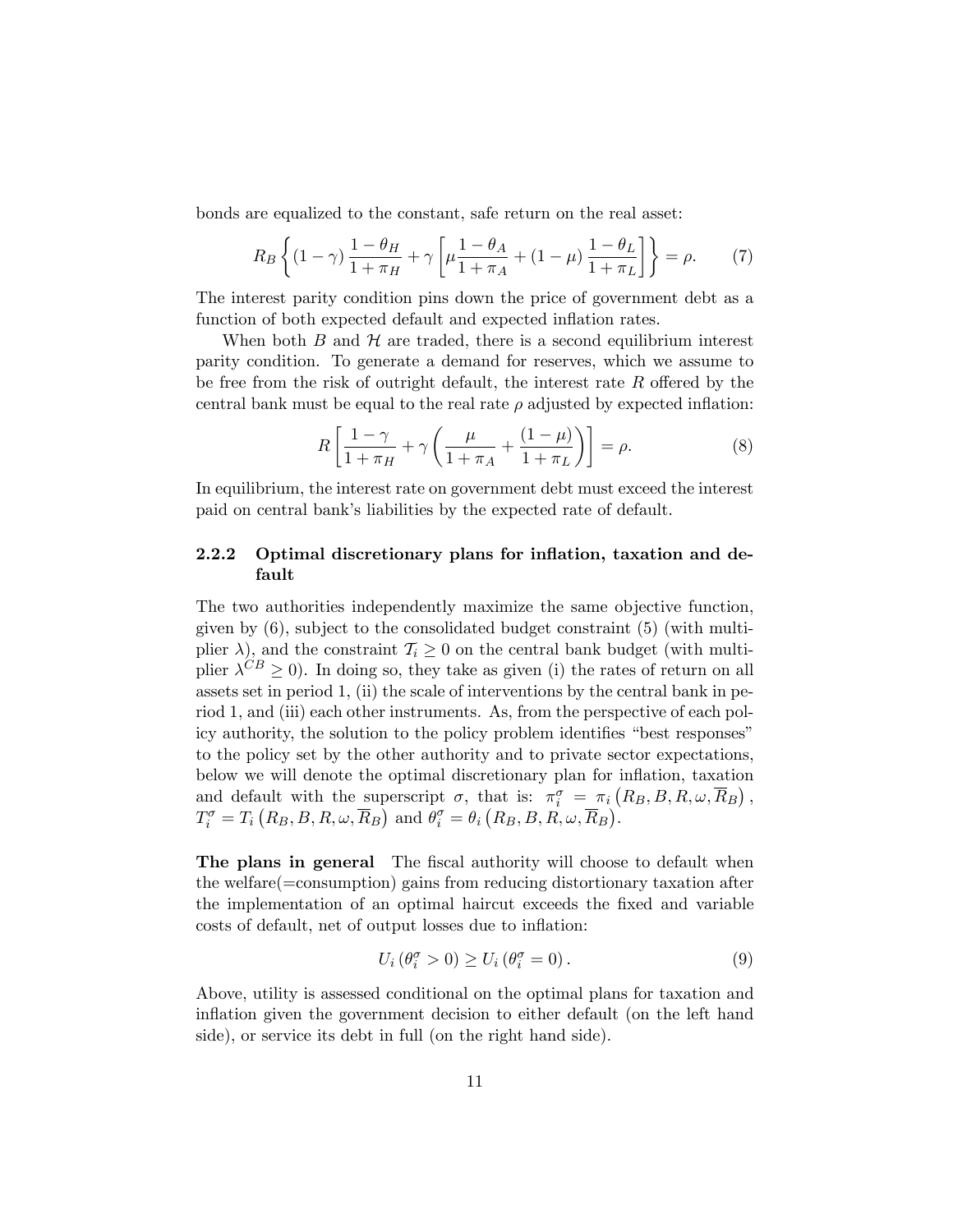As regards the optimal fiscal plan, under optimal default the constraint on the admissible haircut rate  $\theta_i \in (0,1]$  may/may not be binding. If the constraint is not binding, the optimal taxation plan obeys the following first order condition of the fiscal authority:

$$
z'(T_i^{\sigma}; Y_i) = \frac{\alpha (1 - \omega) R_B + (\alpha_{CB} + \lambda_i^{CB}) \cdot \omega \overline{R}_B}{(1 - \alpha) (1 - \omega) R_B - \alpha_{CB} \omega \overline{R}_B},
$$
(10)

In an interior solution, the fiscal authorities set taxes trading off the output costs of distortionary taxation, with the benefits of reducing the haircut rates so to contain the budget (variable) costs of default. Note that, when the central bank budget constraint is binding (the multiplier  $\lambda_i^{CB}$  is strictly positive), a government that cares about inflation will tend to set higher taxes and reduce the optimal haircut rate, so to contain the inflationary consequences of losses on the central bank balance sheet. Given the optimal  $T_i^{\sigma}$ , the optimal haircut rate  $\theta_i^{\sigma}$  is then obtained from the budget constraint of the government (3). If the constraint  $\theta_i \in (0, 1]$  is binding, under optimal default the government imposes a 100 percent haircut on bond holders, and sets taxation  $T_i^{\sigma}$  to satisfy the budget constraint (3) evaluated at  $\theta_i^{\sigma} = 1$ . Similarly, under no default, the government adjusts taxation  $T_i^{\sigma}$  to service its liabilities in full. In this case, the relevant budget constraint is (5), evaluated at  $\theta_i^{\sigma} = 0$ .

As regards the optimal inflation plan, the first order condition of the monetary authority problem is:

$$
(1 + \pi_i^{\sigma})^2 C' (\pi_i^{\sigma}) = z' (T_i; Y_i) [\kappa + (1 - \omega) BR_B + R \omega B]
$$
\n
$$
+ \theta_i^{\sigma} \left\{ z' (T_i; Y_i) [- (1 - \alpha) (1 - \omega) BR_B + \alpha_{CB} \overline{R}_B \omega B] + \alpha (1 - \omega) BR_B + [\alpha_{CB} \overline{R}_B] \omega B + \lambda_i^{CB} \cdot [\kappa + ((1 - \theta_i) \overline{R}_B - R) \omega B], \right\}
$$
\n(11)

The central bank sets inflation by trading off its costs with the output benefits from reducing distortionary income taxation net of the costs of default (if any). Under discretion, the monetary authorities will always choose a non-negative rate of inflation–even if printing money generates no seigniorage revenue ( $\kappa = 0$ ). This is because a discretionary monetary authority will not resist the temptation to inflate nominal debt, if only moderately so (according to the condition above). Positive and rapidly rising costs of inflation nonetheless prevent policymakers from attempting to wipe away the debt with a bout of very high inflation. Note that, in state of the world in which there is no default (for  $\theta_i^{\sigma} = 0$ ), the constraint on the central bank budget never binds  $(\lambda^{CB} = 0)$ .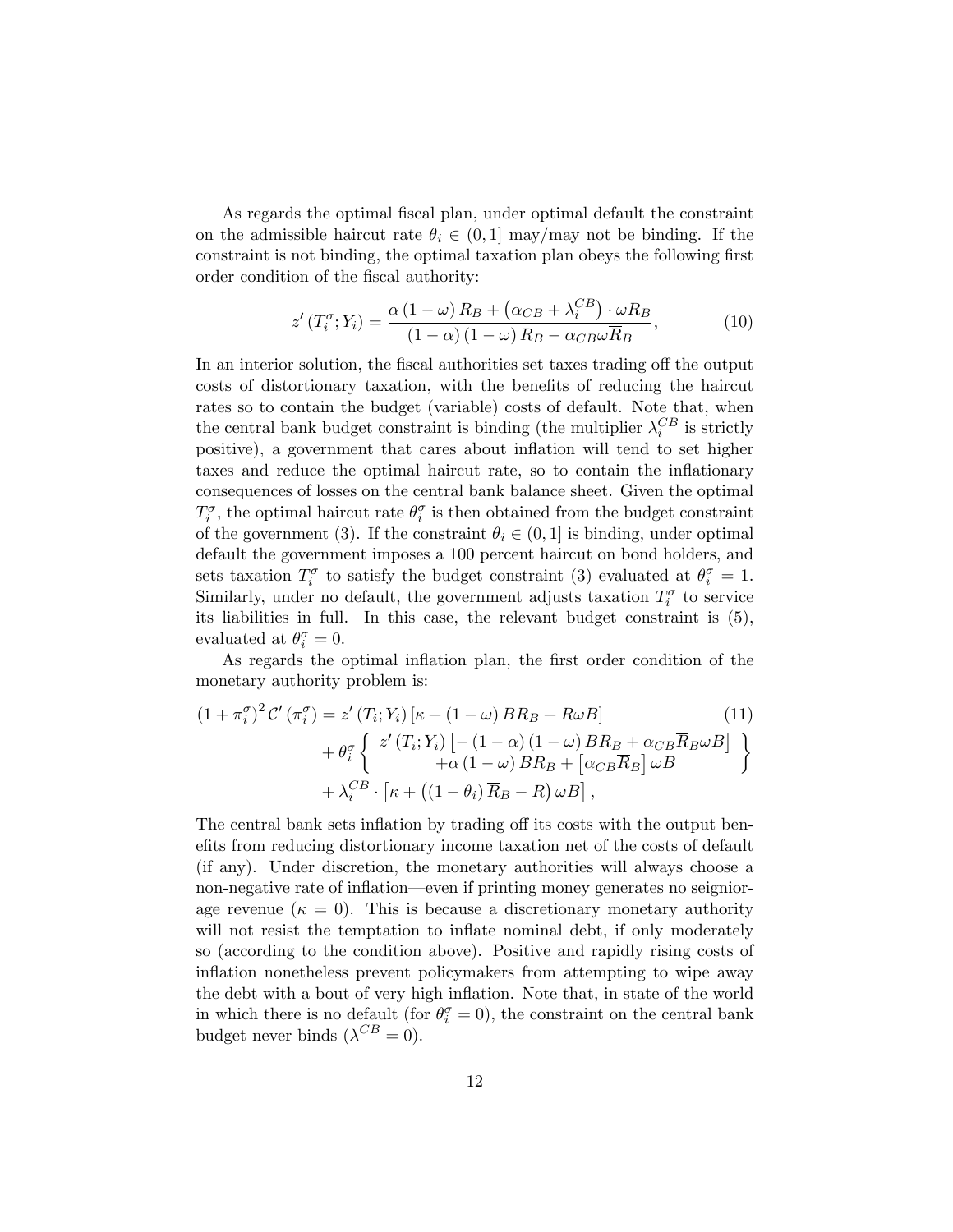Overall, since policymakers are benevolent and share the same objective function, the optimal plan described above minimizes the joint distortions induced by taxation and default on the one hand, and inflation on the other hand. In general, policymakers will want to use all available instruments– ruling out an uneven resort to extreme inflation as a substitute for outright default.

For notational clarity, from now on we will distinguish variables across the cases of interior default as opposed to complete default, using a 'hat'  $\hat{\ }$ , and a 'tilde', respectively. To keep complexity at a minimum, we also abstract from budget costs of default on central bank holdings of sovereign bonds, setting  $\alpha_{CB} = 0$ .

The case of a consolidated budget constraint in detail To gain insight on the above plans, we find it useful to provide a close-up analysis of the case of a consolidated budget constraint, i.e.  $\lambda_i^{CB} = 0$ . This will be an endogenous outcome in Section 3 below, when there are no central bank interventions, and a maintained hypothesis implied by fiscal backing in Section 4.1.

When  $\lambda_i^{CB} = 0$ , in the case of an interior default, (10) simplifies to:

$$
z'\left(\widehat{T}_i^{\sigma}; Y_i\right) = z'\left(\widehat{T}_i; Y_i\right) = \frac{\alpha}{1 - \alpha}.\tag{12}
$$

implying that taxation does not depend on inflation and agents' expectations– so that we can drop the best-response superscript  $\sigma$ . Likewise, the condition for the optimal inflation plan (11):

$$
(1 + \hat{\pi}^{\sigma})^2 C'(\hat{\pi}^{\sigma}) = \frac{\alpha}{1 - \alpha} [\kappa + (1 - \omega) BR_B + \omega BR]
$$
 (13)

shows that  $\hat{\pi}^{\sigma}$  is constant across states of the world. Given  $\hat{T}_i$ , the optimal default rate is derived from the consolidated budget constraint:

$$
\widehat{\theta}_{i}^{\sigma} = \frac{(1-\omega) BR_B + \omega RB - (1+\widehat{\pi}^{\sigma}) \left(\widehat{T}_i - G\right) - \widehat{\pi}^{\sigma} \kappa}{(1-\alpha) (1-\omega) BR_B}.
$$

In the case of complete default, taxation  $\widetilde{T}_i^{\sigma}$  is set to satisfy the consolidated budget constraint:

$$
\widetilde{T}_{i}^{\sigma}=G-\frac{\widetilde{\pi}_{i}^{\sigma}}{1+\widetilde{\pi}_{i}^{\sigma}}\kappa+\frac{\alpha R_{B}}{1+\widetilde{\pi}_{i}^{\sigma}}\left(1-\omega\right)B+\frac{R}{1+\widetilde{\pi}_{i}^{\sigma}}\omega B,
$$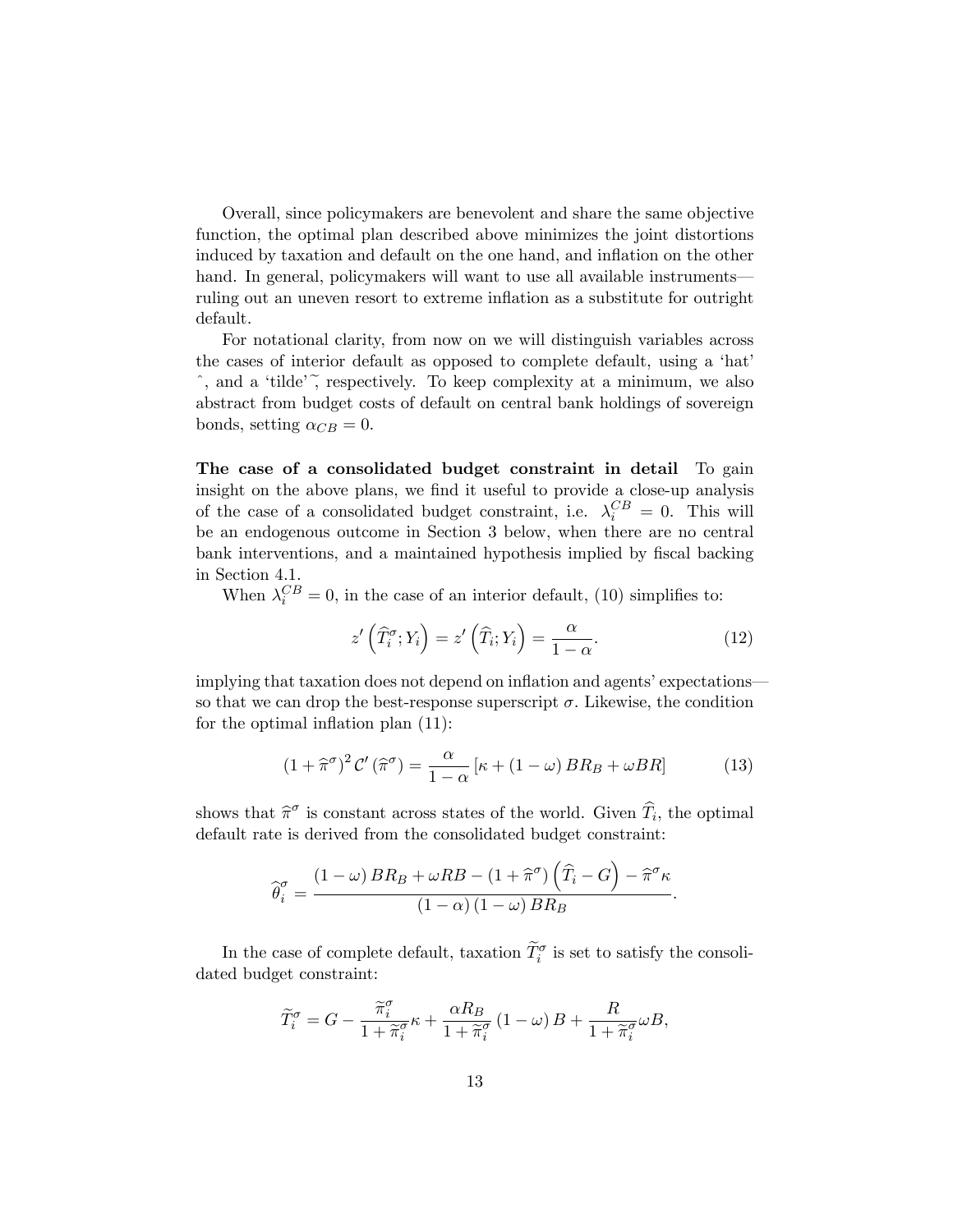and is always state contingent. So is the inflation plan, determined by:

$$
(1 + \widetilde{\pi}_i^{\sigma})^2 C' (\widetilde{\pi}_i^{\sigma}) = z' \left(\widetilde{T}_i^{\sigma}\right) \left[\kappa + \alpha \left(1 - \omega\right) BR_B + \omega BR\right] + \alpha \left(1 - \omega\right) BR_B,
$$

For the case of an interior solution for the haircut rate, the optimal outright default condition (9) becomes

$$
\Phi + z\left(\widehat{T}_i\right) + \mathcal{C}\left(\widehat{\pi}^{\sigma}\right) + \alpha \widehat{\theta}_i^{\sigma} \frac{R_B}{1 + \widehat{\pi}^{\sigma}} \left(1 - \omega\right) B \le z\left(T_i^{\sigma}\right) + \mathcal{C}\left(\pi_i^{\sigma}\right). \tag{14}
$$

Written with an equality sign, the above condition can be solved for the minimum default rate which the government finds optimal in each state of the world, denoted by  $\theta_i$ . Because of the fixed output costs  $\Phi$ , optimal default only occurs at strictly positive rates, hence  $\theta_i > 0$ . If an interior solution does not exist,  $\hat{\theta}_i^{\sigma}$ ,  $\hat{T}_i$ , and  $\hat{\pi}^{\sigma}$  in (14) are replaced with 1,  $\tilde{T}_i^{\sigma}$ ,  $\tilde{\pi}_i^{\sigma}$ , and the default condition reads:

$$
\text{If } \widehat{\theta}_i^{\sigma} > 1: \qquad \Phi + z \left( \widetilde{T}_i^{\sigma} \right) + \mathcal{C} \left( \widetilde{\pi}_i^{\sigma} \right) + \alpha \frac{R_B}{1 + \widetilde{\pi}_i^{\sigma}} \left( 1 - \omega \right) B \le z \left( T_i^{\sigma} \right) + \mathcal{C} \left( \pi_i^{\sigma} \right). \tag{15}
$$

Note that, since

$$
z'(\widetilde{T}_i^{\sigma}) \ge \alpha/(1-\alpha). \tag{16}
$$

taxes (and tax distortions) under full default cannot be lower than taxes under partial default, namely  $\widetilde{T}_i^{\sigma} \geq \hat{T}_i$ .

#### 2.3 Regularity conditions

In the rest of the paper, we will define and analyze the equilibrium across different possible policy scenarios, allowing for either conventional or unconventional monetary policy or both (Sections 3 and 4), with and without "fiscal backing" (Subsections 4.1 and 4.2). We will present our results both analytically and resorting to numerical examples.

In spite of its stylized nature, the model in its general form admits many equilibria, not all of interest for an analysis of monetary backstops. Before proceeding, we set conditions under which fundamental default may or may not occur in the 'bad' state *L*, but there is no fundamental reason for defaulting in the relatively 'good' states *A, H*. Moreover, we would like to study equilibria that are well-behaved, i.e., stable by the Walrasian criterion discussed, e.g., by Lorenzoni and Werning (2014). By this criterion, a small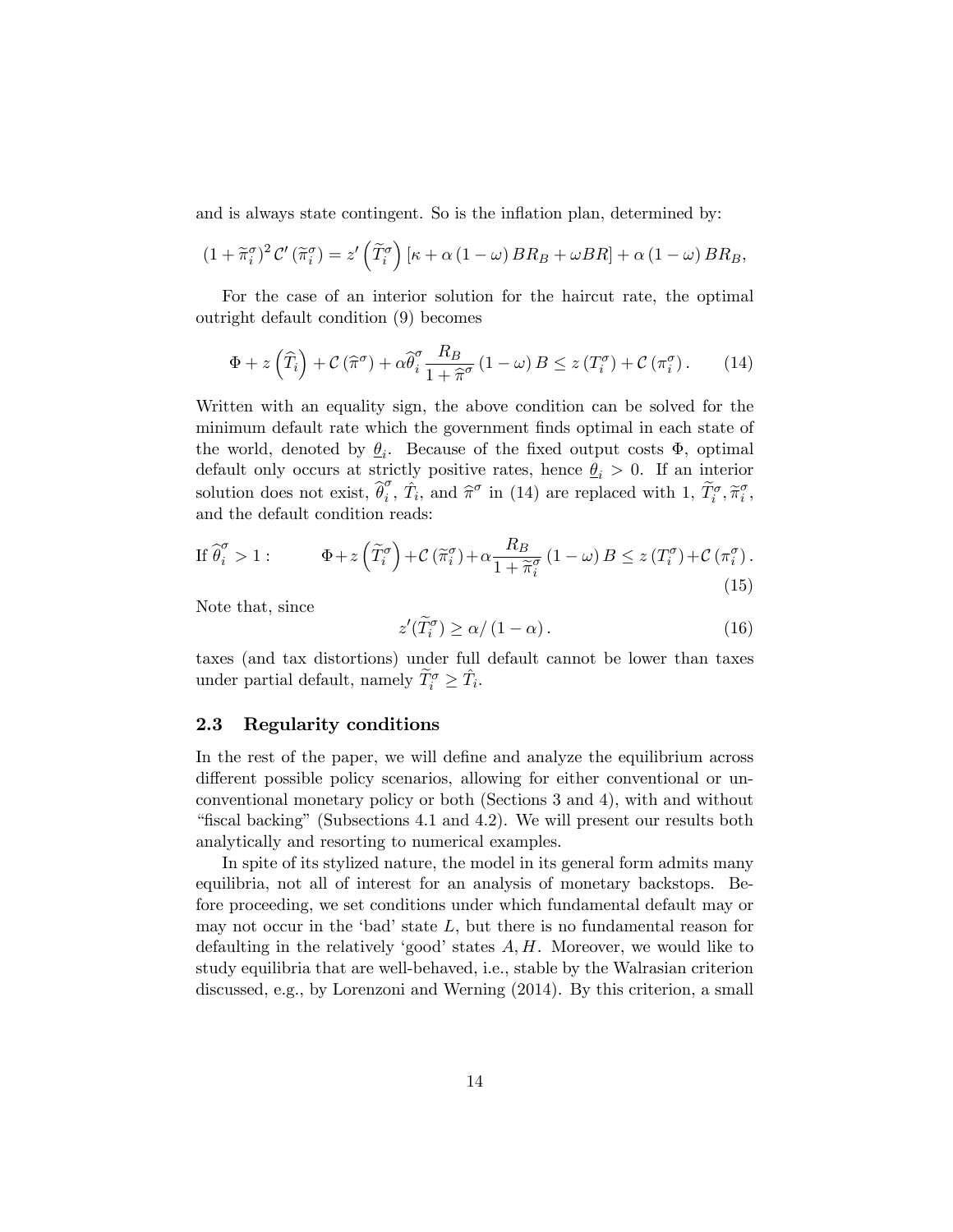increase in the supply of government bonds should not decrease the interest rate charged by the markets.<sup>13</sup>

Below we spell out two assumptions such that our model admits a welldefined (stable) equilibrium with

- 1. no default for a sufficiently low initial  $B$ ;
- 2. full default in state *L* and no default in the other states for intermediate levels of *B*;
- 3. full default in *L* and partial default in *A*, for a sufficiently high *B*.

We refer to the above as the *ND* (no-default) equilibrium, the *D* (default in *L*) equilibrium, and the *DD* (default in *L* and *A*) equilibrium. In each equilibrium, we will denote variables with the corresponding superscript *ND,D* and *DD*.

The first assumption establishes a reasonable ordering between the primary surplus under interior default in the high  $(H)$  state and the average (*A*) state, and stipulates that both must be larger than required to service the maximum level of debt sustainable in a state of fiscal stress (*L*) at the real risk free rate  $\rho$ , denoted by  $\overline{B}_L$ . The second assumption restricts the probability of the state  $(H)$  in which bond holders are paid in full to be large enough, and the probability of the intermediate state  $(A)$  not to be too large.

Assumption 1. The primary surplus under interior default across states of the world satisfies the following restrictions:

$$
\overline{B}_L < (1 - \gamma) \left(\widehat{T}_A - G\right) / \rho < \left(\widehat{T}_A - G\right) / \rho < \left(\widehat{T}_H - G\right) / \rho \tag{17}
$$

**Assumption 2.** The probabilities of state  $H$ ,  $1-\gamma$ , and of state  $A$ ,  $\gamma\mu$ , are such that:

$$
1 - \gamma > \alpha,
$$
  
\n
$$
\frac{1 + \hat{\pi}^{DD}}{1 + \pi_H^{DD}} > \mu > 0.
$$
\n(18)

 $13$ In (Walrasian-)unstable equilibria, such as the one discussed by Calvo (1988), the economy is vulnerable to self-fulfilling crisis for small levels (but not for high levels) of debt, and the sovereign rates are decreasing in the stock of debt. In an analysis of backstops, interventions by the central bank should be negative, i.e., the central bank should actually sell government debt in response to the threat of a run on debt. By the same argument set forth by Lorenzoni and Werning (2014), in what follows we will abstract from these equilibria, on the ground that they have pathological and unpalatable implications for policy.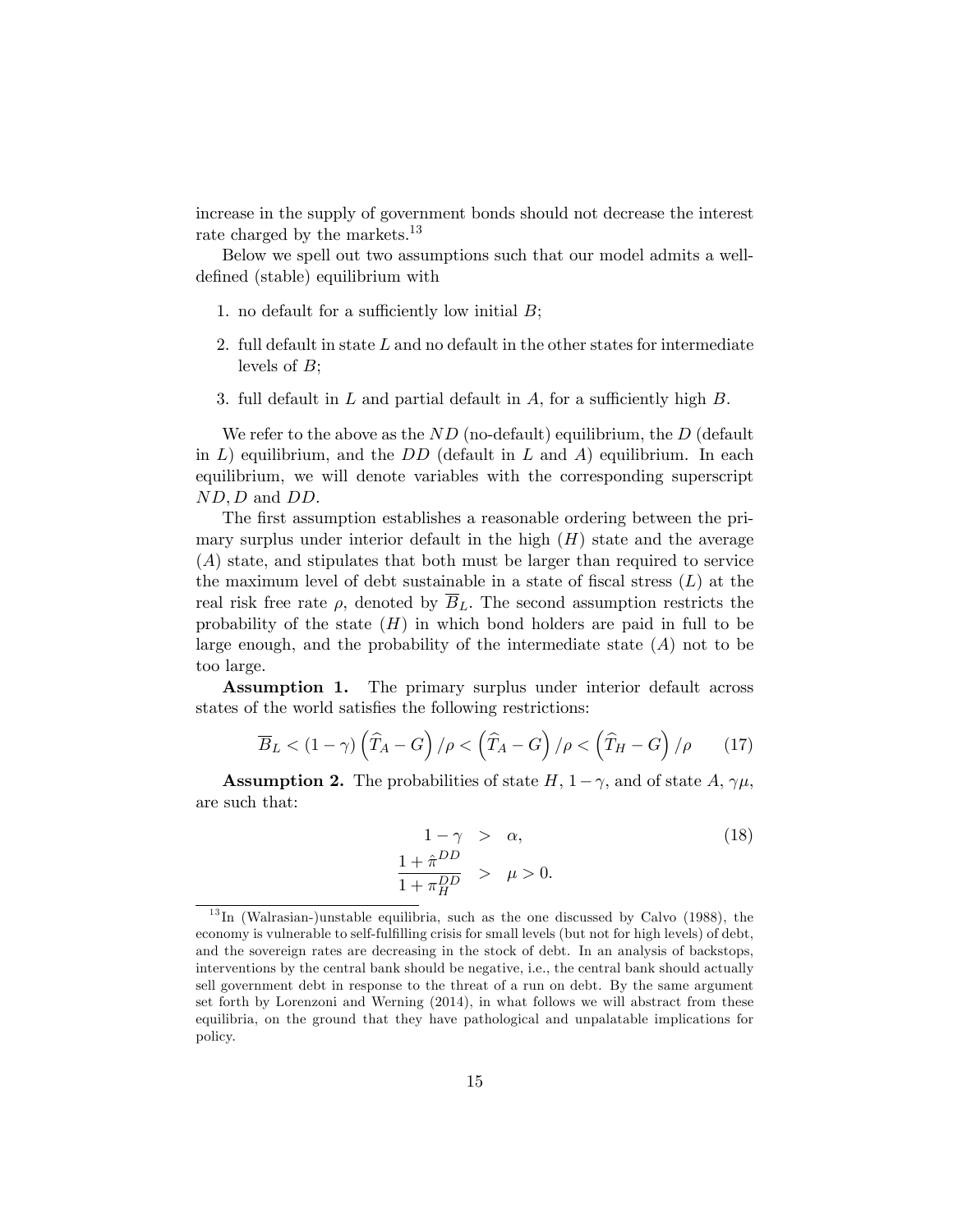where the superscript *DD* refers to the third equilibrium above. Note that the last condition above is always satisfied in two cases: first, if  $\pi_i \to 0$  for all *i*–which is the case when either policymakers are extremely averse to inflation, or when debt is real (indexed) and seigniorage is zero; second, if policy distortions are such that inflation in state  $H$  remains sufficiently low even for levels of sovereign debt that lead the government to default in both L and A, so that  $\pi_H^{DD} \leq \hat{\pi}^{DD}$ .<sup>14</sup>

A third assumption–that the primary surplus in state *L* is at most zero when seigniorage revenue is at its maximum  $\kappa$ —is imposed for the sake of analytical tractability

Assumption 3:

$$
\left(\widehat{T}_L - G\right) + \kappa \to 0. \tag{19}
$$

As shown below, this implies that that, if the government optimally chooses to default in the low state, the haircut will always be 100 percent. This last assumption will be relaxed in our numerical examples.

# 3 Inflation and macroeconomic resilience to selffulfilling crises

We start our study of monetary policy in economies vulnerable to selffulfilling debt crises restricting the central bank to rely exclusively on conventional policies, i.e. the central bank only sets inflation and  $\omega = 0$ . As stressed by Calvo (1988), some degree of "stealth repudiation" is a natural outcome in an economy in which public liabilities are denominated in nominal terms, because unexpected changes in inflation rates affect their ex-post real returns. In our model, indeed, repudiation in period 2 can take the form of either outright default on the nominal value of debt, or inflation surprises reducing the real value of debt, or both.15

In this section, we will first characterize the properties of the optimal inflation plans and define the equilibrium. Second, we will discuss equilibrium multiplicity. We will show that in general conventional inflation policy does not rule out belief-driven outright default via haircuts on bond holders. Yet

 $14$ It is important to note that (18) does not rule out the existence of other, not wellbehaved, equilibria, i.e., our model may admit equilibria that are "unstable" by the Walrasian criterion, coexisting with the stable ones on which we focus our analysis.

 $15$ This is different from Calvo (1988), where default is implemented alternatively through outright repudiation (in the real version of the model), or inflation only (in the monetary version).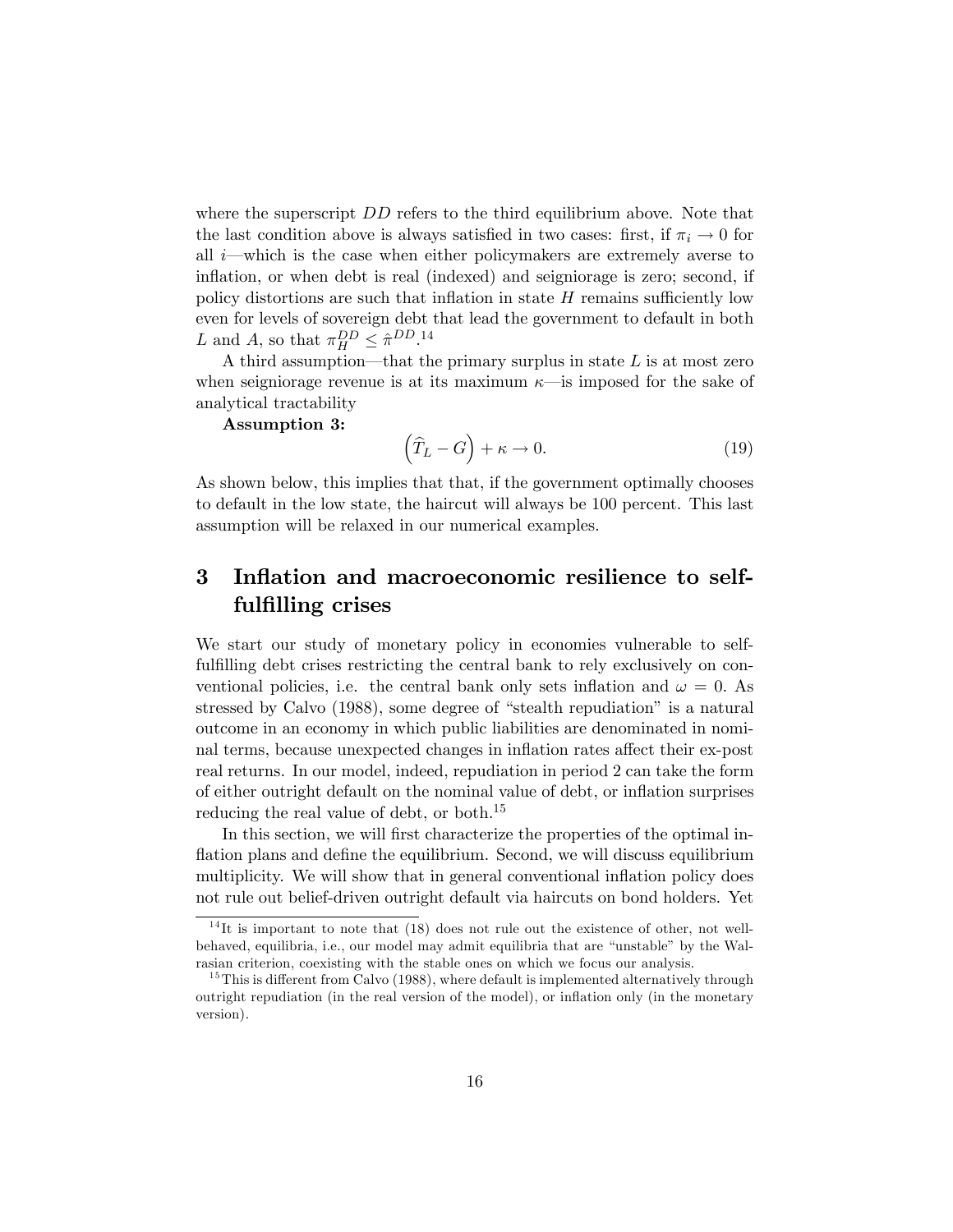convex costs of inflation will prevent self-fulfilling expectations of "stealth repudiation" via inflationary debt debasement à la Calvo.

#### 3.1 Properties of the optimal inflation plans

We have seen that, under discretion, government spending will be financed at least in part through seigniorage and some debasement of outstanding (ex-default) public liabilities, so that inflation rates will always be positive in equilibrium. Then (with  $\omega = 0$ ) under our assumptions the central bank budget constraint never binds and  $\lambda^{CB} = 0$ .

For convenience, we summarize the optimal policy plans in Table 1 below. In the table, the equation (28) that defines the minimum (interior) haircut rate at which the government optimally defaults,  $\theta_i$ , is obtained from the default condition (14) by setting  $\hat{\theta}_i^{\sigma} = \hat{\theta}_i$ , and using the fact that, for  $\omega = 0$ , the cost of debt issuance can be written  $as^{16}$ 

$$
BR_B = \frac{(1+\hat{\pi})\left(\hat{T}_i - G\right) + \hat{\pi}\kappa}{1 - \hat{\theta}_i^{\sigma}\left(1 - \alpha\right)} > 0.
$$
 (20)

According to the table: under the optimal default plan with an interior haircut rate,  $\theta_i \leq \hat{\theta}_i^{\sigma} \leq 1$ , inflation is identical across states of the world, i.e.,  $\hat{\pi}_A^{\sigma} = \hat{\pi}_L^{\sigma}$  =  $\hat{\pi}^{\sigma}$  –see the conditions (22) and (23).<sup>17</sup> If the constraint  $\theta_i \leq 1$  is binding and default is complete, inflation plans are instead state dependent, as taxes and seigniorage will have to adjust to cover current noninterest expenditure according to (24) and (25). The same applies under no outright default  $(\theta_i^{\sigma} = 0)$ , whereas the revenue from taxation and seigniorage needs to adjust according to (26) and (27) to finance the government real expenditure and interest bill in full. Note that, in either corner solution for default,  $\pi_i^{\sigma}$  and  $\widetilde{\pi}_i^{\sigma}$  always comove positively with  $T_i^{\sigma}$  and  $\widetilde{T}_i^{\sigma}$ , hence inflation inherits the same properties as taxation. For this reason, the condition (16) on taxation implies that output distortions due to inflation under full default cannot be lower than under partial default.

<sup>&</sup>lt;sup>16</sup>When (28) is satisfied for a  $\theta_i$  exceeding 100 percent (as is the case if the primary  $\sup$ lus under interior default  $(\hat{T}_i - G) + \hat{\pi}\kappa / (1 + \hat{\pi})$  is non-positive) the government opts for complete default.

<sup>&</sup>lt;sup>17</sup>This property of the optimal inflation rate depends on the simplifying assumption that the cost of inflation does not vary with the state of the world. It would be easy to relax this assumption, at the cost of cluttering the notation without much gain in terms of economic intuition.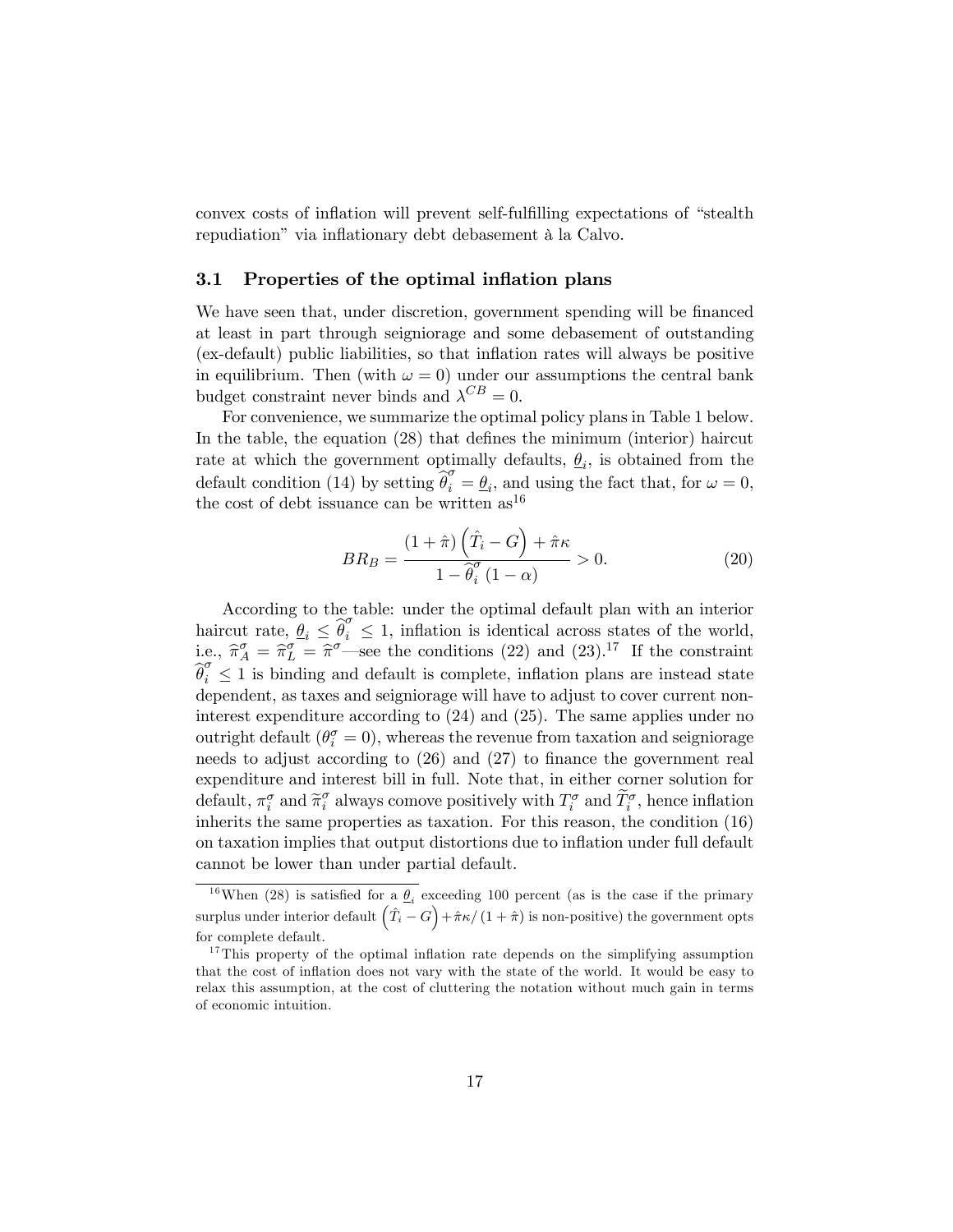The expressions in the table highlight several properties of inflation of particular interest for our analysis. As stated in the following lemma, inflation rates are increasing in the ex-ante interest rate *R<sup>B</sup>* and the stock of debt *B*. At either corner solution for the default rate,  $\theta_i^{\sigma} = \{0, 1\}$ , the better the state of the economy, the lower the inflation rates (and taxation).

# Table 1 –––––––––––––––––––––––––––––––

$$
\text{If } 1 \ge \widehat{\theta}_i^{\sigma} = \frac{1}{1-\alpha} \left[ 1 - \frac{\left(1 + \widehat{\pi}^{\sigma}\right)\left(\widehat{T}_i - G\right) + \widehat{\pi}^{\sigma}\kappa}{BR_B} \right] \ge \underline{\theta}_i > 0: \qquad (21)
$$

$$
\theta_i^{\sigma} = \widehat{\theta}_i^{\sigma} \qquad T_i^{\sigma} = \widehat{T}_i = z'^{-1} \left( \frac{\alpha}{1 - \alpha}; Y_i \right) \qquad (22)
$$

and 
$$
(1 + \hat{\pi}^{\sigma})^2 C'(\hat{\pi}^{\sigma}) = \frac{\alpha}{1 - \alpha} (\kappa + BR_B)
$$
 (23)

$$
\text{If } \widehat{\theta}_i^{\sigma} > 1: \qquad \theta_i^{\sigma} = 1 \qquad \widetilde{T}_i^{\sigma} = G + \alpha \frac{R_B}{1 + \widetilde{\pi}_i^{\sigma}} B - \frac{\widetilde{\pi}_i^{\sigma}}{1 + \widetilde{\pi}_i^{\sigma}} \kappa \qquad (24)
$$

and 
$$
(1 + \tilde{\pi}_i^{\sigma})^2 C'(\tilde{\pi}_i^{\sigma}) = z'(\tilde{T}_i^{\sigma}) (\kappa + \alpha BR_B) + \alpha BR_B \qquad (25)
$$

$$
\text{If } \widehat{\theta}_i^{\sigma} < \underline{\theta}_i: \qquad \theta_i^{\sigma} = 0 \qquad \qquad T_i^{\sigma} = \frac{R_B}{1 + \pi_i^{\sigma}} B + G - \frac{\pi_i^{\sigma}}{1 + \pi_i^{\sigma}} \kappa \qquad (26)
$$

and 
$$
(1 + \pi_i^{\sigma})^2 C'(\pi_i^{\sigma}) = z'(T_i^{\sigma})(\kappa + BR_B)
$$
 (27)

$$
\underline{\theta}_{i} \text{ solves } \Phi = z \left( G - \frac{\pi_{i}^{\sigma}}{1 + \pi_{i}^{\sigma}} \kappa + \frac{1 + \hat{\pi}}{1 + \pi_{i}^{\sigma}} \frac{\left( \hat{T}_{i} - G \right) + \frac{\hat{\pi}}{1 + \hat{\pi}} \kappa}{1 - \underline{\theta}_{i} \left( 1 - \alpha \right)} \right) - z \left( \hat{T}_{i} \right)
$$
\n
$$
(28)
$$

$$
+\mathcal{C}\left(\pi_{i}^{\sigma}\right)-\mathcal{C}\left(\hat{\pi}\right)-\alpha\underline{\theta}_{i}\frac{\left(\hat{T}_{i}-G\right)+\frac{\hat{\pi}}{1+\hat{\pi}}\kappa}{1-\underline{\theta}_{i}\left(1-\alpha\right)}.
$$

–––––––––––––––––––––––––––––––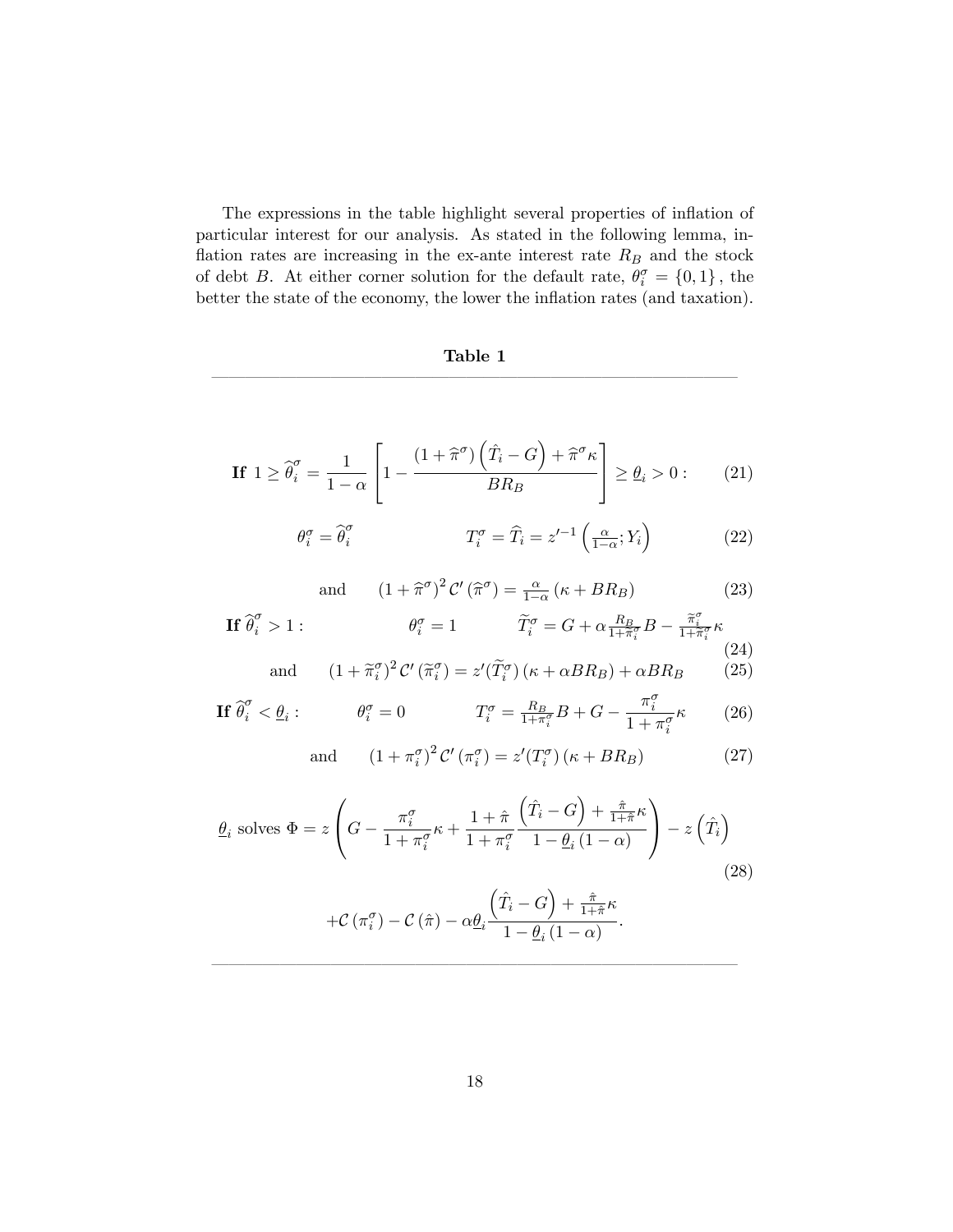**Lemma 1** Inflation best responses  $(\pi_i^{\sigma}, \hat{\pi}, \tilde{\pi}_i^{\sigma})$  are i) increasing in the ex*pected sovereign rate*  $R_B$  *and the stock of debt B, where*  $\hat{\pi} \leq \tilde{\pi}_i^{\sigma}$ ; *ii) such*  $that \left(\pi_i^{\sigma}, \widetilde{\pi}_i^{\sigma}\right) > \left(\pi_j^{\sigma}, \widetilde{\pi}_j^{\sigma}\right)$  $\int$  *if*  $z(\cdot; Y_i) > z(\cdot; Y_j)$ , while  $\hat{\pi}$  *is constant across states.*

Omitting a formal proof, we note that these properties are intuitive in light of our assumption of convex costs of inflation,  $\mathcal{C}(\pi_i^{\sigma})$ , which translates into decreasing marginal benefits from its use. Property *i)* follows from inspection of the inflation reaction function, rewritten here in general form:

$$
(1 + \pi_i^{\sigma})^2 C' (\pi_i^{\sigma}) = z'(T_i^{\sigma}) (\kappa + BR_B) + \theta_i^{\sigma} BR_B [\alpha - z'(T_i^{\sigma}) (1 - \alpha)] \tag{29}
$$

In this expression, the right-hand-side is increasing in *RBB,* since taxes are weakly increasing in the interest rate bill. Moreover, by (16), taxes under full default are at least as high as taxes under partial default  $(\widetilde{T}_i^{\sigma} \geq \widehat{T}_i)$ . Property ii) descends directly from our ordering of tax distortions  $z(\cdot; Y_i)$ across states, stipulating that distortions are worse then the fundamentals are weaker.

#### 3.2 Equilibrium

A rational-expectation equilibrium is defined by the pricing condition (7), together with the consolidated budget constraint (5) with  $\omega = 0$ , the optimal tax rates—either  $(22)$ , or  $(24)$ , or  $(26)$ —, given the default threshold  $(28)$ , and the optimal inflation rate–either (23) or (25) or (27).

By assumption 3, (28) implies that in equilibrium there will be either no default or complete default in state *L*. Partial default will instead be a possibility in the *A* state—whereas the interior optimal rate  $\widehat{\theta}_A^{DD}$  in the *DD* equilibrium is given by:

$$
\widehat{\theta}_{A}^{DD} = \frac{B\rho - \left[ (1-\gamma) \frac{1+\widehat{\pi}_{B}^{DD}}{1+\pi_{H}^{DD}} + \gamma \mu \right] \left[ \left( \widehat{T}_{A} - G \right) + \frac{\widehat{\pi}_{D}^{DD}}{1+\widehat{\pi}_{D}^{DD}} \kappa \right]}{(1-\alpha)B\rho - \gamma \mu \left[ \left( \widehat{T}_{A} - G \right) + \frac{\widehat{\pi}_{D}^{DD}}{1+\widehat{\pi}_{D}^{DD}} \kappa \right]} \ge \underline{\theta}_{A}^{DD} > 0.
$$
\n(30)

Under the assumptions above, the sovereign interest rates  $R_B^j$  and the riskfree nominal rates  $R^j$  in the equilibrium  $j = ND, D, DD$  are as follows:

$$
R_B^{ND} = R^{ND} = \rho \left\{ \frac{(1 - \gamma)}{1 + \pi_H^{ND}} + \gamma \left[ \frac{\mu}{1 + \pi_A^{ND}} + \frac{(1 - \mu)}{1 + \pi_L^{ND}} \right] \right\}^{-1}
$$
(31)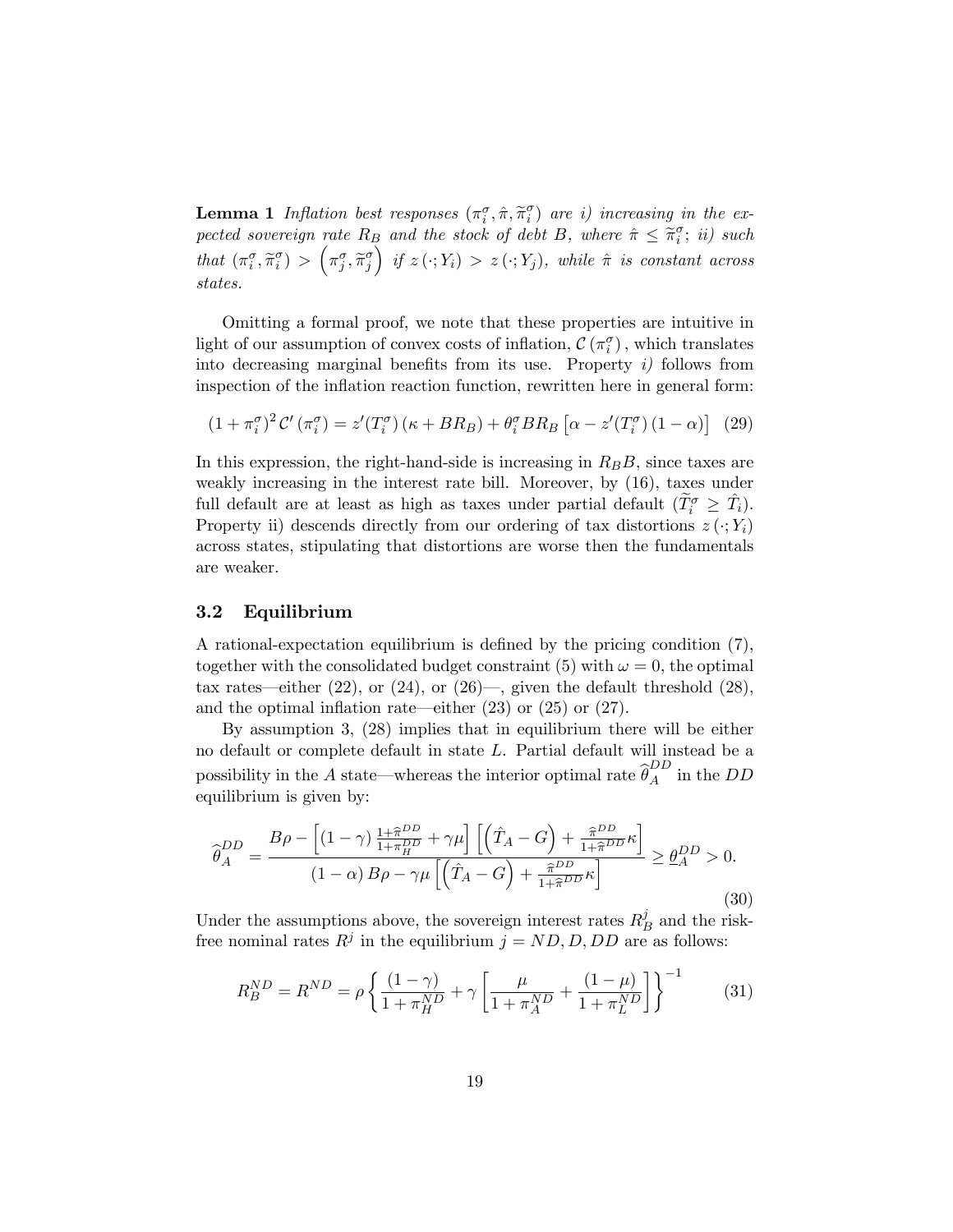$$
R_B^D = \rho \left\{ \frac{(1-\gamma)}{1+\pi_H^D} + \frac{\gamma \mu}{1+\pi_A^D} \right\}^{-1} > R^D = \rho \left\{ \frac{(1-\gamma)}{1+\pi_H^D} + \gamma \left[ \frac{\mu}{1+\pi_A^D} + \frac{(1-\mu)}{1+\pi_L^D} \right] \right\}^{-1}
$$
\n
$$
R_B^{DD} = \rho \left\{ \frac{(1-\gamma)}{1+\pi_H^{DD}} + \gamma \mu \frac{1-\hat{\theta}_A^{DD}}{1+\hat{\pi}^{DD}} \right\}^{-1} > R^{DD} = \rho \left\{ \frac{(1-\gamma)}{1+\pi_H^{DD}} + \gamma \left[ \frac{\mu}{1+\hat{\pi}^{DD}} + \frac{(1-\mu)}{1+\hat{\pi}_L^{DD}} \right] \right\}^{-1}
$$
\n(33)

where inflation rates are determined according to (25) in states with full default (i.e. state *L* in the *D* and *DD* equilibria); according to (27) in states with partial default (namely state *A* in the *DD* equilibrium), and according to (23) in (all other) states with no default. Note that the risk-free nominal rate is not the same across equilibria, because inflation rates differ.

To characterize the range of *B* in which our model admits the equilibria *ND*, *D* and *DD*, we now define two pairs of debt thresholds,  $\{B_L, \overline{B}_L\}$  and  $\{\underline{B}_A, \overline{B}_A\}$ . Focusing on the first pair:  $\underline{B}_L$  is defined as the *minimum* level of *B* at which, if markets coordinate their expectations on anticipating a 100 per cent haircut in the low output state (and thus charge a destabilizing high market rate  $R_B^D$ ), the government is indifferent between not defaulting and validating ex post markets' expectations (thus defaulting in the low output state). This threshold is obtained from the counterpart of (15), written as an equality and evaluated at the sovereign rate  $R_B^D$ :

$$
\Phi + \alpha \frac{R_B^D \underline{B}_L}{1 + \widetilde{\pi}_L^D} + z \left( G + \alpha \frac{R_B^D \underline{B}_L}{1 + \widetilde{\pi}_L^D} - \frac{\widetilde{\pi}_L^D}{1 + \widetilde{\pi}_L^D} \kappa \right) + C \left( \widetilde{\pi}_L^D \right) \tag{34}
$$
\n
$$
= z \left( G + \frac{R_B^D \underline{B}_L}{1 + \pi_L^D} - \frac{\pi_L^D}{1 + \pi_L^D} \kappa \right) + C \left( \pi_L^D \right).
$$

The second threshold in the pair,  $\overline{B}_L$ , is defined as the *maximum* level of *B* at which, if markets expect no default and thus charge the risk free rate, the government will be indifferent between default and no default in any state of the world. The threshold  $\overline{B}_L$  is also obtained from (15), again written as an equality but now evaluated at the sovereign rate  $R_B^{ND}$ :

$$
\Phi + \alpha \frac{R_B^{ND} \overline{B}_L}{1 + \widetilde{\pi}_L^{ND}} + z \left( G + \alpha \frac{R_B^{ND} \overline{B}_L}{1 + \widetilde{\pi}_L^{ND}} - \frac{\widetilde{\pi}_L^{ND}}{1 + \widetilde{\pi}_L^{ND}} \kappa \right) + C \left( \widetilde{\pi}_L^{ND} \right) \tag{35}
$$
\n
$$
= z \left( G + \frac{R_B^{ND} \overline{B}_L}{1 + \pi_L^{ND}} - \frac{\pi_L^{ND}}{1 + \pi_L^{ND}} \kappa \right) + C \left( \pi_L^{ND} \right).
$$

Note that, when debt is above the threshold  $\overline{B}_L$ , the government would default in the weak fundamental state even if markets charge the risk free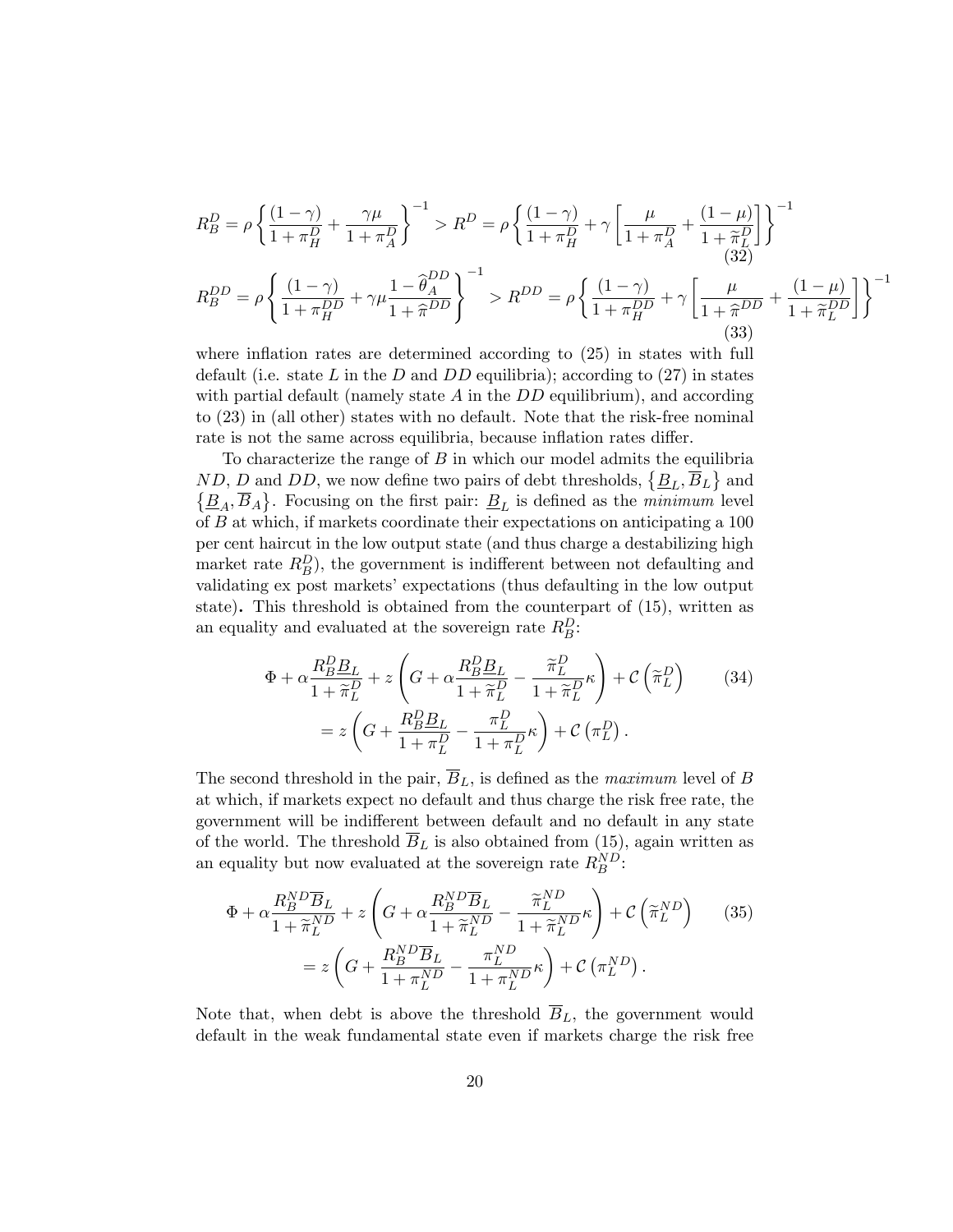rate. For  $B \geq \overline{B}_L$ , then, *ND* cannot be an equilibrium. The thresholds,  $\underline{B}_A$ and  $B_A$  are analogously defined—except that default in state  $A$  occurs at the minimum haircut rate defined in (28), rather than at 100 per cent–we omit the definitions to save space.

So, holding assumptions (17) through (18), our model admits a (rationalexpectations) *ND* equilibrium in which the government borrows at  $R_B^{ND}$ and there is no default for  $0 < B < \overline{B}_L$ ; a *D* equilibrium in which the government borrows at the rate  $R_B^D$  and default only occurs in the *L* state for  $B_L \leq B < B_A$ ; a *DD* equilibrium in which the government borrows at  $R_B^{DD}$ , and there is a 100 percent haircut in the low output state and at least partial default in state A, for  $B \geq B_A$ . When debt is above the threshold  $\overline{B}_A$ , default in the intermediate state becomes inevitable, and the *D* equilibrium no longer exists.

## 3.3 Uniqueness of inflation versus self-fulfilling "stealth default"

An important result by Calvo (1988) is the possibility of self-fulfilling hikes in interest rates driven by anticipations of debt debasement, i.e. "stealth default", via inflation. In the context of our model, this possibility revolves around the question of whether the inflation rate is uniquely determined for given equilibrium haircut rates, i.e., for a given equilibrium level of the interest rate. A unique inflation rate would indeed rule out the policy scenario envisioned by Calvo. We now show that this is the case with convex costs of inflation.

To gain insight, consider the best-response of inflation in the case of no-default (27), rewritten here for convenience:

$$
\mathcal{C}^{\prime}\left(\pi j\right)=z^{\prime}(\frac{R_{B}^{j}}{1+\pi_{i}}B+G-\frac{\pi_{i}}{1+\pi_{i}}\kappa)\frac{BR_{B}^{j}+\kappa}{\left(1+\pi_{i}\right)^{2}},\qquad j=ND,D,DD
$$

where the expressions for  $R_B^j$  are given by (31) through (33). Inflation uniqueness is ensured if the RHS of the above expression–evaluated at equilibrium accounting for the fact that  $R_B^j$  will be generally increasing in expected inflation—is either decreasing in  $\pi_i$ , or increasing in  $\pi_i$  at a rate slower than  $C'(\pi_i)$  on the LHS. This condition fails in Calvo's seminal contribution, essentially because  $C'(\pi_i)$  is not restricted to be positive.<sup>18</sup>

 $1<sup>8</sup>$  Indeed, in the Calvo model, inflation multiplicity would disappear with convex costs, as we posit in our analysis. Multiplicity essentially requires the cost of inflation to be bounded and/or a Laffer Curve for seigniorage revenues.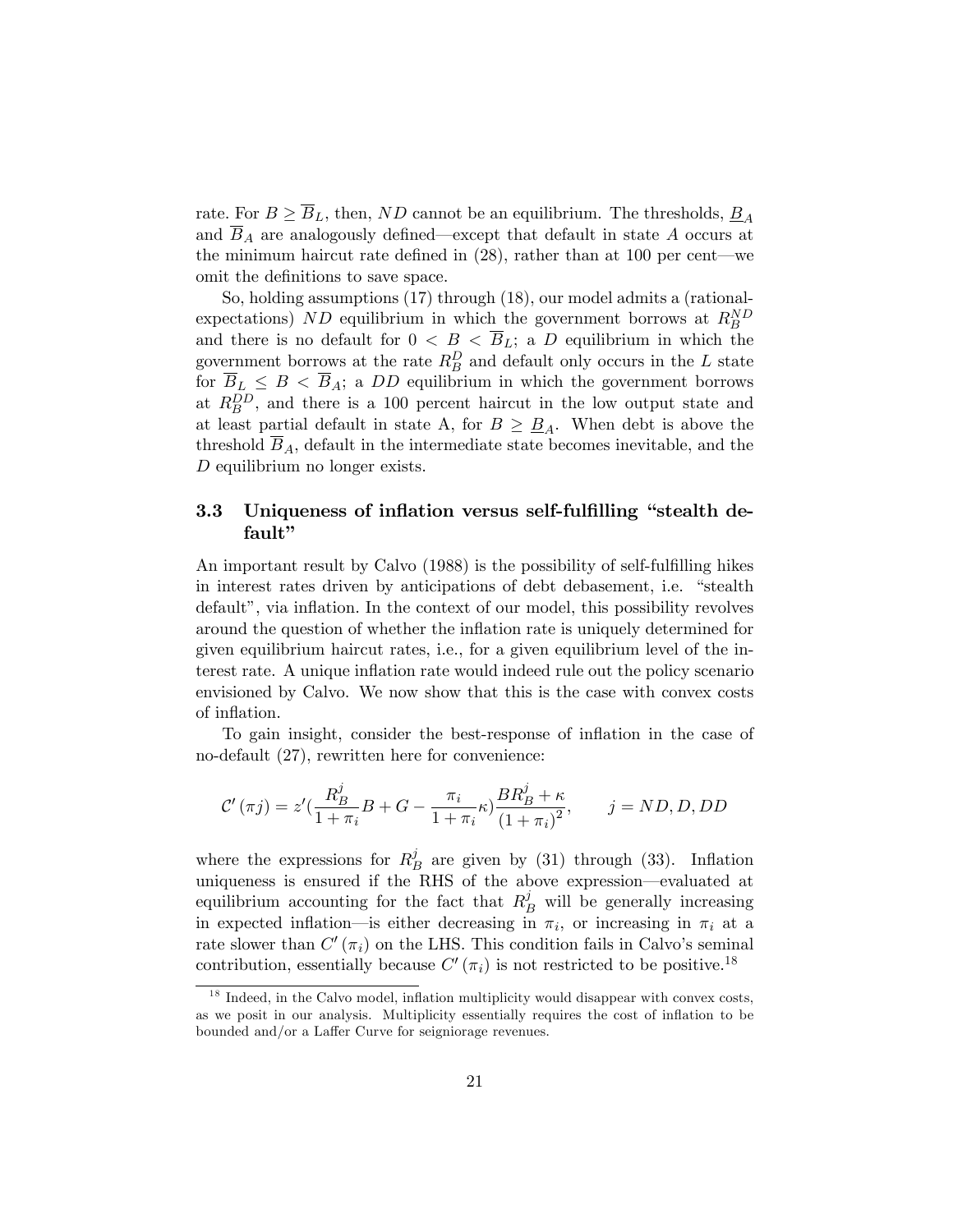The following lemma states that, with convexity of inflation costs, inflation rates are uniquely determined in our equilibria. For the sake of analytical tractability, the lemma is stated in reference to equilibria where the default rate is at a corner, either zero or 100 percent.

Lemma 2 *For optimal haircut rates equal to either 0 or 100 percent, with convex costs of inflation, the inflation rates are unique in the equilibria ND,D, DD.*

#### **Proof.** See the appendix.  $\blacksquare$

We stress that our analysis by no means dismisses the main lesson of Calvo (1988)–rather, it casts new light on it. Namely, belief-driven hikes in interest rates on public debt rooted in the discretionary behavior of monetary authorities cannot occur if the costs of inflation rise sufficiently fast in the policymakers' preferences. They may occur (independently of self-fulfilling expectations of outright default) if inflation costs are sufficiently flat.<sup>19</sup>

## 3.4 Multiple equilibria for intermediate levels of sovereign debt

While our assumptions guarantee that the first pair  $\{\underline{B}_L, \overline{B}_L\}$  is strictly below  $\{\underline{B}_A, \overline{B}_A\}$ , they do not restrict the ranking of the thresholds within each pair. The equilibrium would be unique if  $\overline{B}_L < \underline{B}_L$  and  $\overline{B}_A < \underline{B}_A$ . To have multiplicity, it must be that either  $\overline{B}_L > \underline{B}_L$  or  $\overline{B}_A > \underline{B}_A$ , or both.

Specifically, for *B* comprised in the range between  $\underline{B}_L$  and  $B_L$ , an equilibrium with no default (*ND*) coexists with another equilibrium with sovereign risk  $(D)$ . In this range, the *D* equilibrium is "non-fundamental," in the sense that default in *L* is determined by market expectations, and would not occur if investors have bought government debt at the risk-free rate  $R_B^{ND}$ . The *D* equilibrium instead becomes "fundamental" for higher *B*'s, since then the financing need of the government are high enough that the government would default under macroeconomic stress even if investors bought debt at  $R_B^{ND}$ . For *B* comprised between  $\overline{B}_L$  and  $\underline{B}_A$ , moreover, the (fundamental) *D* equilibrium is also unique: there is no other equilibrium in which the government would find it optimal to repudiate debt in better states of the economy than the weak one. Default in more states of the world becomes

 $19A$  key implication for policy is worth stressing. Contrary to popular arguments, low social costs of inflation provide no firm foundations for the central bank to rule out nonfundamental sovereign debt crises, since high tolerance for inflation may feed self-fulfilling beliefs of stealth (inflationary) default.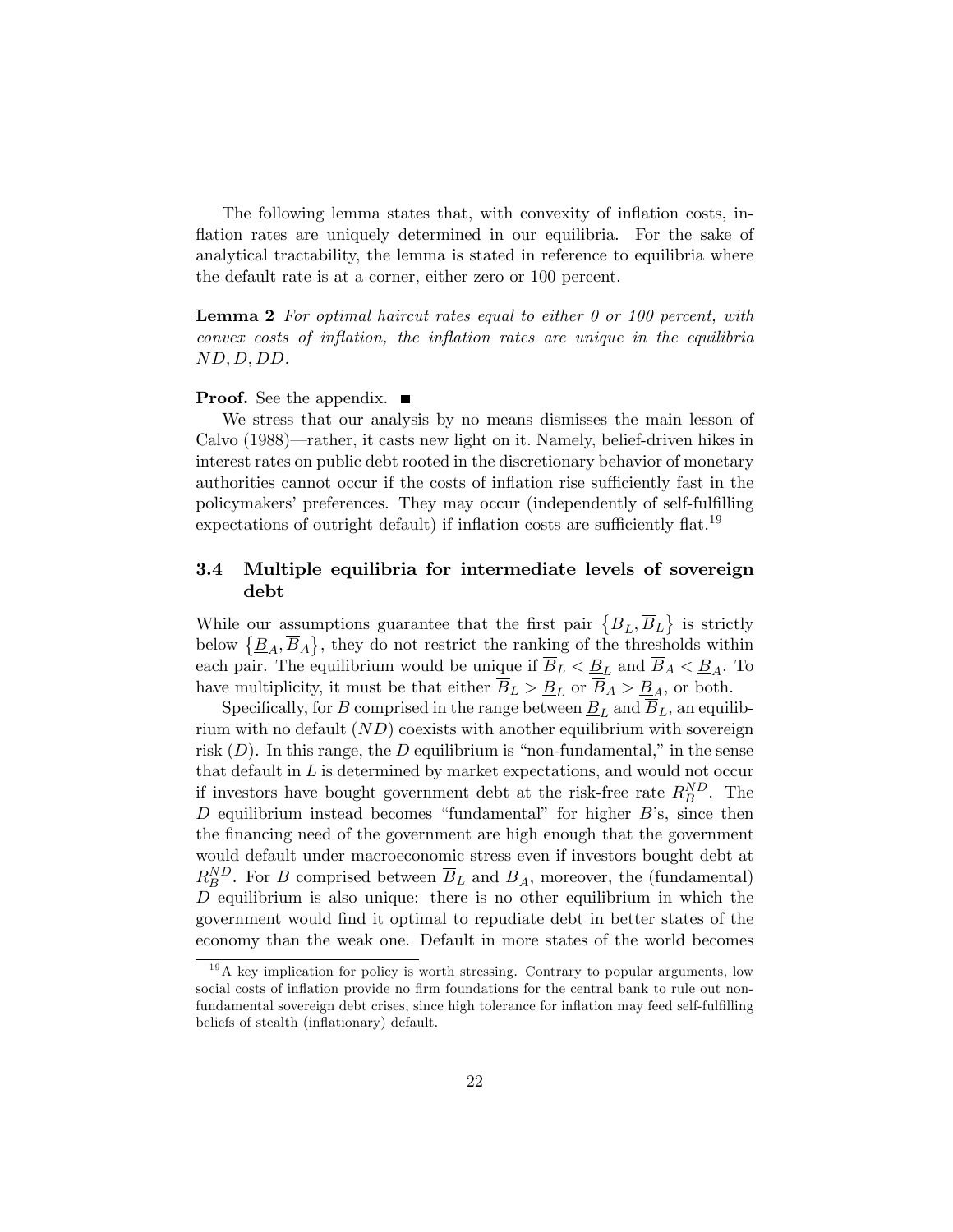instead a possibility for higher values of *B,* in the range comprised between  $B_A$  and  $B_A$ . The *D* equilibrium with fundamental default in the weak output state coexists with a *DD* equilibrium, where self-fulfilling expectations precipitate (non-fundamental) default *also* under average macroeconomic conditions.

Below, we set the stage of the analysis by proving that  $\overline{B}_L > \underline{B}_L$  and  $B_A > \underline{B}_A$  in the limiting case of  $\pi_i \to 0$ . Then, we reconsider multiplicity with positive inflation. We will show that inflation and seigniorage do affect the debt range over which multiplicity obtains–but the option to inflate debt away does not necessarily rule out the possibility of self-fulfilling nonfundamental sovereign crises.

#### **3.4.1** Multiplicity in the limiting case  $\pi_i \to 0$

In our model, multiplicity always obtains when  $\pi_i \to 0$  in all states of the world for all values of debt.<sup>20</sup> This case is analytically equivalent to assuming that debt is (indexed) real and seigniorage is zero, as in the first section of Calvo (1988) and in Lorenzoni and Werning (2014)–we can naturally map our contribution in this literature.

**Proposition 3** *With*  $\pi_i \to 0$ ,  $\overline{B}_L > \underline{B}_L$  and  $\overline{B}_A > \underline{B}_A$ , and there is multi*plicity between the ND and the D equilibrium, and between the D and the DD equilibrium, all equilibria being well-behaved.*

**Proof.** To show that  $\overline{B}_L > \underline{B}_L$ , we note that, as inflation is zero in equilibrium, there is no seigniorage revenue and, by (19)  $\hat{T}_L - G = 0$ . Moreover,  $R_B^D = \frac{\rho}{(1-\gamma)+\gamma\mu} > \rho$ . Combining the equations determining  $B_L$  and  $\overline{B}_L$  we obtain:

$$
\Phi = z (G + \rho \overline{B}_L) - z (G + \alpha \rho \overline{B}_L) - \alpha \rho \overline{B}_L
$$
\n
$$
= z \left( G + \frac{\rho}{(1 - \gamma) + \gamma \mu} \underline{B}_L \right) - z \left( G + \frac{\alpha \rho}{(1 - \gamma) + \gamma \mu} \underline{B}_L \right) - \frac{\alpha \rho}{(1 - \gamma) + \gamma \mu} \underline{B}_L,
$$
\n(36)

The expressions on the first and the second lines are both increasing in *B*: this follows from the fact that when  $\tilde{T}_L - G = 0$ , taxes and distortions under no default and full default are always larger than under partial default–see (16). Since the sovereign (real) rate is higher when agents anticipate default, if evaluated at the same level of *B*, the expression on the second line would

<sup>&</sup>lt;sup>20</sup>The proof can be easily generalized to the case in which  $\pi_i$  converges to a constant value.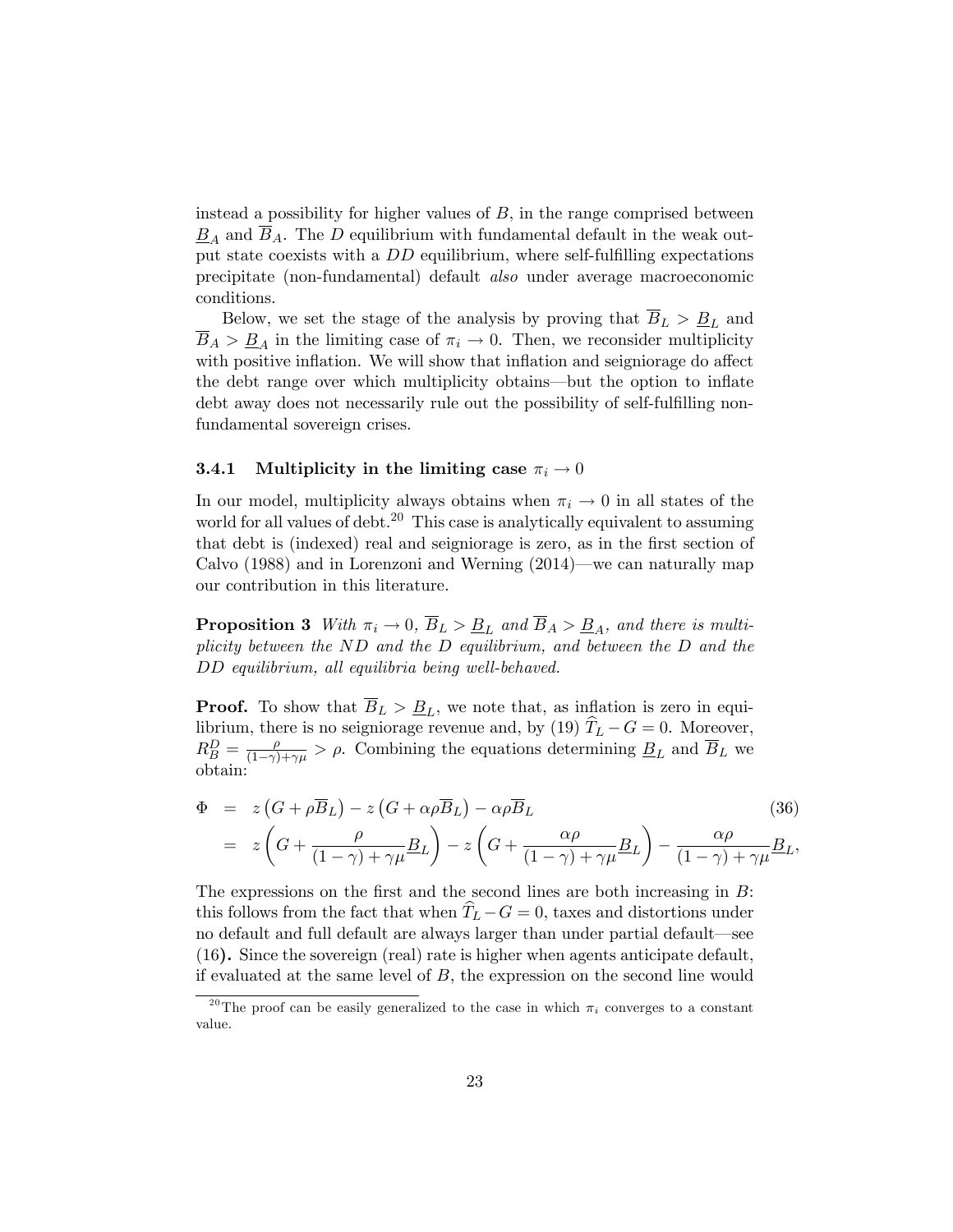be bigger than the expression on the first line: it must be that  $\overline{B}_L > \underline{B}_L$ . To establish that the *D* and the *ND* equilibria (both admissible for *B* within the two thresholds) are well-behaved, we note that, as (31) and (32) are constant when  $\pi_i \to 0$ , the ex-ante interest rate payments  $R_B^j B$  are always increasing in *B* for  $j = ND, D$ .

To show that  $\overline{B}_A > \underline{B}_A$ , we combine the equations determining these thresholds for  $\pi_i \to 0$ , to write:

$$
\left[ (1 - \gamma) + \gamma \mu \right] \left( \hat{T}_A - G \right) > \left[ (1 - \gamma) + \left( 1 - \underline{\theta}_A^{DD} \right) \gamma \mu \right] \left( \hat{T}_A - G \right) \tag{37}
$$

where  $\underline{\theta}_{A}^{DD}$  solves (28) in state *A*. The above inequality is always satisfied because  $\underline{\theta}_{A}^{DD}$  is strictly positive, i.e.,  $\underline{\theta}_{A}^{DD} > 0$ . The second term in the inequality is also larger than  $\rho B_L$  by Assumption 1, implying  $\underline{B}_A > \underline{B}_L$ . This equilibrium is well behaved as Assumption 2 ensures that  $R_B^{DD}B$  =  $\frac{(1-a)B\rho-\gamma\mu(\hat{T}_A-G)}{1-a-\gamma+\gamma\alpha(1-\mu)}$  is increasing in *B*. ■<br>An important property of multiplicity that, to our knowledge, has not

been noted so far in the literature is summarized by the following remark.

**Remark 4** *For*  $\alpha \to 0$  *the lower range of multiplicity*  $[\underline{B}_L, \overline{B}_L]$  *has size*  $\gamma(1-\mu)\overline{B}_L$ , where  $\gamma(1-\mu)$  *is (approximately) the spread between the non* $fundamental\ and\ the\ fundamental\ values\ of\ the\ sovereign\ rate\ R_B^D\ and\ R_B^{ND}$  . *For*  $\alpha > 0$ *, the upper range of multiplicity*  $[\underline{B}_A, \overline{B}_A)$  *has size*  $\gamma \mu \underline{\theta}_A^{DD}$  $\left(\hat{T}_A - G\right)/\rho,$ *proportional to the (minimum) spread between the non-fundamental and the fundamental value of the sovereign rate,*  $R_B^{DD}$  *and*  $R_B^D$ *. This spread is approximately equal to the term*  $\gamma \mu \underline{\theta}_A^{DD}$ , which, with an endogenous haircut *rate, is the post-default primary surplus in state*  $A$ *,*  $(\hat{T}_A - G)$ *.* 

In other words: there is a strict relation between the size of the multiplicity range and the size of the spread in interest rates across the fundamental and non-fundamental equilibria. By way of instance, with only fixed default costs and no fundamental default, as in Lorenzoni and Werning (2014), the range  $[\underline{B}_L, \overline{B}_L)$  will generally be larger, the larger the spread between  $R_B^D$ and  $R_B^{ND}$ , and the higher  $\overline{B}_L$ .

#### 3.4.2 Multiplicity with state-contingent inflation

Away from the limiting case  $\pi_i \to 0$ , monetary policy affects the fiscal policy trade-o§s. Since inflation produces seigniorage revenues and unexpected inflation reduces the ex-post real burden of debt, conventional monetary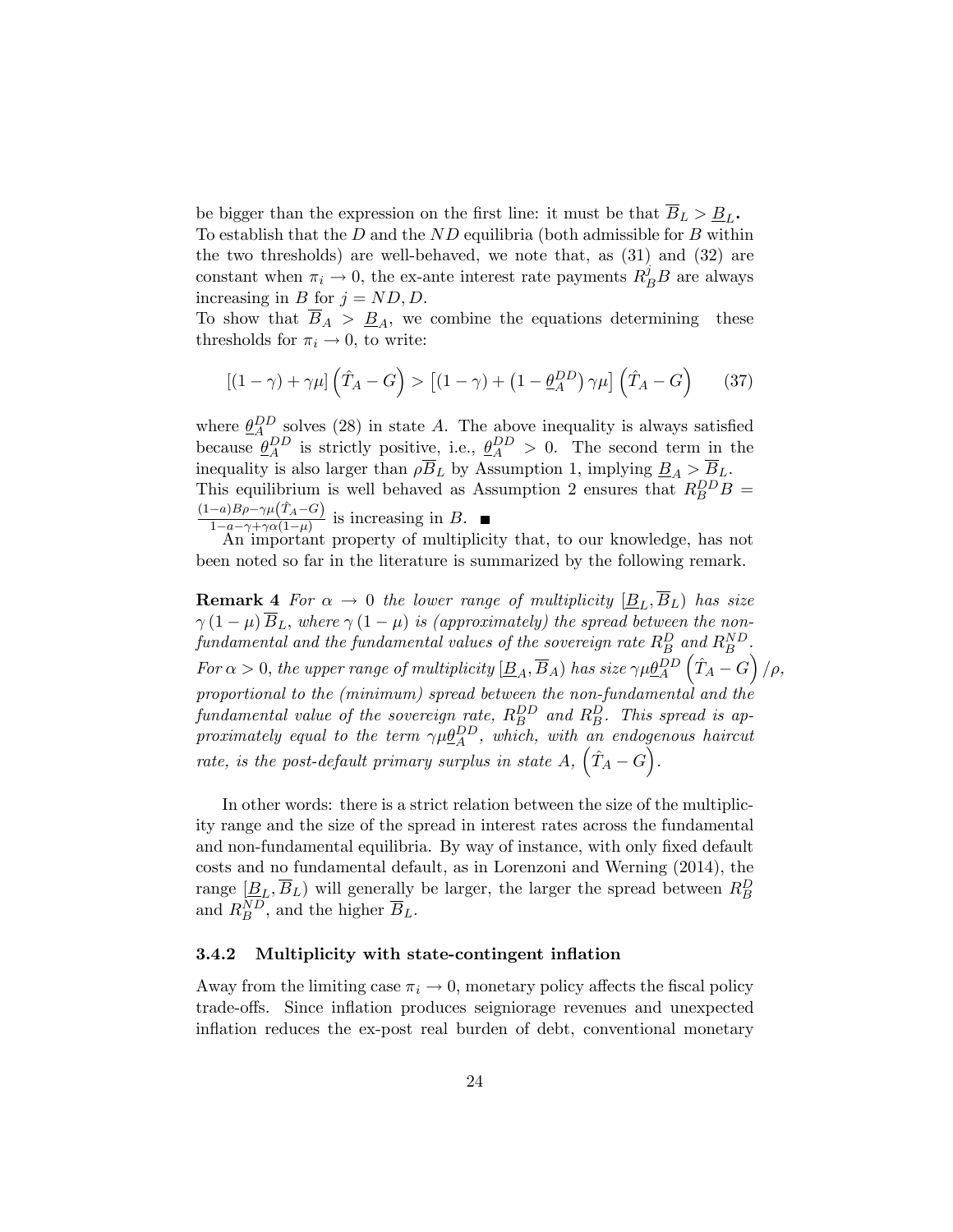policy contains taxes and tax-related output distortions and thus lowers the costs of primary surplus adjustment relative to default.

Recall that the benevolent monetary authorities internalize the benefit from lowering tax distortions. In particular, this means that the higher the elasticity of seigniorage revenue to inflation, the more the central bank is willing to raise inflation, making outright default less attractive for fiscal policymakers. In principle, if raising inflation could generate a very large amount of fiscal resources, seigniorage could eliminate multiplicity altogether (see Calvo 1988 footnote 15 on page 656). For this to be the case, however, the elasticity of seigniorage should be implausibly high–implying that there should be no Laffer curve for seigniorage. $^{21}$ 

Multiplicity between the ND and D equilibrium Our considerations above suggests that, since in our model seigniorage is increasing in inflation (as in Calvo 1988), multiplicity exists provided that  $\kappa$  is not exceedingly high. Moreover, recall that, to ensure that our equilibria are "well-behaved", Assumption 2 restricts the size of  $\alpha$  to be not too large. For the sake of tractability we state and prove the proposition on multiplicity below, further restricting both parameters, i.e., under the sufficient condition  $\alpha, \kappa \to 0$ . Under this condition, when the government chooses to default, the optimal haircut rates will tend to 100 percent. Even if seigniorage revenues approach zero, discretionary monetary authorities will still set positive inflation rates ex post, with the goal of reducing (if only at the margin) the burden of government debt in real terms.

The following proposition states our main result, establishing a lower multiplicity region for *B*.

**Proposition 5** *For*  $\kappa, \alpha \to 0, \underline{B}_L < \overline{B}_L$  *and the two equilibria ND and D coexist and are well behaved for B in the range*  $B_L \leq B \leq \overline{B}_L$ .

**Proof.** See the appendix.  $\blacksquare$ 

Multiplicity between the D and the DD equilibrium Omitting a formal proposition and focus directly on the condition for multiplicity, we

<sup>&</sup>lt;sup>21</sup> As argued by Bacchetta, Perazzi and Van Wincoop  $(2015)$ , a similar result (that the benefits of inflation are not enough to rule out multiplicity) carries over in models where monetary policy is not neutral, and a monetary expansion can boost tax revenues and the primary surplus also by improving economic activity, on top and above seigniorage.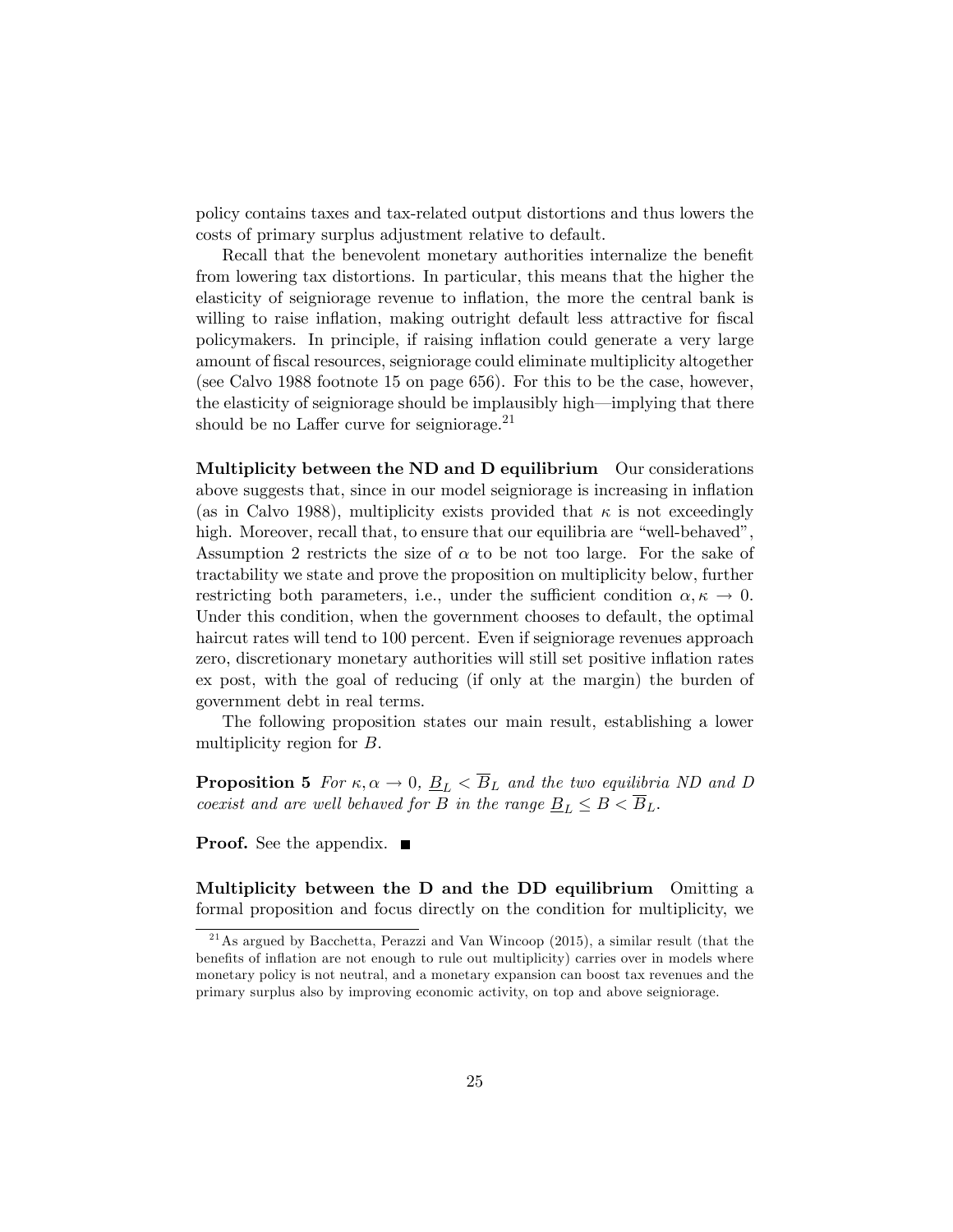write the counterpart of  $(37)$  with non-zero inflation rates:

$$
\left[ (1-\gamma) \frac{1+\widehat{\pi}^D}{1+\pi_H^D} + \gamma \mu \frac{1+\widehat{\pi}^D}{1+\pi_A^D} \right] \left[ \left( \widehat{T}_A - G \right) + \frac{\widehat{\pi}^D}{1+\widehat{\pi}^D} \kappa \right] > \qquad (38)
$$

$$
\left[ (1-\gamma) \frac{1+\widehat{\pi}^{DD}}{1+\pi_H^D} + \left( 1 - \underline{\theta}_A^{DD} \right) \gamma \mu \right] \left[ \left( \widehat{T}_A - G \right) + \frac{\widehat{\pi}^{DD}}{1+\widehat{\pi}^{DD}} \kappa \right]
$$

By the same logic of Proposition 5, it is easy to verify the inequality above for  $\alpha, \kappa \to 0$ , whereas the minimum default threshold is  $\frac{\partial P}{\partial A} \to 1$ . Under Assumption 2, the *DD* equilibrium is well behaved–i.e., the ex-ante interest rate bill  $R_B^{DD}B$  in nominal terms will be rising in the initial level of nominal liabilities *B*. Namely, in the non-fundamental *DD* equilibrium:

$$
BR_B^{DD} = \frac{(1 - \alpha)B\rho - \gamma\mu \left[ \left( \hat{T}_A - G \right) + \frac{\hat{\pi}^{DD}}{1 + \hat{\pi}^{DD}} \kappa \right]}{\frac{(1 - \gamma)(1 - \alpha)}{1 + \pi_B^{DD}} - \frac{\alpha\gamma\mu}{1 + \hat{\pi}^{DD}}}
$$

.

Provided  $\kappa$  is not exceedingly large,  $1 - \gamma > \alpha$  and  $\frac{1 + \hat{\pi}^{DD}}{1 + \pi_H^{DD}} > \mu > 0$  will ensure that  $R_B^{DD}B$  is increasing in *B*.

In either case, multiple equilibria exist when the (ex-post) real spread between the non-fundamental and the fundamental sovereign rate is positive: the *ND* and the *D* equilibria co-exist when  $\frac{R_B^D}{1+\pi_L^D} > \frac{R_B^{ND}}{1+\pi_L^{ND}}$ ; the *D* and the *DD* equilibria co-exist when  $\frac{R_B^{BD}}{1+\hat{\pi}^{DD}} > \frac{R_B^D}{1+\hat{\pi}^D}$ . Observe that in both instances, bigher inflation under default or post does not components for the ingresse in higher inflation under default ex post does not compensate for the increase in the nominal rate due to self-fulfilling anticipations of default in an additional state–*L* in the first, *A* in the second range of multiplicity.

#### 3.5 Numerical illustration

Figure 1 summarizes the main properties of our model economy in the absence of a successful backstop. The figure plots the interest costs of issuing public debt, *RBB*, measured on the y-axis, against the initial financing need of the government, denoted by *B*, on the x-axis. As explained above, the market interest rate *R<sup>B</sup>* in the figure is set by risk-neutral rational investors, forming expectations of taxation, default and inflation one-period ahead, knowing that policymaking is discretionary and (exogenous) macroeconomic conditions vary randomly.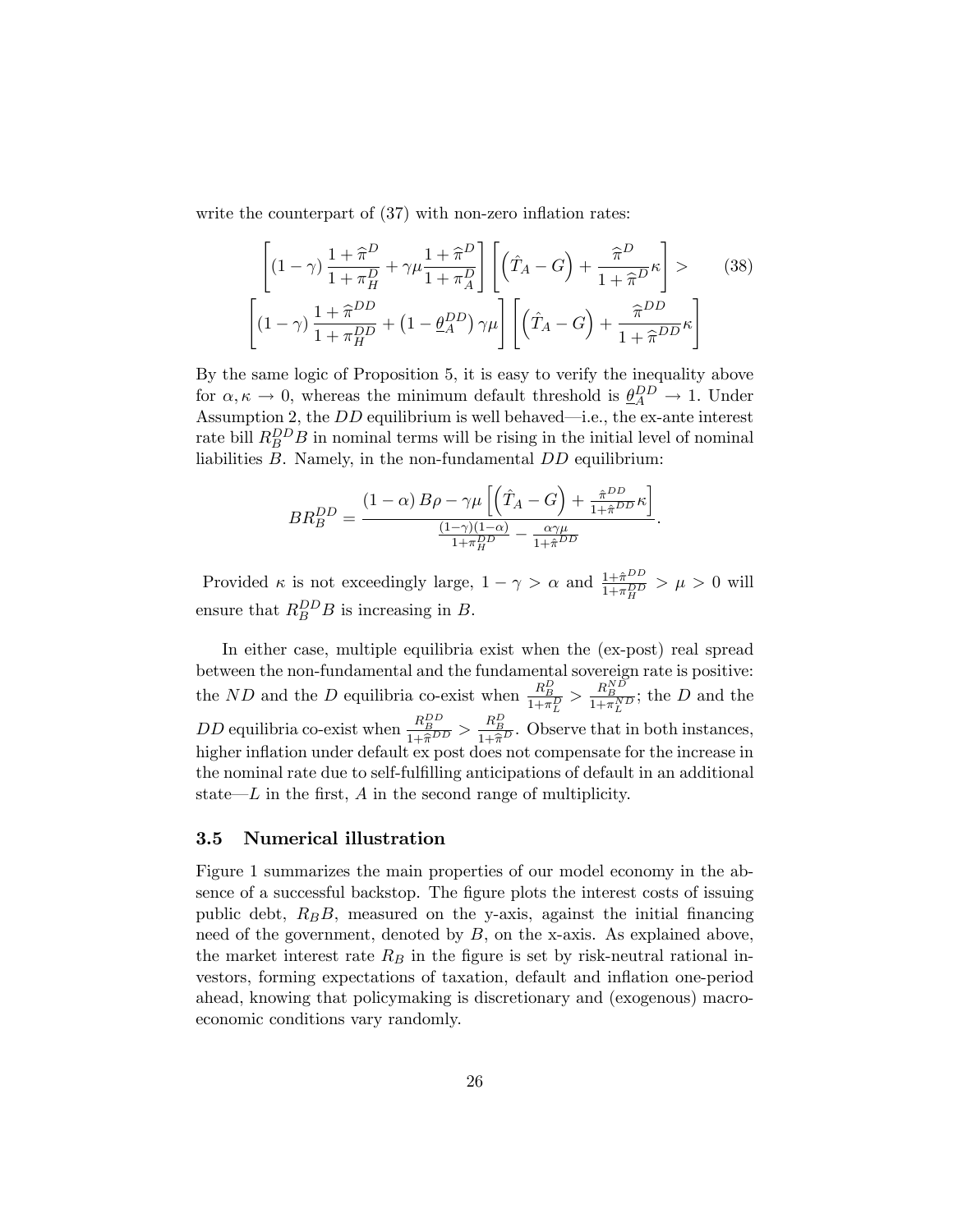In the figure, the interest costs faced by the government are overall increasing in *B* but not continuously so. Because default has fixed costs, the interest rate  $R_B$  jumps up, marking a sharp increase in  $R_B B$ , at the debt thresholds  $\underline{B}_L$  and  $\underline{B}_A$ . There are three  $R_B B$  lines. From the left to the right, the lower line corresponds to the *ND* equilibrium; the middle to the *D* equilibrium; the upper line to the right the *DD* equilibrium. These lines have different slopes, steeper for higher interest costs line to the right of the figure, and overlap over two ranges of *B* over which there is multiplicity (marked by a shaded area). As the initial financing need of the government grows larger, the higher interest costs imply that the fiscal authority may find it optimal to default more, and in more states of the world, rather than facing the economic distortions associated with adjusting the primary surplus to service debt in all circumstances.

To draw Figure 1, we impose Assumptions 1 and 2, but abstract from Assumption 3, which was motivated only on the grounds of analytical convenience. The primary surpluses in the *L* and *A* states are set equal to, respectively,  $\hat{T}_L - G = 0.30$ ,  $\hat{T}_A - G = 0.52$  (where  $G = 0$  without loss of generality), and the maximum value of seigniorage equal to  $\kappa = 0.50$ . Note that, given the two-period structure of our model, these figures can be interpreted in terms of present discounted values. That is, normalizing expected output to 1, they can be read as, respectively, 30, 52 and 50 percent of expected GDP. By the same token,  $B = 1$  in the figure corresponds to 100 percent of expected GDP. As long as endogenous inflation is always close to zero in the *H* state, outcomes in this state are practically irrelevant for the equilibria we study. We then set  $\hat{T}_H - G = 2.22$  (in line with the last inequality on the right in Assumption 1) and the probabilities such that  $\mu = 1/2$  and  $\gamma = 0.2$ (in line with Assumption 2). The sovereign rate spread over the risk free rate is then around 10 percent in the *D* equilibrium, and 20 percent in the *DD* equilibrium. The fixed and variable costs of default are, respectively,  $\Phi = 0.1$  (equal to 10 percent of expected GDP) and  $\alpha = 0.1$  (equal to 10) percent of GDP if total debt service is as high as GDP). The cost of inflation is assumed to be quadratic and equal to  $C(\pi) = 1.125 \cdot \pi^2$ . This implies that an inflation rate of 10 percent ( $\pi = 0.1$ ) causes output costs (in present discounted) equal to 1.1 percent of expected GDP. Similarly, tax distortions are set to  $z(\cdot; Y_i) = \psi_i \cdot T_i^2$ , where  $2 \cdot \psi_i \cdot \hat{T}_i = \alpha / (1 - \alpha)$ . By way of example, this implies that in state A  $\psi_A = 0.11$  and, in present discounted value, the output cost of a primary surplus of 50 percent of expected GDP is around 2.5 percent of expected GDP. From this parameterization, we obtain minimum haircut rates around 75 percent in the *L* and the *A* state (precisely,  $\theta_L$  = 0.7904 and  $\underline{\theta}_A$  =0.7230). As shown in the figure, equilibrium multiplicity is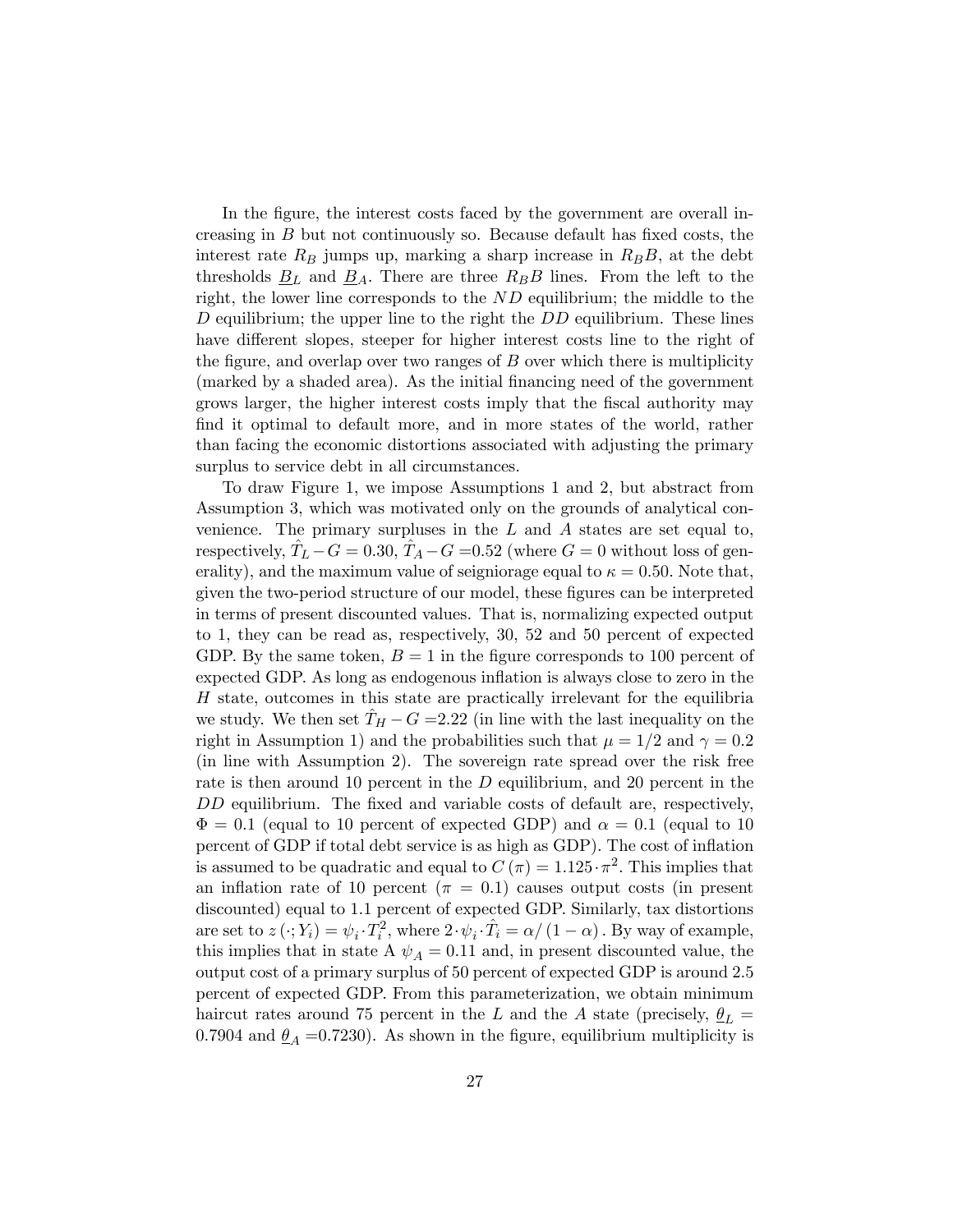possible for *B* in the following ranges  $[1.07, 1.15)$ , and  $[1.39, 1.49)$ .

In the economic environment illustrated by Figure 1, our question is now whether and how central bank interventions in the debt market can prevent a rise in interest rates driven by arbitrary anticipations of outright default, *de facto* eliminating the overlap between segments.

# 4 Ruling out bad equilibria with a credible monetary backstop

When multiple equilibria are possible, social welfare is lower if markets coordinate on the equilibrium with default in more states of the world. A high interest bill driven by self-fulfilling expectations of default causes unwarranted output and budget costs–associated to non-fundamental default when this occurs, but also with the need to raise distortionary primary surpluses in states of the world where the government opts for servicing the debt in full. The fact that equilibria with non-fundamental default are detrimental to social welfare motivates the search for effective backstop policies.

In this section we analyze the workings of monetary backstops, whereby the central bank announces that it will stand ready to purchase an amount of public debt  $\omega B$  if agents coordinate their expectations **on non-fundamental** default. As is customary in the literature, we posit that market coordination across equilibria is regulated by a mechanism akin to a "traffic-signal" device that switches between red and green: when red appears, agents coordinate their expectations on the non-fundamental equilibrium, provided this equilibrium exists (see e.g. Evans, Honkapohja and Romer (1998)). If the central bank backstop policy is successful, however, the very announcement of debt purchases rules out the non-fundamental interest rate as an equilibrium outcome, and markets expectations cannot but coordinate on the unique fundamental equilibrium.

Debt purchases do not need to be carried out in equilibrium, but, to have the desired effect, the policy announcement has to be credible. Namely, the backstop has to satisfy the requirement that, if debt purchases were to be effectively carried out, the ensuing outcome would be feasible, unique, and welfare-improving from the vantage point of the policymakers. So, even if balance sheet losses and/or the possibility of elevated inflation as a consequence of central bank purchases of debt are merely off-equilibrium outcomes, their assessment is crucial to the design of a backstop policy. Should central bank interventions result in expected welfare losses relative to a nonfundamental equilibrium, the announcement of a backstop would clearly not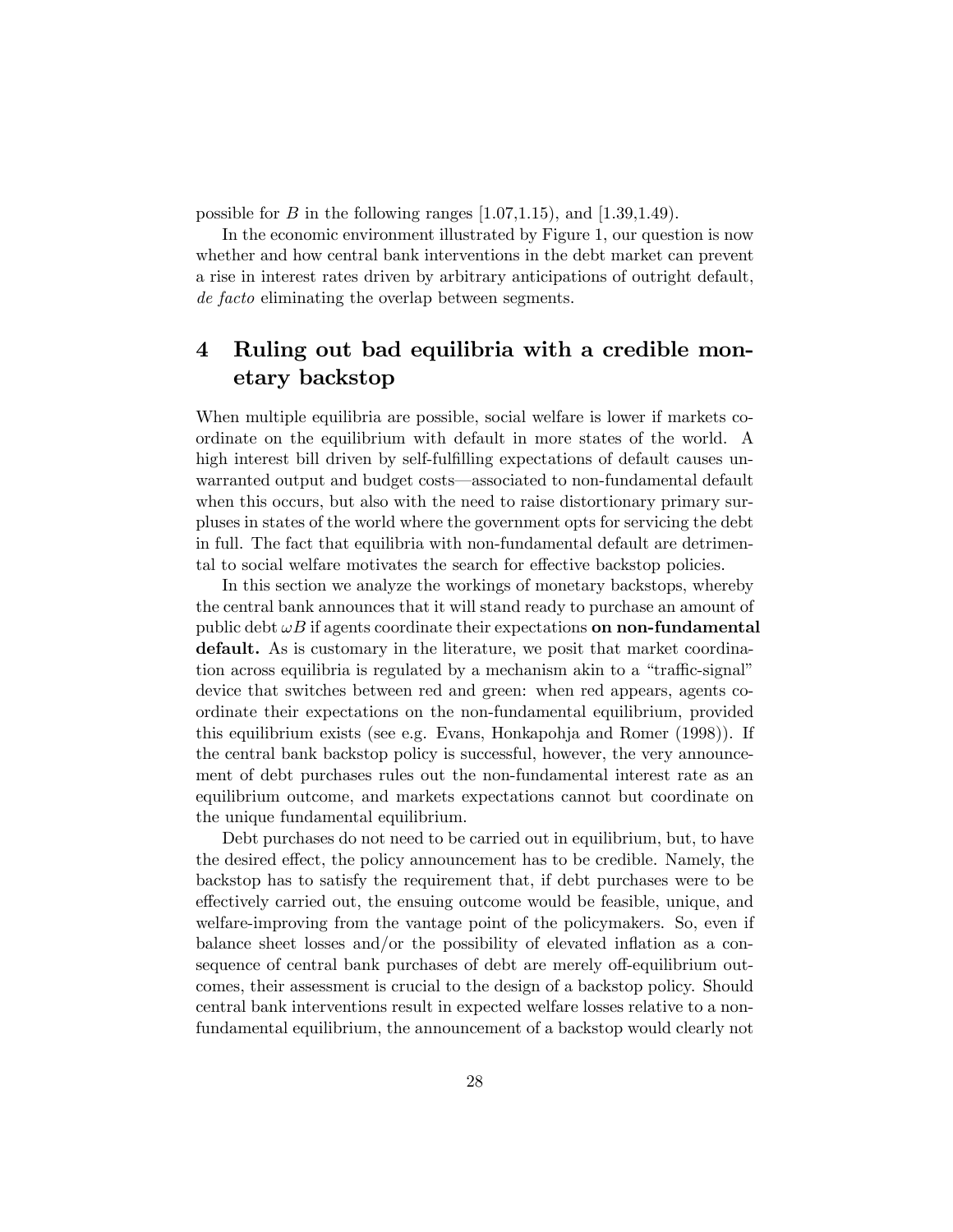be credible, hence would not have any influence on market's expectations.

As discussed in Section 3, backstops can be implemented under different regimes of fiscal and monetary interactions. We focus on the two polar assumptions of either a consolidated or a separate budget constraint, whereby the transfers by the central bank to the fiscal authorities are restricted to be non-negative.

## 4.1 The central bank budget constraint is not binding (fiscal backing)

Under either fiscal backing or a non-binding budget separation  $({\lambda}^{CB} = 0)$ , any haircut on the bonds held by the central bank automatically generates an equivalent increase in tax liabilities: haircuts reduce the central bank transfer to the fiscal authority and may turn them negative. *De facto,* central bank holdings of debt reduce the "tax base" (the outstanding stock of debt held by private investors) on which the fiscal authority can impose haircuts and produce net budget saving. *Conditional on default,* even accounting for possible budget savings on variable default costs with  $\alpha_{CB} \leq \alpha$ , a higher  $\omega$ tends to translate into higher taxation and (given that when  $\lambda^{CB} = 0$  taxes and inflation comove positively under the optimal policy) higher output distortions overall. But debt purchases reduce the overall cost of issuing debt ex ante. *Conditional on no default*, a higher  $\omega$  means that the government has to generate lower primary surpluses, at lower social costs.

So, when  $\lambda^{CB} = 0$ , central bank interventions unambiguously make the resort to default less attractive for the fiscal policymaker: they raise tax distortions under default, while still facilitating the full service of debt at lower costs. To appreciate this point, consider debt levels in the multiplicity range,  $\underline{B}_L \leq B \leq \overline{B}_L$ , where the two thresholds satisfy the condition for full default in state *L* conditional on  $\omega = 0$ . Posit that markets coordinate expectations on an equilibrium with 100 percent haircut charging  $R_B^D$ . Central bank purchases of debt by  $\omega B$  enter the condition for optimal default in state *L* as follows:

$$
\Phi \le z \left( T_L^D \right) - z \left( \widetilde{T}_L^D \right) + \mathcal{C} \left( \pi_L^D \right) - \mathcal{C} \left( \widetilde{\pi}_L^D \right) - \alpha \frac{R_B^D}{1 + \widetilde{\pi}_L^D} \left( 1 - \omega \right) B \tag{39}
$$

where taxes are given by

$$
\begin{array}{rcl} \widetilde{T}^D_L &=& G - \dfrac{\widetilde{\pi}^D_L}{1+\widetilde{\pi}^D_L} \kappa + \dfrac{\alpha R^D_B + \omega \left( R^D - \alpha R^D_B \right)}{1+\widetilde{\pi}^D_L} B \\ T^D_L &=& G - \dfrac{\pi^D_L}{1+\pi^D_L} \kappa + \dfrac{R^D_B - \omega \left( R^D_B - R^D \right)}{1+\pi^D_L} B, \end{array}
$$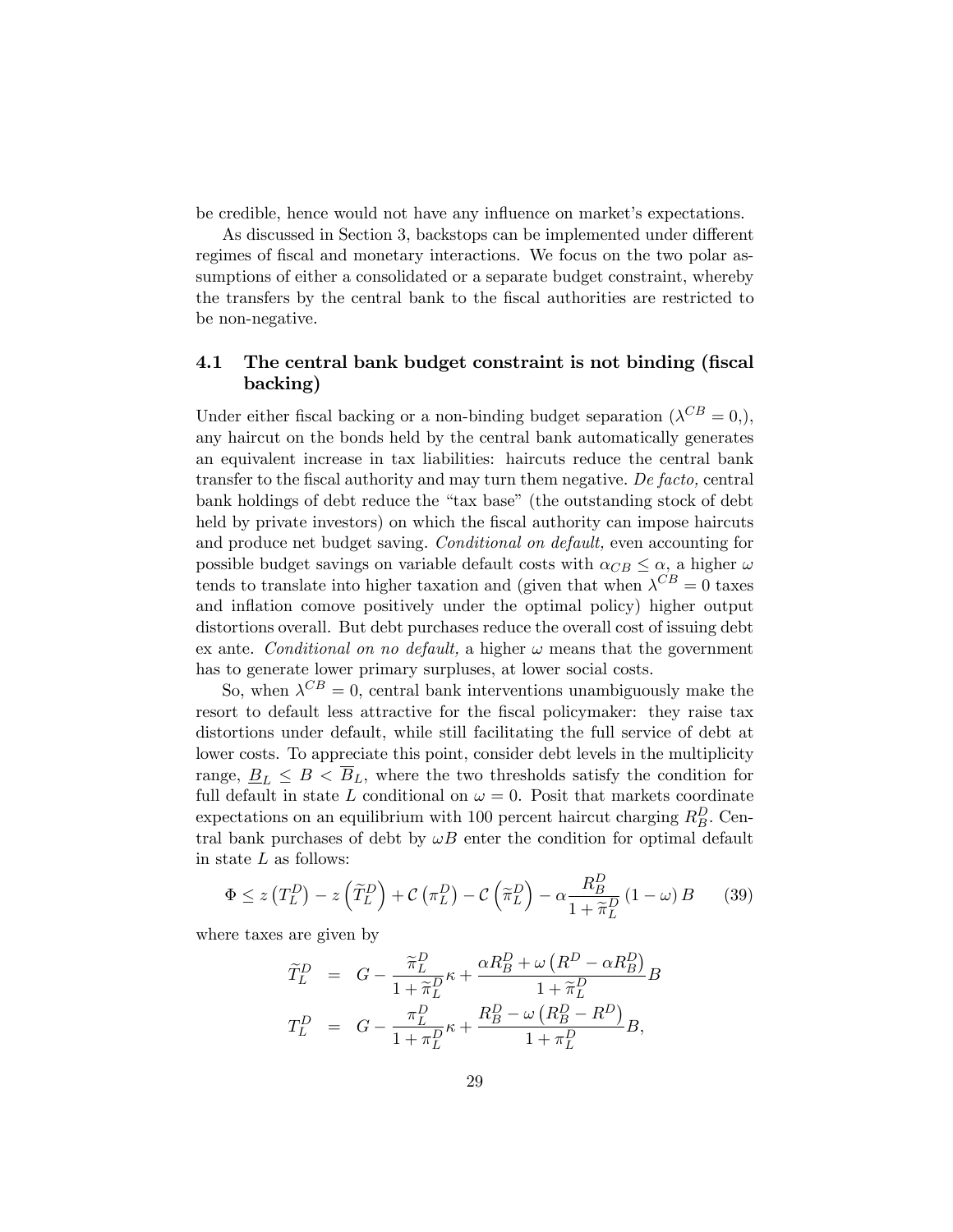and inflation rates under central bank interventions are determined by the counterparts of (11) in Section 3. For  $R_B^D > R^D > \alpha R_B^D$ ,  $\tilde{T}_L^D$  and  $\tilde{\pi}_L^D$  are increasing in  $\omega$ , while  $T_L^D$  and  $\pi_L^D$  are decreasing in  $\omega$ : larger debt purchases unambiguously reduce the expression on the right-hand side of the inequality (39).

Given the fixed cost  $\Phi > 0$ , a sufficiently large amount of interventions will overturn the fiscal policy decisions to default. The following proposition synthesizes our main result for the lower multiplicity region.

**Proposition 6** *Assume that there is a range of debt*  $\underline{B}_L \leq B \leq \overline{B}_L$ *, where*  $B_L$  and  $\overline{B}_L$  are defined in (34) and (35), respectively, for which both equi*libria ND and D exist. Then there exists a minimum level of announced*  $p$ *urchases,*  $1 > \omega_L(B) > 0$ , *for which the only equilibrium is ND. Sufficient conditions are that*  $\alpha \to 0$  *or*  $\pi_i \to 0$ *.* 

#### **Proof.** See the Appendix. ■

In the second multiplicity region  $\underline{B}_A \leq B < \overline{B}_A$ , matters are somewhat complicated by the fact that the haircut rate in state *A* is endogenous when default is interior. Since interventions reduce the stock of liabilities held by private investors, when choosing to default the government may optimally impose a higher haircut rate. This is apparent in the limiting case  $\pi_i \to 0$ . The equation determining  $\underline{\theta}_A$  conditional on  $\omega > 0$  is:

$$
\Phi = z \left( G + \frac{\left( \hat{T}_A - G \right) - (1 - \alpha) \underline{\theta}_A \rho \omega B}{1 - (1 - \alpha) \underline{\theta}_A} \right) - z \left( \hat{T}_A \right) - \alpha \underline{\theta}_A \frac{\left( \hat{T}_A - G \right) - \rho \omega B}{1 - (1 - \alpha) \underline{\theta}_A}.
$$

Since  $z'(\cdot) > \alpha/(1 - \alpha)$ , the expression on the right hand side of the equation falls with an increase in  $\omega$ . Therefore, the endogenous haircut threshold  $\theta_A$  will have to rise with  $\omega$  in order for the expression to hold with equality.

As long as default is interior  $(\underline{\theta}_A < 1)$ , the fact that the haircut rate unambiguously rises with  $\omega$  means that interventions exert opposing effects on the overall cost of debt. On the one hand, central bank purchases lower the interest rate on  $\omega B$  below market rates. On the other hand, market rates on  $(1 - \omega) B$  rise since agents anticipate a higher haircut.<sup>22</sup>

But once interventions are large enough,  $\mathcal{Q}_A$  reaches its upper bound equal to 1: if the government decides to default in state *A,* the optimal haircut rate will invariably be 100 percent. At that point, the same logic of

<sup>&</sup>lt;sup>22</sup>In the limiting case of  $\pi_i \rightarrow 0$ , we can show that, as long as default is interior, increasing the scale of interventions  $\omega$  initially raises, then lowers the debt threshold  $B_A(\omega)$ . To wit: with  $\omega > 0$ , the lower threshold  $B_A$  is determined by the following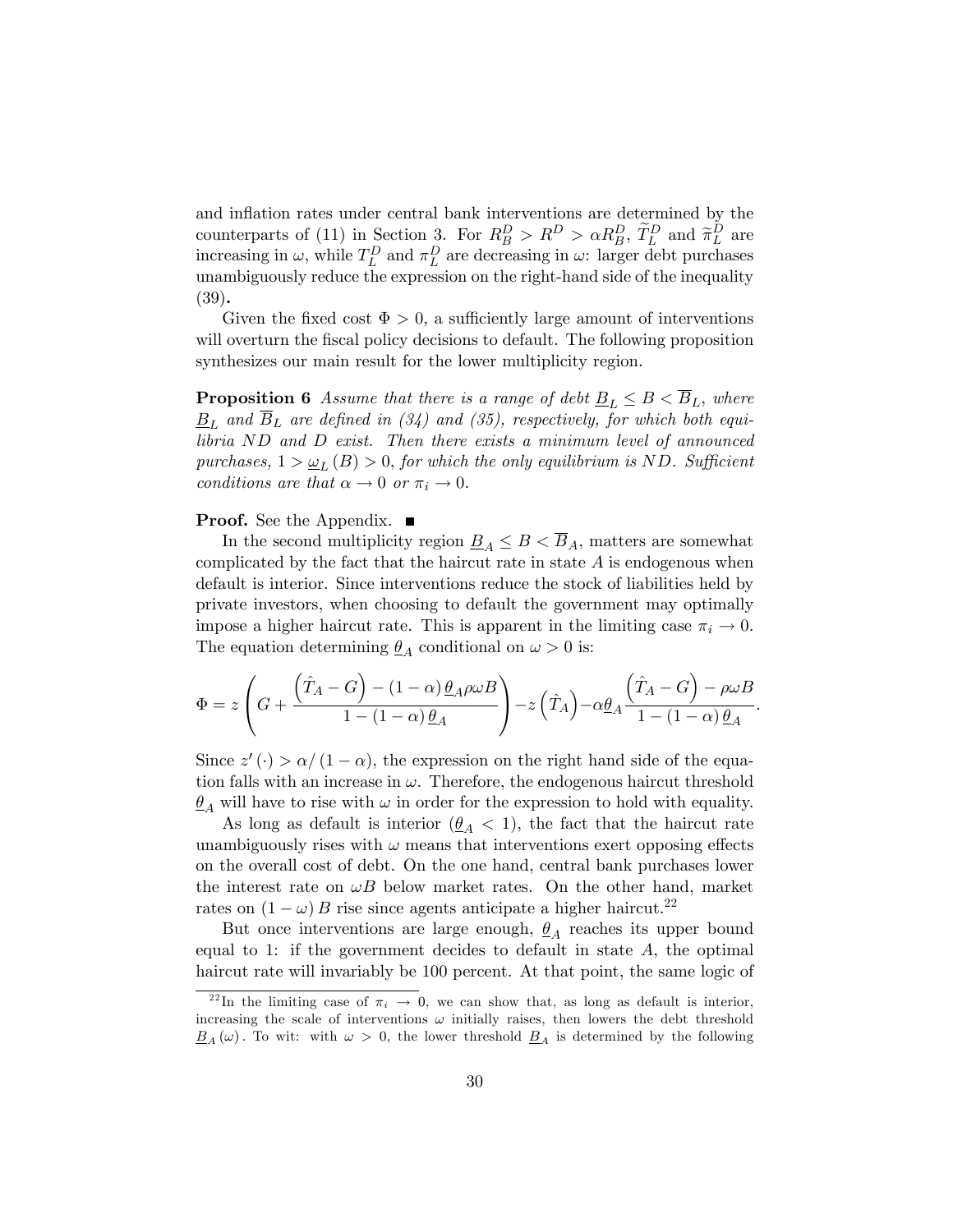Proposition 6 also applies to the higher multiplicity region. For interventions on a sufficient scale that  $\theta_A = 1$ , there will be a minimum size of debt purchases by the central bank that will result in an unique equilibrium without default in state *A*.

Relative to the non-fundamental *DD*-equilibrium, the economy is better off not only in the *D*-equilibrium, but also off equilibrium—if the central bank actually carries out debt purchases in the first period, in response to markets anticipating default in both the *L* and the *A* states. This follows from the fact that, off the equilibrium path interventions prevent debt service from rising with the high rates charged by the market: the economy does not incur the suboptimal costs of default in state *A*, and inflation and taxes are lower in all states of the world.<sup>23</sup>

Figures 2a,b illustrate these results based on our numerical example–in reference to the two regions of multiplicity shown Figure 1. The upper panel of the figure plots the minimum level of interventions required to eliminate multiplicity. The lower panel reports (ex ante) welfare conditional on no intervention ( $\omega = 0$ ) and conditional on the minimum-level interventions shown in the panel above. Two features of the numerical example stand out. First, multiplicity over the relevant range disappears for values of  $\omega$ between  $1/4$  and  $1/2$ —corresponding to debt purchases targeting between 25 and 50 percent of the initial financing need of the government. Second, welfare conditional on actual (minimum) interventions is always higher than welfare in a non-fundamental equilibrium–confirming that the minimumintervention backstop is feasible and welfare-improving as off-equilibrium outcome.

expression

$$
\underline{B}_A = \frac{\left[ (1 - \gamma) + (1 - \underline{\theta}_A) \gamma \mu \right] \left( \hat{T}_A - G \right) / \rho}{\left[ 1 - (1 - \alpha) \underline{\theta}_A \right] + \omega \left[ (1 - \alpha) \underline{\theta}_A - \gamma \left( 1 - (1 - \underline{\theta}_A) \mu \right) \right]}.
$$

The coefficient multiplying  $\omega$  in the denominator is negative for  $\underline{\theta}_A \to 0$  and positive for  $\underline{\theta}_A \rightarrow 1$ , hence the debt threshold  $\underline{B}_A$  will be initially increasing, then will become decreasing, as the central bank picks higher  $\omega' s$ , until  $\theta_A = 1$ .

<sup>23</sup> Observe that very large debt purchases by the central bank may increase the threshold for fundamental default in state L–up to the point in which, conditional on central bank interventions, the equilibrium may feature no default in any state. But to the extent that the two multiplicity regions are further from each other (as they are in our specification), there will be some level of interventions that will rule out non-fundamental default in state *A* without ruling out fundamental default in state *L*.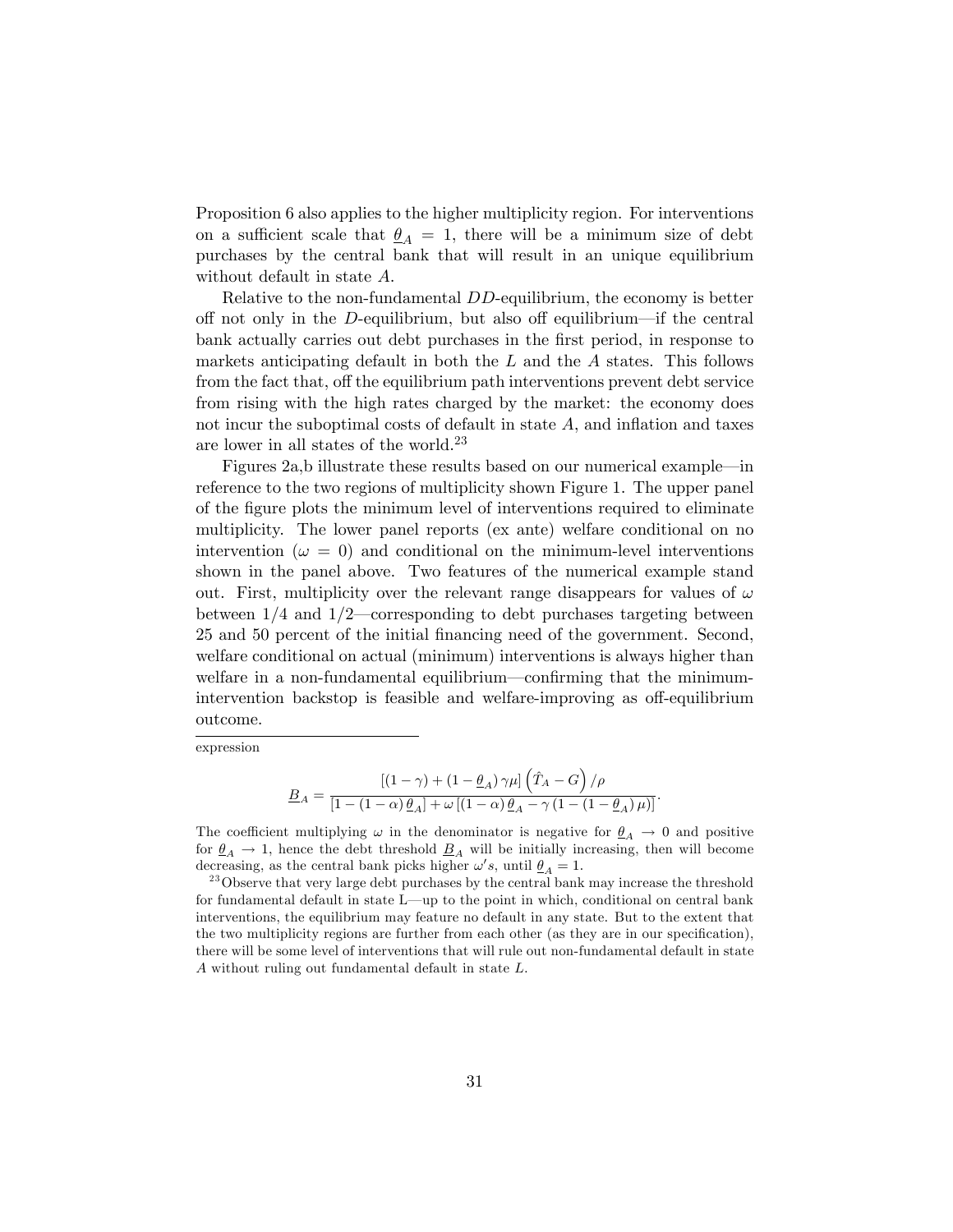## 4.2 The central bank budget constraint is binding (budget separation)

The transmission mechanism by which a backstop operates is radically different under budget separation, with a binding constraint ( $\lambda^{CB} \neq 0$ ). Namely, central bank purchases of debt no longer reduce the 'tax base' for a default. By contrast, they raise the possibility of high inefficient inflation. This is because, if only off equilibrium, debt purchases may result in balance sheet losses–implying that, in case of default, the monetary authorities will have to deviate from the optimal policy and run the printing press at inefficiently high rates. The question is whether such deviation impinges on the credibility of backstops.

Relative to the case of budget consolidation, high prospective inflation in case of default reduces welfare conditional on interventions: since monetary authorities cannot pursue their efficient policy plans, distortions are no longer optimally smoothed across policy instruments, and inflation is inefficiently high. But exactly for this reason, *as long as preferences over inflation are sufficiently similar across policy makers,* the large output distortions from high prospective inflation also weigh on the decision to default by the fiscal authority. Indeed, the main result of this section is that, as long as fiscal policymakers are sufficiently averse to inflation, the consequences of budget separation for the conduct of monetary policy act as a deterrent against outright debt repudiation.

Focus first on the low multiplicity region, for  $\underline{B}_L \leq B < \overline{B}_L$ . As long as no default takes place, the central bank budget constraint does not bind: debt purchases by the central bank result in *lower taxes* and *lower inflation* (and thus a lower costs of debt servicing), as in the case with budget consolidation. This is apparent from inspecting the government budget constraint under no default when markets charge the destabilizing interest rate  $R_B^D$ , and the optimality conditions for inflation, rewritten below for convenience:

$$
T_i^D = G - \frac{\pi_i^D}{1 + \pi_i^D} \kappa + \frac{R_B^D}{1 + \pi_i^D} (1 - \omega) B + \left[ \frac{R_B^D}{1 + \pi_i^D} \right] \omega B,
$$
  

$$
(1 + \pi_i^D)^2 C' (\pi_i^D) = z' (T_i^D) [\kappa + (1 - \omega) BR_B^D + \omega BR^D].
$$

When default occurs and the central bank constraint binds, instead, debt purchases have opposing effects on taxes and inflation. By the budget constraints of the two policy authorities evaluated under full default  $\theta_L^D = 1$ , a larger  $\omega$  results in *lower taxation* (due to savings on the variable costs of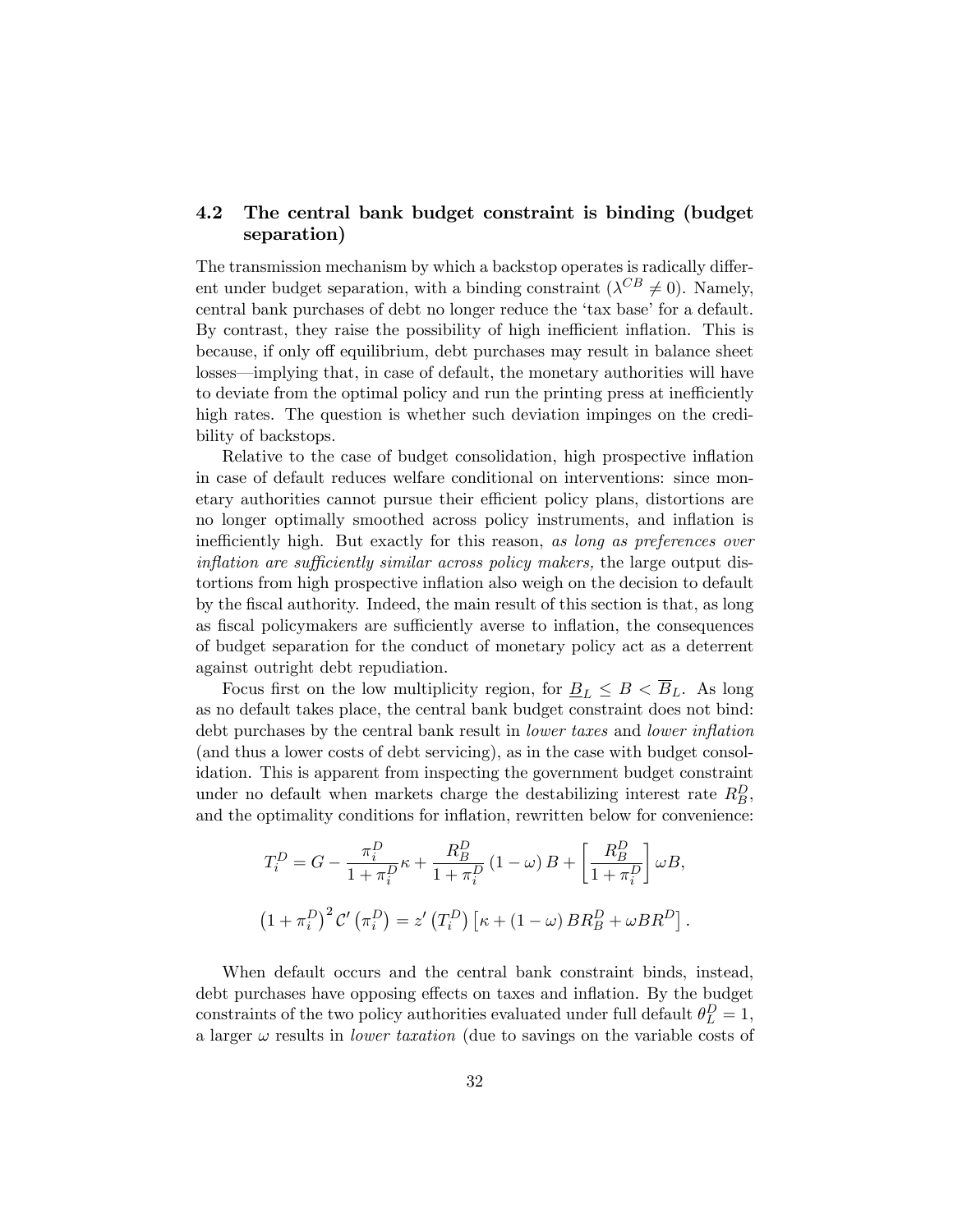default), but *higher inflation* (as the monetary authorities need to run the printing press to honor their nominal liabilities at face value):

$$
\widetilde{T}_{L}^{D} = G + \alpha \frac{R_{B}^{D}}{1 + \widetilde{\pi}_{L}^{D}} (1 - \omega) B,
$$

$$
\widetilde{\pi}_{L}^{D} \ge \frac{\omega}{\kappa} R^{D} B.
$$

To appreciate the consequences on the default decision by fiscal authorities, reconsider condition (39) imposing that the central bank constraint binds (i.e.  $\widetilde{\pi}_L^D = \frac{\omega}{\kappa} R^D B$ ). By this condition, the fiscal authorities only choose debt repudiation in state *L* if the cost of defaulting is lower than the cost of servicing debt in full:

$$
\Phi \le z \left( T_L^D \right) + C \left( \pi_L^D \right) +
$$
  
-z \left( G + \alpha \frac{R\_B^D}{1 + \frac{\omega}{\kappa} R^D B} \left( 1 - \omega \right) B \right) - \alpha \frac{R\_B^D}{1 + \frac{\omega}{\kappa} R^D B} \left( 1 - \omega \right) B - C \left( \frac{\omega}{\kappa} R^D B \right).

Observe that a larger  $\omega$  implies lower  $T_L^D$  and  $\pi_L^D$  and a higher  $\widetilde{\pi}_L^D$ ; therefore, for  $\alpha \to 0$ , higher purchases reduce the cost of servicing debt in full over the cost of defaulting. Furthermore, with  $\omega \to 1$ , the right-hand side of the above inequality has to be lower than  $\Phi$  by construction:  $T_L^D$  and  $\pi_L^D$  are set to service the debt at the risk-free rate  $R^D$ , while  $\widetilde{\pi}_L^D$  must be higher than its optimal counterpart under default (obviously barring the possibility that seigniorage is so high that the central bank constraint does not bind). So, unless the costs of inflation are either bounded or downplayed by the fiscal authorities (and/or seigniorage revenues are unrealistically high and elastic to inflation), there will be a threshold above which debt purchases by the central bank rule out multiplicity.

The same argument applies for level debt in the higher multiplicity region,  $\underline{B}_A \leq B < \overline{B}_A$ . In this range, when the central bank is constrained, taxes and inflation under non-fundamental default in state A are given by

$$
\widehat{T}_A - G = \left[1 - \underline{\theta}_A \left(1 - \alpha\right)\right] \frac{R_B^{DD}}{1 + \pi_A} \left(1 - \omega\right) B + \left[1 - \underline{\theta}_A\right] \frac{\overline{R}_B}{1 + \pi_A} \omega B,
$$
  

$$
\pi_{A} \kappa = \left(R^{DD} - \left(1 - \underline{\theta}_A\right) \overline{R}_B\right) \omega B.
$$

For a given  $\underline{\theta}_A$ , debt purchases by the central bank reduce overall taxation and increase inflation under default. But now debt purchases (and their inflationary consequences in case of default) also impinge on the minimum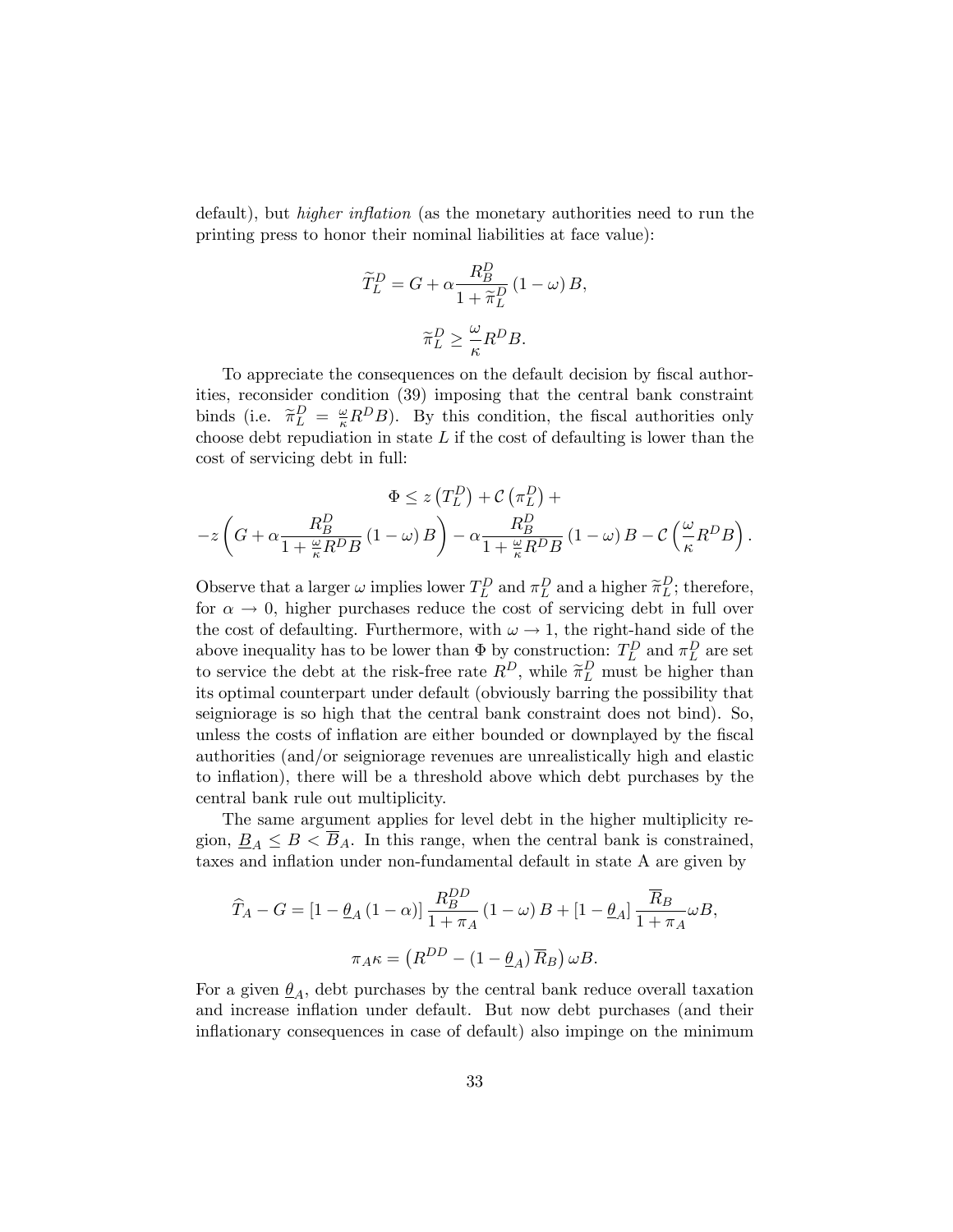threshold  $\theta_A$ . Moreover, even when successfully ruling out non-fundamental default in state *A*, central bank purchases still carry the risk of balance sheet losses due to fundamental default in state *L*. While these complications do not substantially alter our conclusions, they make the analytical characterization of the minimum intervention levels required to rule out the *DD* equilibrium quite cumbersome. Therefore, we illustrate our main result via a numerical example.

Figure 3a,b illustrate the effects of interventions under budget separation based on the same parameterization and layout of the previous figure. The upper panel shows the minimum level of interventions required to eliminate multiplicity. The lower panel reports ex ante welfare conditional on no intervention ( $\omega = 0$ ) and conditional on the successful (minimum-level) interventions shown in the panel above.

As in Figure 2, welfare conditional on actual (minimum) interventions is always higher than welfare in a non-fundamental equilibrium–confirming that the minimum-intervention backstop is feasible and welfare-improving also under budget separation. There is however a notable difference relative to the previous figure: multiplicity over the relevant range disappears for values of  $\omega$  between 1/20 and 1/10, much lower than in the case of a consolidated budget constraint. The reason is clearly spelt out in our analysis in this section: provided fiscal authorities are adverse to inflation and budget separation is an inflexible (hence credible) rule, budget separation does not undermine at all monetary backstops. Committing the central bank to be responsible for its own budget constraint can actually strengthen its ability to backstop government debt.

#### 4.3 Discussion

There are a number of factors and considerations that are to be taken into account in the design of a successful backstop. We have already discussed a crucial one in Subsection 3.3, concerning the possibility of multiplicity in equilibrium inflation rates–in the conclusion below we will briefly consider the possibility of non-market interventions by the central bank, e.g. measures affecting banks' reserves. Here we briefly discuss the issue of whether a backstop could feed opportunistic behavior by the fiscal authority *in equilibrium*, exacerbating fiscal fragility and therefore the likelihood of (fundamental) default.<sup>24</sup> "Moral hazard" is a widely-debated issue that would require

 $24$  We have seen above that, off-equilibrium, the actual implementation of debt purchases may affect the optimal default rate in the case of an interior solution. The elasticity of  $\theta$  to  $\omega$  is however irrelevant in the equilibrium allocation resulting from a successful backstop.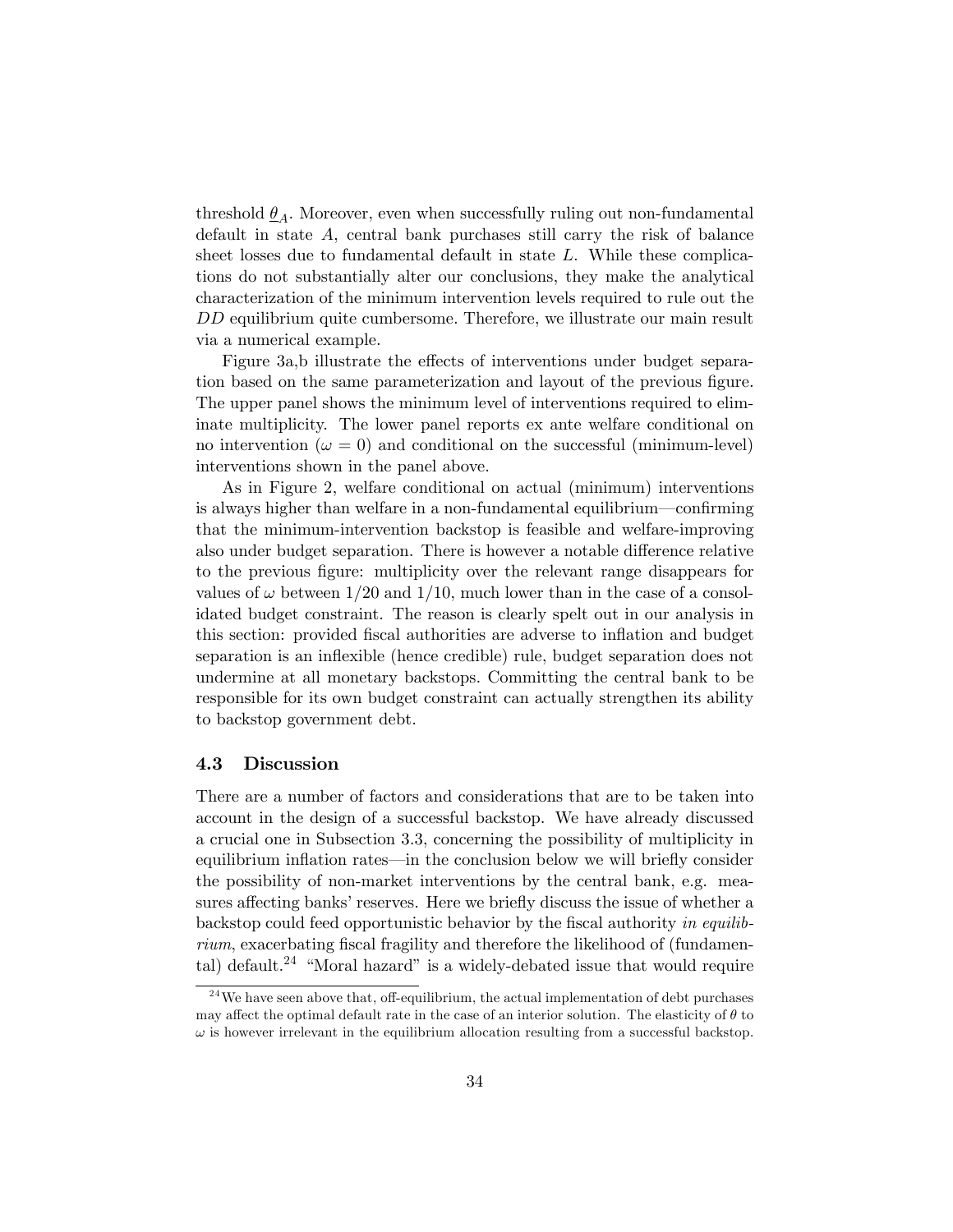extensive analysis; we limit our discussion to a basic consideration.

Conceptually, backstops are distinct from bailouts, that take the form contingent transfers occurring with positive probability. The literature has long clarified that, acting as market coordination devices, backstops may actually strengthen the incentives for a government to undertake costly actions that improve economic resilience to fiscal stress–the opposite of the "moral hazard" consequences of a bailout (see Morris and Shin 2006, Corsetti et al. 2005, Corsetti and Dedola 2011 and Nicolini et al. 2014 among others). This is because, without a backstop, the possibility of belief-driven crises tends to reduce the expected future benefits from these actions.

Nonetheless, a backstop does not necessarily eliminate fundamental default. With weak fundamentals creating fiscal stress, a central bank may face the risk of being drawn into quite a different policy regime, one of ex-post debt monetization à la Sargent and Wallace (1981), which may threaten its independence and ability to deliver on its objectives. Minimizing this risk is a first-order issue in the design of institutional arrangements supporting backstop policies. Yet this risk is not an argument for barring monetary backstops independently of a proper assessment of the trade-offs between the social and economic costs of inflation versus belief-driven debt crises.

A further issue is why central banks do not engage more systematically in the sovereign debt market, to ensure that government debt is non-defaultable in nominal terms under any circumstances. The public finance literature has shown that even when the government is benevolent and can commit, under some circumstances it is optimal for the fiscal authorities to manipulate expost the value of (non-contingent) government bonds, see, e.g., Adam and Grill (2011). An intriguing direction of research may build on the observation that eliminating default under any circumstances through monetary interventions may not be efficient.

# 5 Conclusions

This paper has reconsidered the question of whether and how a central bank can rule out self-fulfilling sovereign debt crises. Our model highlights crucial conditions. Firstly, a monetary backstop rests on the ability of the central bank to issue liabilities at a lower interest rate than a government subject to default risk. In our analysis, successful intervention strategies translate into a swap of (default-) risky government debt with nominal liabilities which can always be redeemed against currency. Secondly, monetary policymakers should be sufficiently averse to inflation, so that monetary policy is not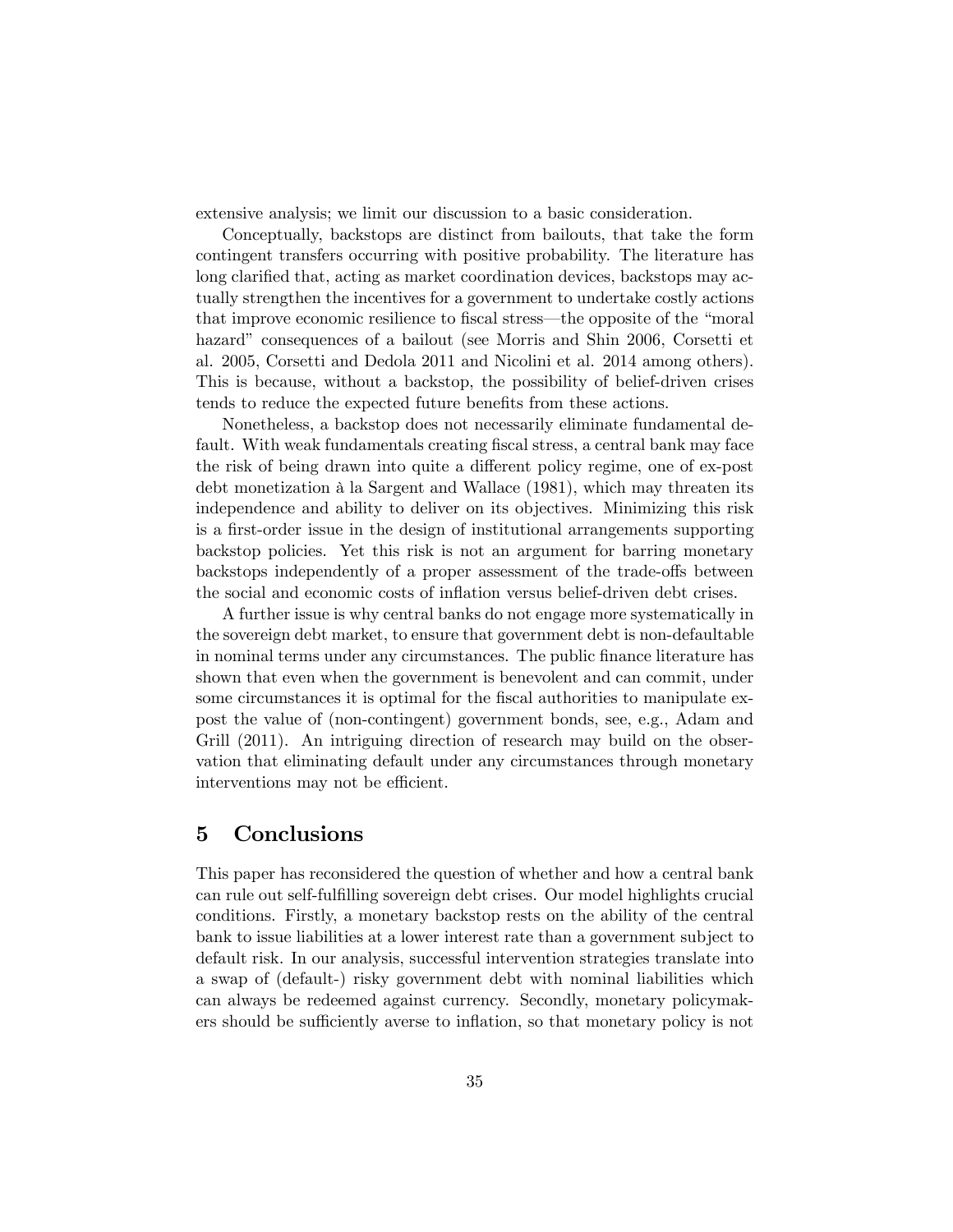itself a source of multiple equilibria in inflation and interest rates. Namely, conditional on a realized haircut, inflation rates should be uniquely determined, ruling out the possibility of high interest rates and taxation in the presence of sound fiscal fundamentals and no default. Lastly, either the fiscal authorities provide "backing" to the monetary authorities–to prevent prospective balance sheet losses in case of fundamental default to force the central bank to run inefficient inflation—or, barring any form of "fiscal backing" of the central bank, the fiscal authorities are themselves sufficiently averse to inflation, and internalize the inflationary costs of default in their decision making.

Our results are at odds with views often voiced in the public debate, claiming that the central bank can freely play the role of lender of last resort to the government because, alternatively, a central bank can always consolidate its liabilities and force private banks to hold them indefinitely, or debase them by a bout of unexpected inflation. In light of our analysis, both views have fundamental weaknesses. The latter view stressing the need for the central bank to impose financial repression over private banks by forcing them to hold reserves, *de facto* introduces the possibility of default on monetary liabilities, without however working out its consequences. If the central bank is expected to tamper with its liabilities, it is easy to see that the arbitrage condition relating the rate on monetary liabilities and the risk free rate would have to include terms in the anticipated central bank's haircut  $\theta_i^{CB}$ : the optimal monetary policy would have to account for the optimal haircut on the holders of reserves. The logic of self-fulfilling beliefs would then apply to a discretionary central bank as well as to the government.

The alternative, inflationary-debasement view downplays the social costs of running high inflation, historically conducive to financial and macro instability. If anything, in line with Calvo (1988), our analysis suggests that downplaying the costs of inflation may actually raise the prospects of selffulfilling sovereign debt crises driven by expectations of debt debasement, rather than outright default. Our analysis calls attention on the non-trivial fact that, exactly because high inflation is costly, a monetary backstop is credible even under budget separation. Most importantly, inflation rates are higher in an equilibrium with belief-driven outright defaults: an effective monetary backstop prevents high (let alone runaway) inflation, rather than creating price instability.

An important conclusion from our analysis is that a shared objective function among fiscal and monetary authorities (or enough aversion to inflation costs by the fiscal authority) greatly facilitates the implementation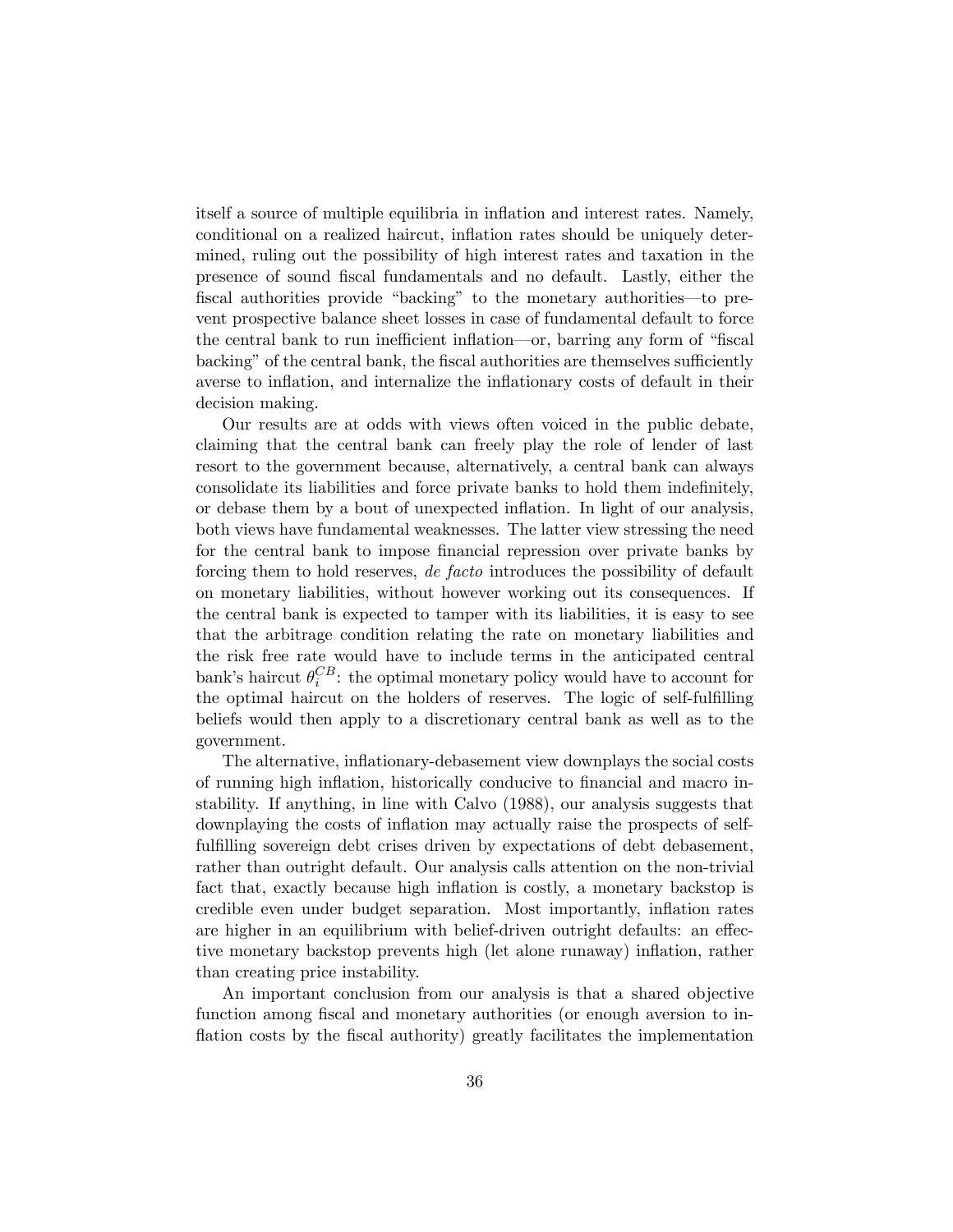of a monetary backstop. As each authority internalizes the effects of own policy choices on overall distortions, a monetary backstop is effective under reasonably mild conditions, even when the central bank is held responsible for its own balance sheet losses, barring contingent fiscal transfers under any circumstance. It follows that the conditions for a monetary backstop to be credible may be stricter when political economy or distributional considerations cause the two authorities to trade-off self-interested objectives with socially efficient policies.

Although we have developed our model from the perspective of a national economy with an independent currency, our analysis bears lessons for a currency union. In a monetary union among essentially independent states, national governments may pursue conflicting, inward-looking objectives and/or be adverse to extending large-scale fiscal backing to the common central bank. In case of budget separation, the inflationary consequences from budget losses due to default by one country may be quite contained and, most importantly, are diffuse through the entire currency union. This means that a national fiscal authority choosing to default may not face the full inflationary costs of its decision. Even under these circumstances, however, a common central bank can still engineer a successful backstop to member states, to the extent that, as is the case for the OMTs in the euro area, governments have access to the benefit of a backstop only provided that they agree to strict conditionality, ensuring stability of public finances and possibly eliciting stricter cross-border cooperation.

# References

- [1] Adam K. and M. Grill (2011). "Optimal sovereign debt default", mimeo.
- [2] Aguiar M., M. Amador, E. Farhi and G. Gopinath (2013). "Crisis and Commitment: Inflation Credibility and the Vulnerability to Sovereign Debt Crises." National Bureau of Economic Research Working Papers no. 19516.
- [3] Arellano, C. (2008). Default Risk and Income Fluctuations in Emerging Economies. *American Economic Review* 98(3): 690-712
- [4] Ayres J., G. Navarro., J.P. Nicolini, P. Teles (2016). "Sovereign Default: The Role of Expectations", mimeo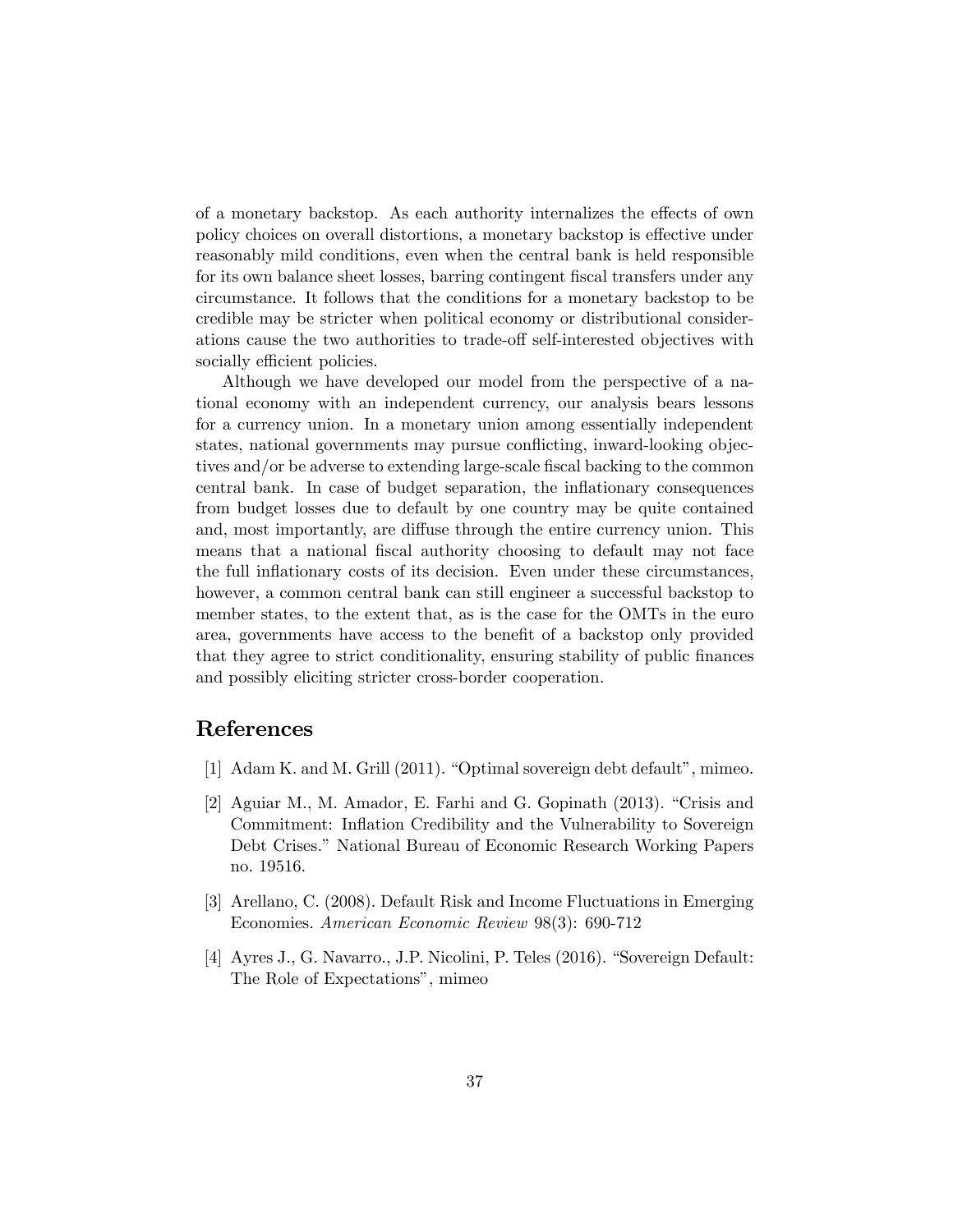- [5] Bacchetta P., E. Perazzi and E. van Wincoop (2015). "Self-Fulfilling Debt Crises: Can Monetary Policy Really Help?" National Bureau of Economic Research Working Paper No. 21158
- [6] Barro R.J. (1983). Inflationary finance under discretion and rules, *Canadian Journal of Economics* 16: 1-16
- [7] Bassetto, M. and Messer, T. (2013). "Fiscal consequences of paying interest on reserves." *Fiscal Studies* 34(4): 413—436
- [8] Calvo G. (1988). "Servicing the Public Debt: The Role of Expectations". *American Economic Review* 78(4): 647-661
- [9] Cole, H. L. and Kehoe, T. (2000). "Self-Fulfilling Debt Crises". *Review of Economic Studies*, 67: 91—116
- [10] Cooper R. (2012). "Fragile Debt and the Credible Sharing of Strategic Uncertainty", mimeo
- [11] Cooper R. and A. Camous (2014). "Monetary Policy and Debt Fragility". National Bureau of Economic Research Working Paper no. 20650
- [12] Corsetti G. and L. Dedola (2011). "Fiscal Crises, Confidence and Default: A Bare-bones Model with Lessons for the Euro Area". mimeo, Cambridge University.
- [13] Corsetti G. (2015). The mystery of the printing press: Monetary Policy and Self-Fulfilling Debt Crisis. Schumpeter Lecture at the 2015 Annual Congress of the European Economic Association http://sites.google.com/site/giancarlocorsetti/
- [14] Cruces, J. and C. Trebesch (2013). "Sovereign Defaults: The Price of Haircuts", *American Economic Journal: Macroeconomics*. 5(3): 85-117
- [15] De Grauwe P. (2012), "The governance of a fragile eurozone." *Australian Economic Review*, 45(3): 255-268.
- [16] Del Negro, Marco and Christopher Sims, (2014). "When does a central bank balance sheet require fiscal support?". *Journal of Monetary Economics*. 73(C): 1-19.
- [17] Diaz J., G. Giovannetti, R. Marimon and P. Teles (2008). "Nominal Debt as a Burden on Monetary Policy", *Review of Economic Dynamics*, 11(3): 493-514.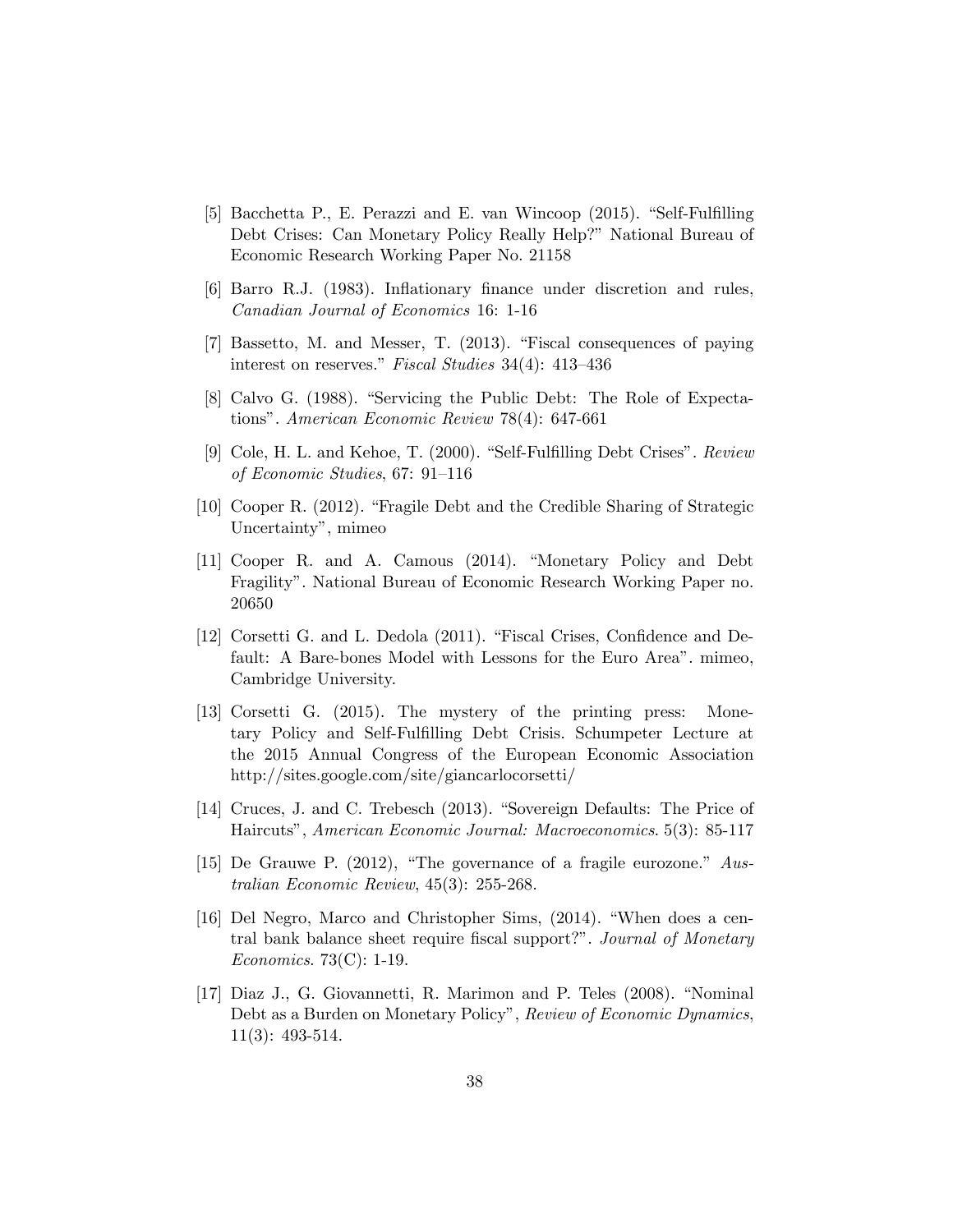- [18] Evans, G., S. Honkapohja and P. Romer (1998). "Growth Cycles." *American Economic Review*, Vol. 88, no. 3 (June 1998): 495-515.
- [19] Gertler M. and P. Karadi (2011). "A Model of Unconventional Monetary Policy", *Journal of Monetary Economics.* 58: 17-34.
- [20] Hall, R. E. and Reis, R. (2015). Maintaining Central-Bank Financial Stability under New-Style Central Banking. NBER Working Papers 21173, National Bureau of Economic Research, Inc.
- [21] Jeanne, Olivier. (2012). "Fiscal Challenges to Monetary Dominance in the Euro Area: A Theoretical Perspective". *Financial Stability Review of the Banque de France*. April. 143-150
- [22] Lorenzoni, Guido and Iván Werning, (2014). "Slow moving debt crises." mimeo.
- [23] Martin F. (2009). "A Positive Theory of Government Debt", *Review of Economic Dynamics*, 12:608-631
- [24] Persson T. and G. Tabellini (1993). "Designing institutions for monetary stability" *Carnegie-Rochester Conference Series on Public Policy.* 39: 53—84
- [25] Reinhart, Carmen M. and Rogoff, Kenneth S. (2011), "The Forgotten History of Domestic Debt." *The Economic Journal*. 121(552): 319-350.
- [26] Reis. R. (2013). "The Mystique Surrounding the Central Bank's Balance Sheet, Applied to the European Crisis". *American Economic Review.* 103(3): 135-40.
- [27] Roch F. and H. Uhlig (2011). "The Dynamics of Sovereign Debt Crises and Bailouts", mimeo
- [28] Sargent T. and N. Wallace (1981). "Some unpleasant Monetarist Arithmetic", *Quarterly Review,* Federal Reserve Bank of Minneapolis, 5(3): 1-17.
- [29] Tirole J. (2015). "Country Solidarity, Private Sector Involvement and the Contagion of Sovereign Crises," *American Economic Review.* 105(8): 2333-63
- [30] Uribe M. (2006). "A Fiscal Theory of Sovereign Risk". *Journal of Monetary Economics.* 53: 1857-1875.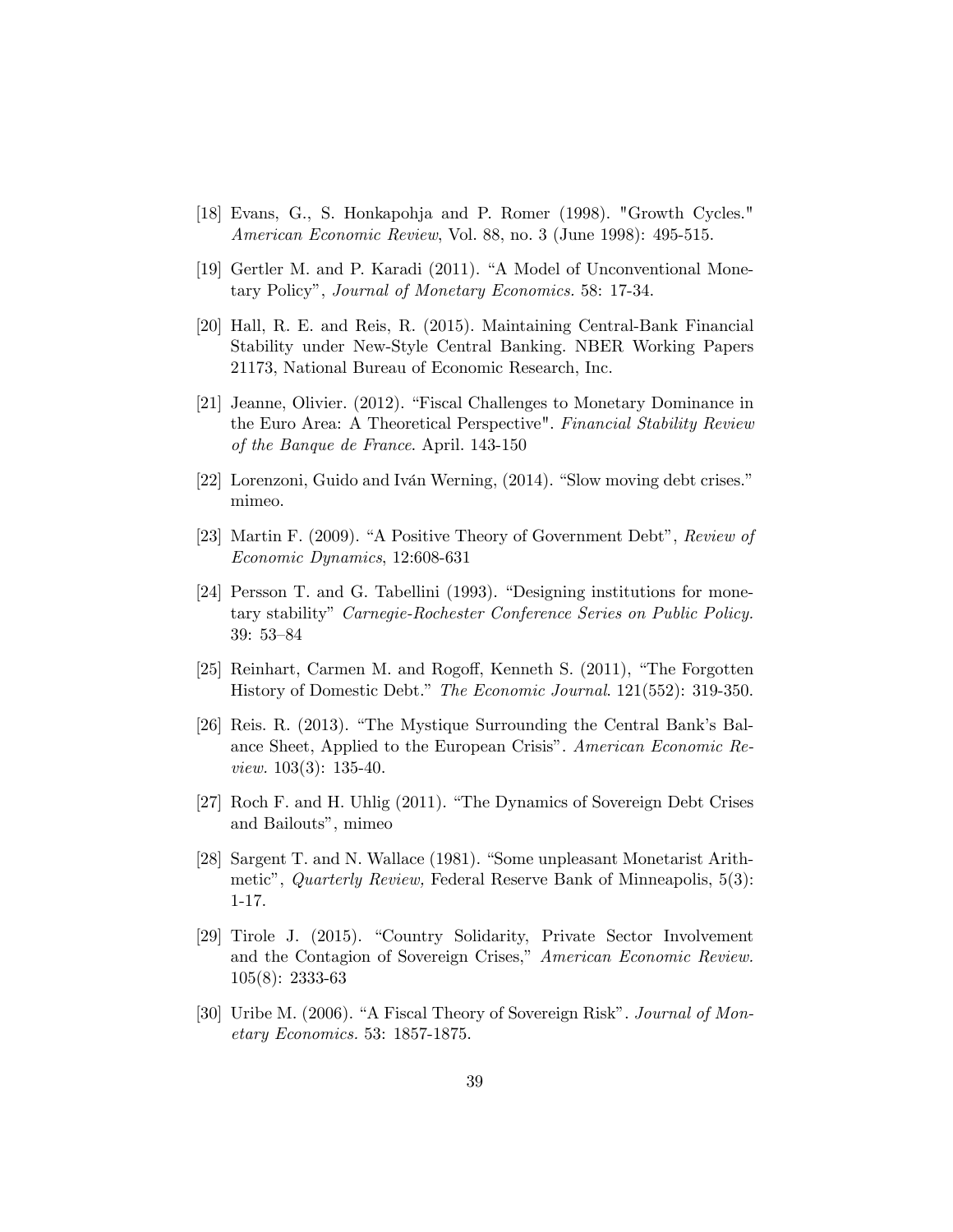[31] Woodford M. (2003). *Interest and Prices: Foundations of a Theory of Monetary Policy*. Princeton University Press.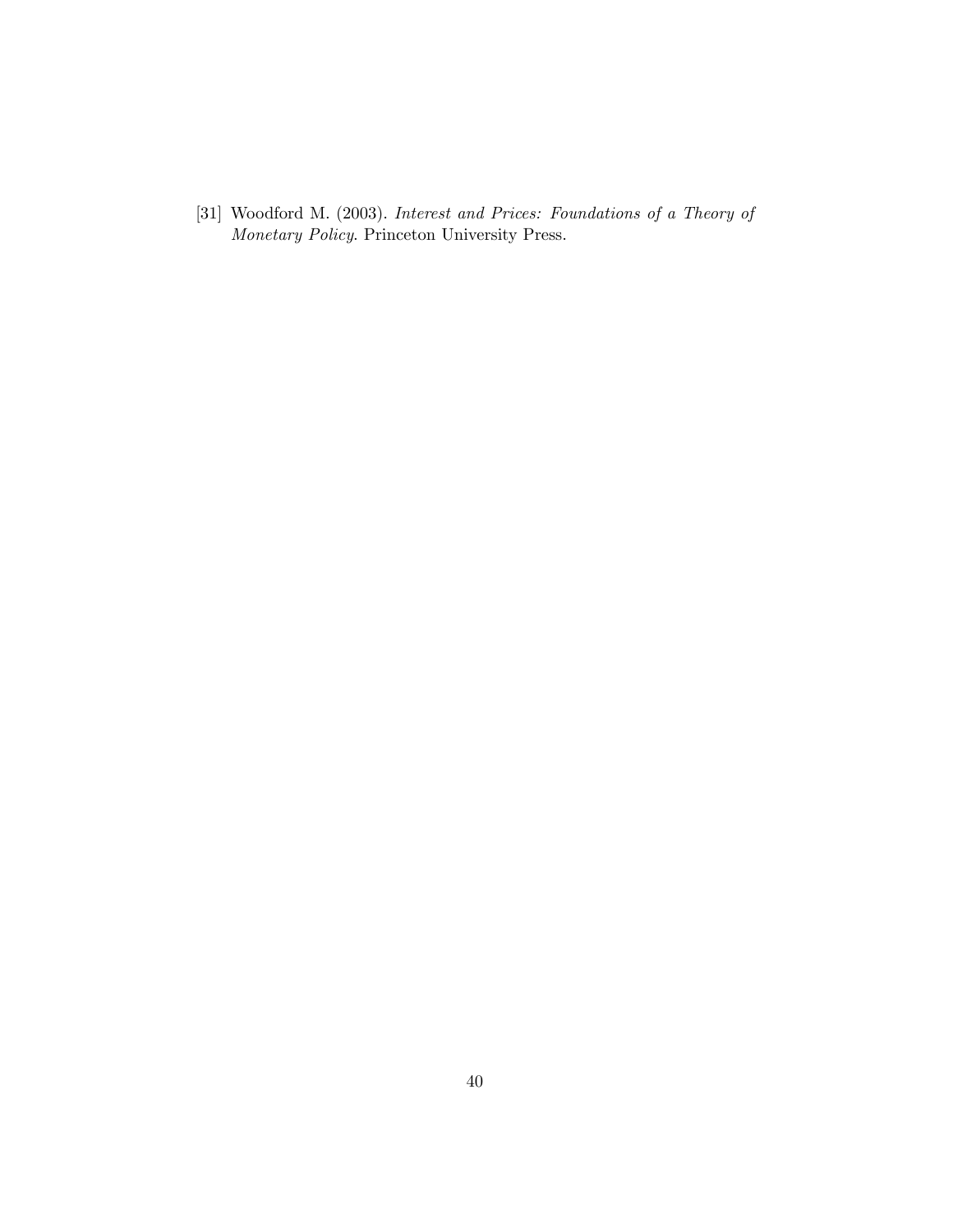# 6 Appendix

## 6.1 Uniqueness of inflation

We prove uniqueness of inflation for the *ND*, *D* and *DD* equilibrium in turn, assuming that, when default occurs, the haircut rate is 100 percent. Consider first the *ND* equilibrium (with no default) whereas

$$
R_B^{ND} = \frac{\rho}{\frac{(1-\gamma)}{1+\pi_H^{ND}} + \frac{\gamma \mu}{1+\pi_A^{ND}} + \frac{\gamma (1-\mu)}{1+\pi_L^{ND}}}
$$

and, for a given interest rate  $R_B$ , the inflation reaction functions are given by:

$$
\mathcal{C}'\left(\pi_i\right)\left(1+\pi_i\right) = z'\left(\frac{R_B}{1+\pi_i}B+G-\frac{\pi_i}{1+\pi_i}\kappa;Y_i\right)\left(\frac{R_B}{1+\pi_i}B+\frac{\kappa}{1+\pi_i}\right), i = H, A, L.
$$

The equations above uniquely define  $\pi_i(R_B)$  with  $\frac{\partial \pi_i(R_B)}{\partial R_B} > 0$  for  $C(\cdot), z(\cdot)$ convex, as the right hand side falls while the left-hand side increases with  $\pi_i$ . Observe that  $\pi_L(R_B) > \pi_A(R_B) > \pi_H(R_B)$ , given our assumptions on  $z'(\cdot; Y_i)$ , and that  $0 \leq \pi_i (R_B = 0) < \infty$ .

The equilibrium rate  $R_B^{ND}$  is defined by the following fixed point:

$$
V(R_B) \equiv \frac{\rho}{\frac{(1-\gamma)}{1+\pi_H(R_B)} + \frac{\gamma \mu}{1+\pi_A(R_B)} + \frac{\gamma (1-\mu)}{1+\pi_L(R_B)}} = R_B,
$$

where  $V(R_B) > 0$  when  $R_B = 0$ . To show that the fixed point exists and is unique, observe that the following inequality holds:

$$
V(R_B) \equiv \frac{\rho}{\frac{(1-\gamma)}{1+\pi_H(R_B)} + \frac{\gamma \mu}{1+\pi_A(R_B)} + \frac{\gamma (1-\mu)}{1+\pi_L(R_B)}} \leq \rho [1 + \pi_L(R_B)],
$$

where the left-hand side and right-hand side are both increasing in *RB.* Therefore, a sufficient condition for  $V(R_B)$  to have a unique fixed point at  $0 < R_B^{ND} \leq R_B^*$  is that there exists a unique  $R_B^*$  such that

$$
R_B^* = \rho \left[ 1 + \pi_L \left( R_B^* \right) \right].
$$

Setting  $R_B = \rho (1 + \pi_L)$  in the inflation reaction function in state L yields a unique value  $\pi_L^*$  due to convexity of the functions  $C(\cdot)$  and  $z(\cdot)$ :

$$
\mathcal{C}'\left(\pi_L^*\right)\left(1+\pi_L^*\right)=z'(\rho B+G-\kappa\frac{\pi_L^*}{1+\pi_L^*};Y_L)\left(\rho B+\frac{\kappa}{1+\pi_L^*}\right);
$$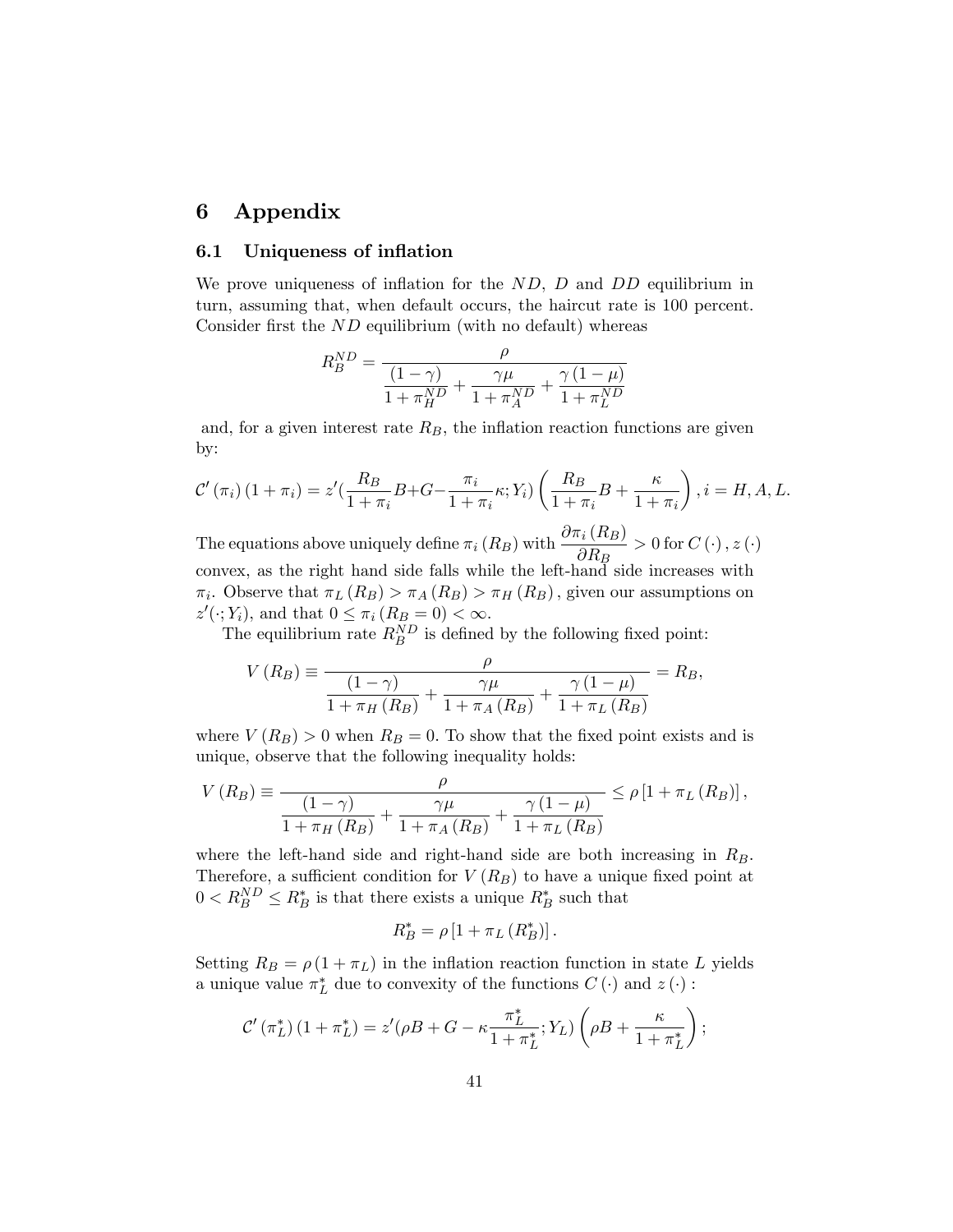therefore we have that  $R_B^* = \rho (1 + \pi_L^*) = \rho [1 + \pi_L (R_B^*)]$ . This establishes that  $V(R_B)$  also has a unique fixed point.

Consider now the *D* equilibrium, with full default in state *L*, in which the sovereign interest rate is given by  $R_B^D = \frac{\rho}{(1-\gamma)^D}$  $\frac{(1 - \gamma)}{2}$  $1 + \pi_H^D$  $+\frac{\gamma\mu}{\gamma}$  $1 + \pi_A^D$ *,* and the

inflation reaction functions in states  $A$  and  $H$  under no default,  $(27)$ , are given by:

$$
\mathcal{C}'\left(\pi_A^D\right)\left(1+\pi_A^D\right) = z'\left(\frac{\rho}{(1-\gamma)\Pi^D+\gamma\mu}B+G-\frac{\pi_A^D}{1+\pi_A^D}\kappa;Y_A\right)\left(\frac{\rho}{(1-\gamma)\Pi^D+\gamma\mu}B+\frac{\kappa}{1+\pi_A^D}\right) \n\mathcal{C}'\left(\pi_H^D\right)\left(1+\pi_H^D\right) = z'\left(\frac{\Pi^D\rho}{(1-\gamma)\Pi^D+\gamma\mu}B+G-\frac{\pi_H^D}{1+\pi_H^D}\kappa;Y_H\right)\left(\frac{\Pi^D\rho}{(1-\gamma)\Pi^D+\gamma\mu}B+\frac{\kappa}{1+\pi_H^D}\right),
$$

where  $\Pi^D$  is defined as the ratio of inflation in the *A* and the *H* state,  $\Pi^D$   $\equiv$  $\frac{1+\pi_A^D}{1+\pi_H^D}$ . According to these equations  $\pi_i^D$   $i = A, H$  are uniquely determined as a function of  $\Pi^D$ , since under convexity of the inflation costs  $C(\cdot)$  the lefthand side is increasing in  $\pi_i^D$ , while the right-hand side is decreasing in  $\pi_i^D$ . Namely, the equations implicitly define the two functions  $\pi_i^D = f_i(\Pi^D)$ , where  $f_H(f_A)$  is increasing (decreasing) in  $\Pi^D$  as  $\frac{\Pi^D \rho}{(1-\epsilon) H^D}$  $\frac{1}{(1 - \gamma) \Pi^D + \gamma \mu}$  is also increasing (and  $\left(\frac{\rho}{\sqrt{1-\lambda}}\right)$  $(1 - \gamma) \Pi^D + \gamma \mu$ ) is decreasing) in  $\Pi^D$ . In turn, these functions define the following mapping of  $\Pi^D$  into itself:  $\mathbf{R}$ 

$$
\Pi^D = \frac{\left(1 + \pi_A^D\right)}{\left(1 + \pi_H^D\right)} = \frac{1 + f_A\left(\Pi^D\right)}{1 + f_H\left(\Pi^D\right)} \equiv g\left(\Pi^D\right), \Pi^D \in (0, \infty).
$$

Therefore, if we can show that  $g(\Pi^D)$  has a unique fixed point, this would establish uniqueness of  $\pi_i^D$  *i* = *A, H.* Observe first that for  $\Pi^D \to 0$ ,  $\lim_{\Pi}$  $\lim_{\Pi}$  $\lim_{\Pi}$  $\lim_{\Pi}$  $\lim_{\Pi}$  $\lim_{\Pi}$  $\lim_{\Pi}$  $\lim_{\Pi}$  $\lim_{\Pi}$  $\lim_{\Pi}$   $\lim_{\Pi}$ flation reaction function evaluated at the same inflation rate for  $\Pi^D \to 0$  is always higher in state *A* than in state *H*:

$$
z'(\frac{\rho}{\gamma\mu}B+G-\frac{\pi}{1+\pi}\kappa;Y_A)\left(\frac{\rho}{\gamma\mu}B+\frac{\kappa}{1+\pi}\right) > z'(G-\frac{\pi}{1+\pi}\kappa;Y_H)\left(\frac{\kappa}{1+\pi}\right),
$$

while the left-hand side is the same. This implies that  $\lim_{\Pi} p_{\to 0} g(\Pi^D) >$ 1 > 0. By the same token,  $\Pi^D \to \infty$ ,  $\lim_{\Pi^D \to \infty} g(\Pi^D) < 1$  as  $\lim_{\Pi^D \to \infty} f_A(\Pi^D) <$  $\lim_{\Pi^D \to \infty} f_H(\Pi^D)$ . Hence, the mapping  $g(\Pi^D)$  has at list one fixed point.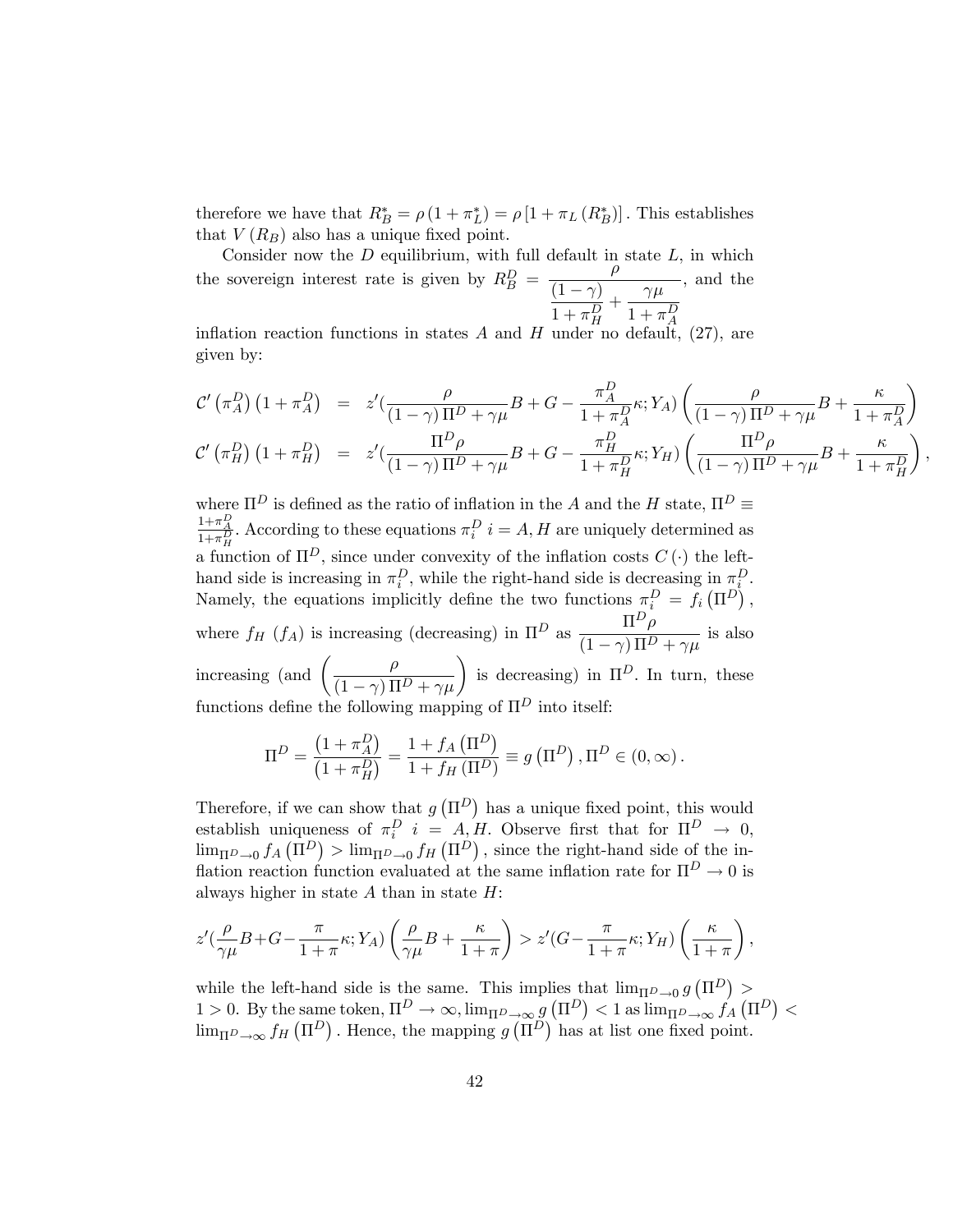Then a sufficient condition for the uniqueness of this fixed point is that  $g(\Pi^D)$  is decreasing in  $\Pi^D$ . This is the case if  $f_H(\Pi^D)$  is decreasing and  $f_A(\Pi^D)$  is increasing, a fact that we have already established above. There- $\int f(\theta) \, d\theta$  *i* = *A, H* are uniquely determined, and so is  $R_B^D$ . Finally, as  $R_B^D$  does not depend on it, the following uniquely solves for inflation in state *L*:

$$
\mathcal{C}'\left(\widetilde{\pi}_L\right) = \frac{z'(\alpha \frac{R_B^D}{1 + \widetilde{\pi}_L} B + G - \frac{\widetilde{\pi}_L}{1 + \widetilde{\pi}_L} \kappa; Y_L) \left(\alpha BR_B^D + \kappa\right) + \alpha BR_B^D}{\left(1 + \widetilde{\pi}_L\right)^2}.
$$

This establishes that inflation rates in the *D* equilibrium,  $\pi_i^D$   $i = H, A, L$ ,  $i^D_i$   $i = H, A, L$ are unique.

Finally, consider the *DD* equilibrium, where  $R_B^{DD}$  =  $\frac{\rho}{\rho}$  $(1 - \gamma)$  $1 + \pi_H^{DD}$  $+$  $\gamma\mu\left(1-\widehat{\theta}_A^{DD}\right)$ *A*  $\overline{\mathcal{L}}$  $1 + \widehat{\pi}^{DD}$ *.*

When  $\widehat{\theta}_A^{DD} = \underline{\theta}_A^{DD} = 1$ , the same argument just used for the *D* equilibrium immediately applies, since the following equation has a unique solution for  $\pi_H^{DD}$  :

$$
\mathcal{C}'\left(\pi_H^{DD}\right)\left(1+\pi_H^{DD}\right)=z'\left(\frac{\rho}{1-\gamma}B+G-\frac{\pi_H^{DD}}{1+\pi_H^{DD}}\kappa;Y_H\right)\left(\frac{\rho}{1-\gamma}B+\frac{\kappa}{1+\pi_H^{DD}}\right);
$$

therefore inflation rates are uniquely determined.

# 6.2 Multiplicity between the *ND* and the *D* equilibrium with state-contingent inflation

The condition for multiplicity of *ND* and *D* equilibria with  $\alpha, \kappa \to 0$  is:

$$
\Phi = z \left( G + \frac{R_B^{ND}}{1 + \pi_L^{ND}} \overline{B}_L \right) - z(G) + C \left( \pi_L^{ND} \right) - C \left( \widetilde{\pi}_L^{ND} \right) \n< z \left( G + \frac{R_B^D}{1 + \pi_L^D} \overline{B}_L \right) - z(G) + C \left( \pi_L^D \right) - C \left( \widetilde{\pi}_L^D \right),
$$

where sovereign bond rates are defined as:

$$
R_B^{ND} = \frac{\rho}{\frac{(1-\gamma)}{1+\pi_H^{ND}} + \gamma \left(\frac{\mu}{1+\pi_A^{ND}} + \frac{1-\mu}{1+\pi_L^{ND}}\right)},
$$
  

$$
R_B^D = \frac{\rho}{\frac{(1-\gamma)}{1+\pi_H^D} + \frac{\gamma\mu}{1+\pi_A^D}};
$$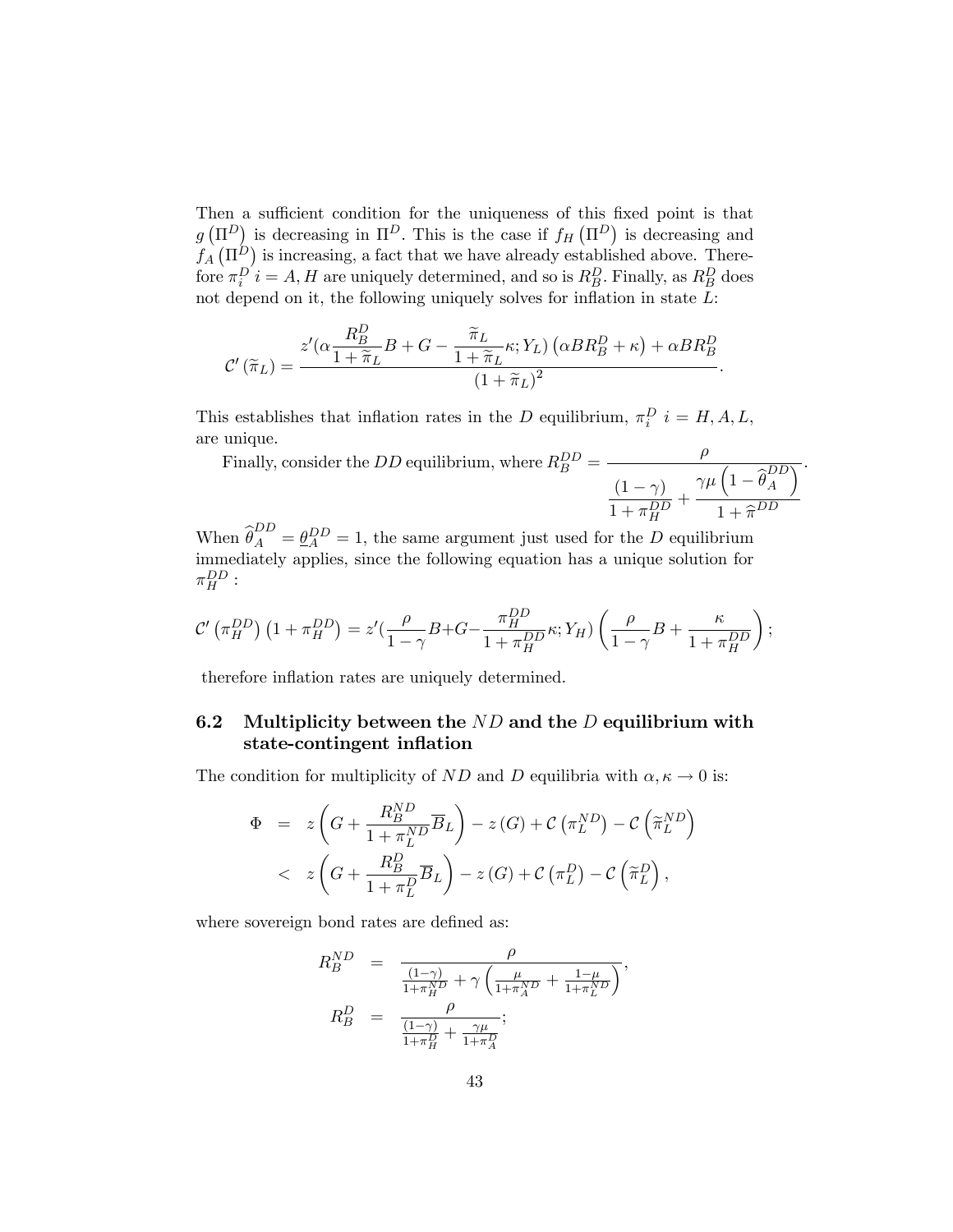and, because of full default and no seigniorage revenue, inflation is set at the value that minimizes its cost  $C'(\widetilde{\pi}_L^{ND})$  $\bigg) ^{\!\!\!\phantom{I}} = \, C ^{\prime} \left( \widetilde{\pi} _L^D \right)$  $= 0$ , implying  $C\left(\widetilde{\pi}_{L}^{ND}\right)$  $\left( \right) = C \left( \widetilde{\pi}_{L}^{D} \right)$ . *.* Therefore we can rewrite the condition for multiplicity as follows:

$$
z\left(G + \frac{R_B^{ND}}{1 + \pi_L^{ND}} \overline{B}_L\right) + C\left(\pi_L^{ND}\right) < z\left(G + \frac{R_B^D}{1 + \pi_L^D} \overline{B}_L\right) + C\left(\pi_L^D\right),
$$

where inflation rates are (uniquely) determined according to the following reaction functions:

$$
(1 + \pi_L^{ND}) C' (\pi_L^{ND}) = z' \left( G + \frac{R_B^{ND}}{1 + \pi_L^{ND}} \overline{B}_L \right) \frac{R_B^{ND}}{1 + \pi_L^{ND}} \overline{B}_L
$$

$$
(1 + \pi_L^D) C' (\pi_L^D) = z' \left( G + \frac{R_B^D}{1 + \pi_L^D} \overline{B}_L \right) \frac{R_B^D}{1 + \pi_L^D} \overline{B}_L.
$$

Here,  $\pi_L^{ND}$  is an equilibrium inflation rate, while  $\pi_L^D$  represents a best deviation, so  $R_B^D$  does not depend on it. Observe that  $\frac{R_B^D}{1+\pi_L^D} > \frac{R_B^{ND}}{1+\pi_L^{ND}} \leq \Longrightarrow$  $\pi_L^D > \pi_L^{ND}$ , as the function on the left-hand sides,  $l(\pi) \equiv (1 + \pi) C'(\pi)$ , is increasing in  $\pi$ , and the function on the right-hand side,  $r\left(\frac{R_B}{1+\pi}B\right)$ ≡  $z'(\cdot; Y_L) \frac{R_B}{1+\pi} B$ , is increasing in the ex-post real rate  $\frac{R_B}{1+\pi}$ . Therefore, if  $\frac{R_B^D}{1+\pi_L^D}$  $\frac{R_B^{ND}}{1+\pi_L^{ND}}$  (and because  $\pi_L^D > \pi_L^{ND}$ , equivalently if  $R_B^D > R_B^{ND}$ ) then there will be multiplicity. Thus we only need to show that  $R_B^D > R_B^{ND}$ ; namely, since  $\gamma (1 - \mu) \frac{1 + \pi_i^{ND}}{1 + \pi_L^{ND}} > 0$ ,  $i = A, H$  we have to show that:

$$
\frac{(1-\gamma)}{1+\pi_H^D} + \frac{\gamma\mu}{1+\pi_A^D} \le \frac{(1-\gamma)}{1+\pi_H^{ND}} + \frac{\gamma\mu}{1+\pi_A^{ND}}.
$$

which is verified if  $\pi_i^D \geq \pi_i^{ND}$   $i = A, H$ . Consider first inflation determination in the ND equilibria, in the states *A* and *H*:

$$
(1 + \pi_A^{ND}) C' (\pi_A^{ND})
$$
\n
$$
= z' \left( G + \frac{\rho}{(1-\gamma)\frac{1+\pi_A^{ND}}{1+\pi_B^{ND}} + \gamma\mu + \gamma(1-\mu)\frac{1+\pi_A^{ND}}{1+\pi_L^{ND}}}\overline{B}_L \right) \frac{\rho}{(1-\gamma)\frac{1+\pi_A^{ND}}{1+\pi_B^{ND}} + \gamma\mu + \gamma(1-\mu)\frac{1+\pi_A^{ND}}{1+\pi_L^{ND}}}\overline{B}_L
$$
\n
$$
(1 + \pi_H^{ND}) C' (\pi_H^{ND})
$$
\n
$$
= z' \left( G + \frac{\rho}{(1-\gamma)+\gamma\mu\frac{1+\pi_B^{ND}}{1+\pi_A^{ND}} + \gamma(1-\mu)\frac{1+\pi_B^{ND}}{1+\pi_L^{ND}}}\overline{B}_L \right) \frac{\rho}{(1-\gamma)+\gamma\mu\frac{1+\pi_B^{ND}}{1+\pi_A^{ND}} + \gamma(1-\mu)\frac{1+\pi_B^{ND}}{1+\pi_L^{ND}}}\overline{B}_L.
$$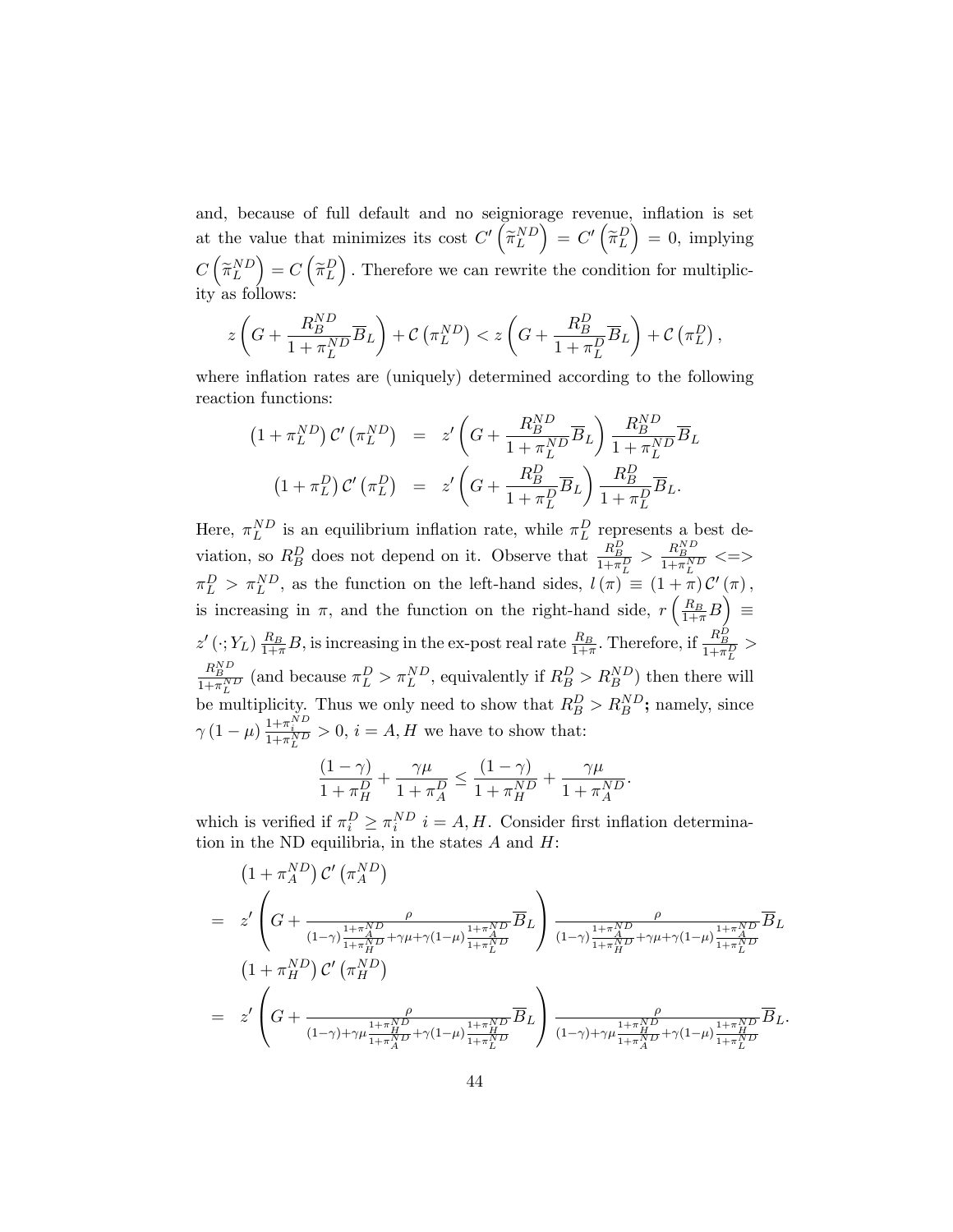These equations determine  $\pi_i^{ND}$  as a function of  $\pi_L^{ND}$ , where  $\pi_i^{ND}$  is larger, the larger  $\pi_L^{ND}$ . This follows from the fact that the right-hand side of both equations is increasing in  $\pi_L^{ND}$  and  $\pi_j^{ND}$ ,  $j \neq i$ . Therefore,  $\pi_i^{ND}$  would reach their maximum (but finite) value for  $\pi_L^{ND} \to \infty$ , for which the term  $\gamma (1 - \mu) \frac{1 + \pi_i^{ND}}{1 + \pi_L^{ND}} \to 0$ . But inflation determination  $\pi_i^D$  in the *D* equilibrium can be thought of as exactly this limiting case, because under complete default in state *L* the term  $\gamma (1 - \mu) \frac{1 + \pi_D^D}{1 + \tilde{\pi}_D^D}$  is multiplied by zero. Indeed it does not appear in the inflation reaction functions, which are otherwise the same as those above:

$$
(1 + \pi_A^D) C' (\pi_A^D) = z' \left( G + \frac{\rho}{(1-\gamma)\frac{1+\pi_A^D}{1+\pi_H^D} + \gamma \mu} \overline{B}_L \right) \frac{\rho}{(1-\gamma)\frac{1+\pi_A^D}{1+\pi_H^D} + \gamma \mu} \overline{B}_L
$$
  

$$
(1 + \pi_H^D) C' (\pi_H^D) = z' \left( G + \frac{\rho}{(1-\gamma)+\gamma \mu \frac{1+\pi_H^D}{1+\pi_A^D}} \overline{B}_L \right) \frac{\rho}{(1-\gamma)+\gamma \mu \frac{1+\pi_H^D}{1+\pi_A^D}} \overline{B}_L.
$$

# 6.3 Existence of threshold for interventions in non-fundamental *D* equilibrium

In the *D* equilibrium where the sovereign and the risk-free interest rates are:

$$
R_B^D = \frac{\rho}{\frac{(1-\gamma)}{1+\pi_H^D} + \frac{\gamma \mu}{1+\pi_A^D}}
$$
  
\n
$$
R^D = \frac{\rho}{\frac{(1-\gamma)}{1+\pi_H^D} + \frac{\gamma \mu}{1+\pi_A^D} + \frac{\gamma (1-\mu)}{1+\tilde{\pi}_L^D}},
$$

optimal default in state *L* implies that the following inequality holds:

$$
\Phi < z\left(T_L^D\right) - z\left(\widetilde{T}_L^D\right) + \mathcal{C}\left(\pi_L^D\right) - \mathcal{C}\left(\widetilde{\pi}_L^D\right) - \alpha \frac{R_B^D}{1 + \widetilde{\pi}_L^D} \left(1 - \omega\right) B; \tag{40}
$$

whereas we assume that this inequality holds for  $\omega = 0$  in the multiplicity range  $\underline{B}_L \leq B < \overline{B}_L$ . Taxes are given by the budget constraints under full  $\det$  *d*efault  $\left(\widetilde{T}_{L}^{D}\right)$ ) and under full repayment  $(T_L^D)$ :

$$
\begin{array}{rcl}\n\widetilde{T}_L^D &=& G - \frac{\widetilde{\pi}_L^D}{1 + \widetilde{\pi}_L^D} \kappa + \frac{\alpha \left( 1 - \omega \right) R_B^D + \omega R^D}{1 + \widetilde{\pi}_L^D} B, \\
T_L^D &=& G - \frac{\pi_L^D}{1 + \pi_L^D} \kappa + \frac{\left( 1 - \omega \right) R_B^D + \omega R^D}{1 + \pi_L^D} B,\n\end{array}
$$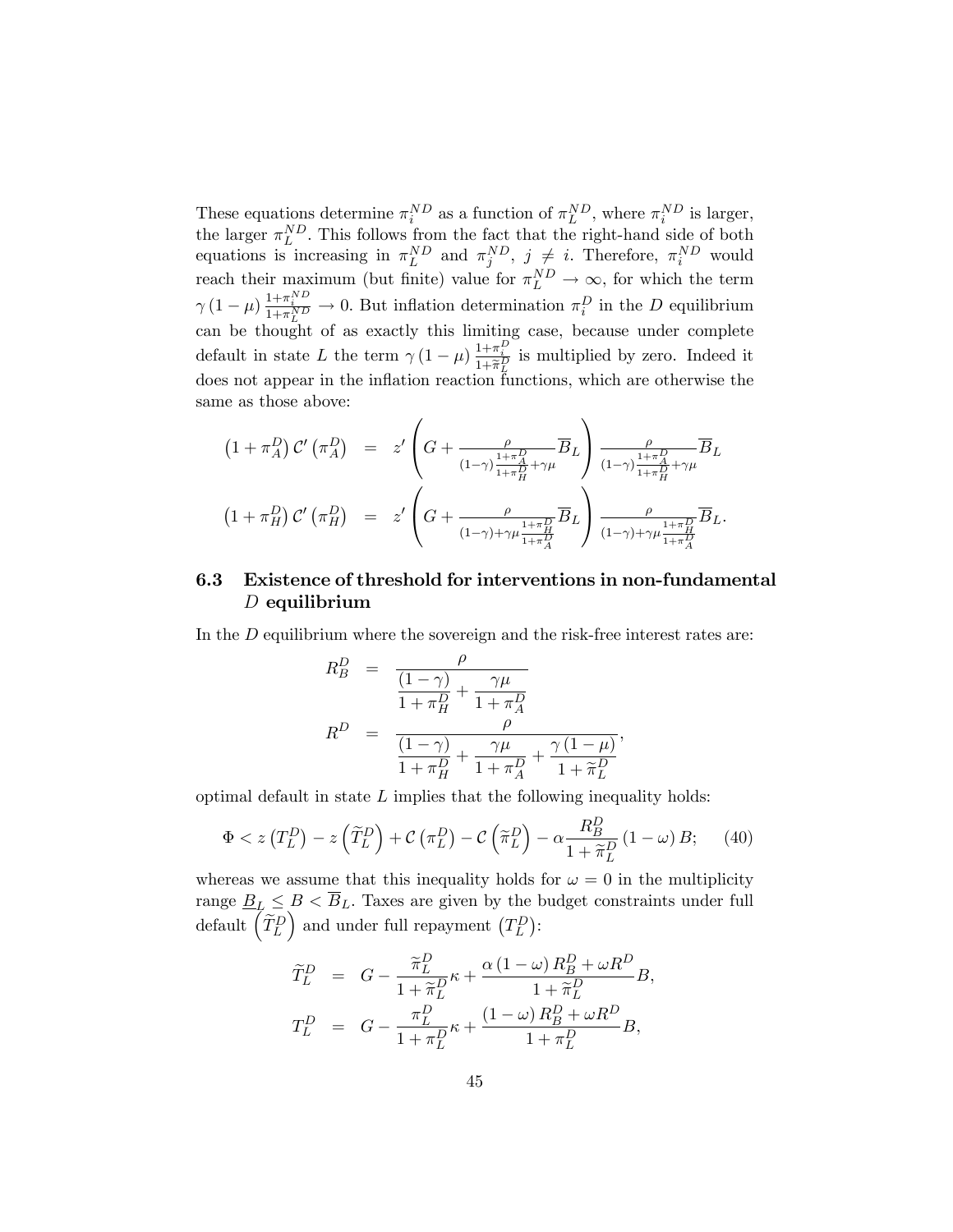while inflation rates obey the reaction functions:

$$
\left(1+\widetilde{\pi}_{L}^{D}\right)^{2} \mathcal{C}'\left(\widetilde{\pi}_{L}^{D}\right)=z'\left(\widetilde{T}_{L}^{D}\right)\left(\kappa+\left[\alpha R_{B}^{D}\left(1-\omega\right)+\omega R^{D}\right]B\right) + \alpha R_{B}^{D}\left(1-\omega\right)B,
$$

$$
(1 + \pi_L^D)^2 C' (\pi_L^D) = z' (T_L^D) (\kappa + [R_B^D (1 - \omega) + \omega R^D] B).
$$

Observe that the last two equations determine inflation rates, which in turn determine taxes.

We need to show that there is a threshold  $0 < \underline{\omega}(B) < 1$  at which (40) holds as an equality, implying that default is no longer optimal. As state above, by assumption this inequality holds for  $\underline{B}_L \leq B < \overline{B}_L$  and  $\omega = 0$ . For  $\omega \to 1$ , the right-hand side of the inequality goes to zero, becoming lower than Φ*.* Therefore, we only need to show that the right-hand side is a decreasing function of  $\omega$ . A sufficient condition is that  $T_L^D, \pi_L^D$  be decreasing in  $\omega$ , while  $\widetilde{T}_{L}^{D}$ ,  $\widetilde{\pi}_{L}^{D}$  be increasing in  $\omega$ . Since  $R_{B}^{D} > R^{D}$ , under full repayment, debt service  $\left[ R_B^D (1 - \omega) + \omega R^D \right] B$  decreases in  $\omega$ . It follows that both  $T_L^D, \pi_L^D$  are also decreasing in  $\omega$ , since a lower debt service will translate into lower distortions at the margin. Debt costs under default,  $\left[\alpha R_B^D (1 - \omega) + \omega R^D\right] B$ , fall with  $\omega$  if and only  $R^D > \alpha R_B^D$ , namely:

$$
(1 - \alpha) \left[ \frac{(1 - \gamma)}{1 + \pi_H^D} + \frac{\gamma \mu}{1 + \pi_A^D} \right] > \alpha \gamma \left( 1 - \mu \right) \frac{1}{1 + \widetilde{\pi}_L^D}.
$$

When  $\tilde{\pi}_L^D \geq \pi_i^D$  this condition is always verified under Assumption 2, as  $1 - \alpha - \gamma > 0$ ; this is the case when  $\pi_i \to 0$ . Obviously,  $\alpha \to 0$  is another sufficient condition holding for any inflation rate.

Finally, it is apparent that welfare is higher off the equilibrium path with interventions at the threshold  $\omega(B)$  than in the *D* equilibrium with  $\omega = 0$ , since off-equilibrium the central bank interventions lower the debt costs, implying lower taxes and inflation, and the economy is spared default costs.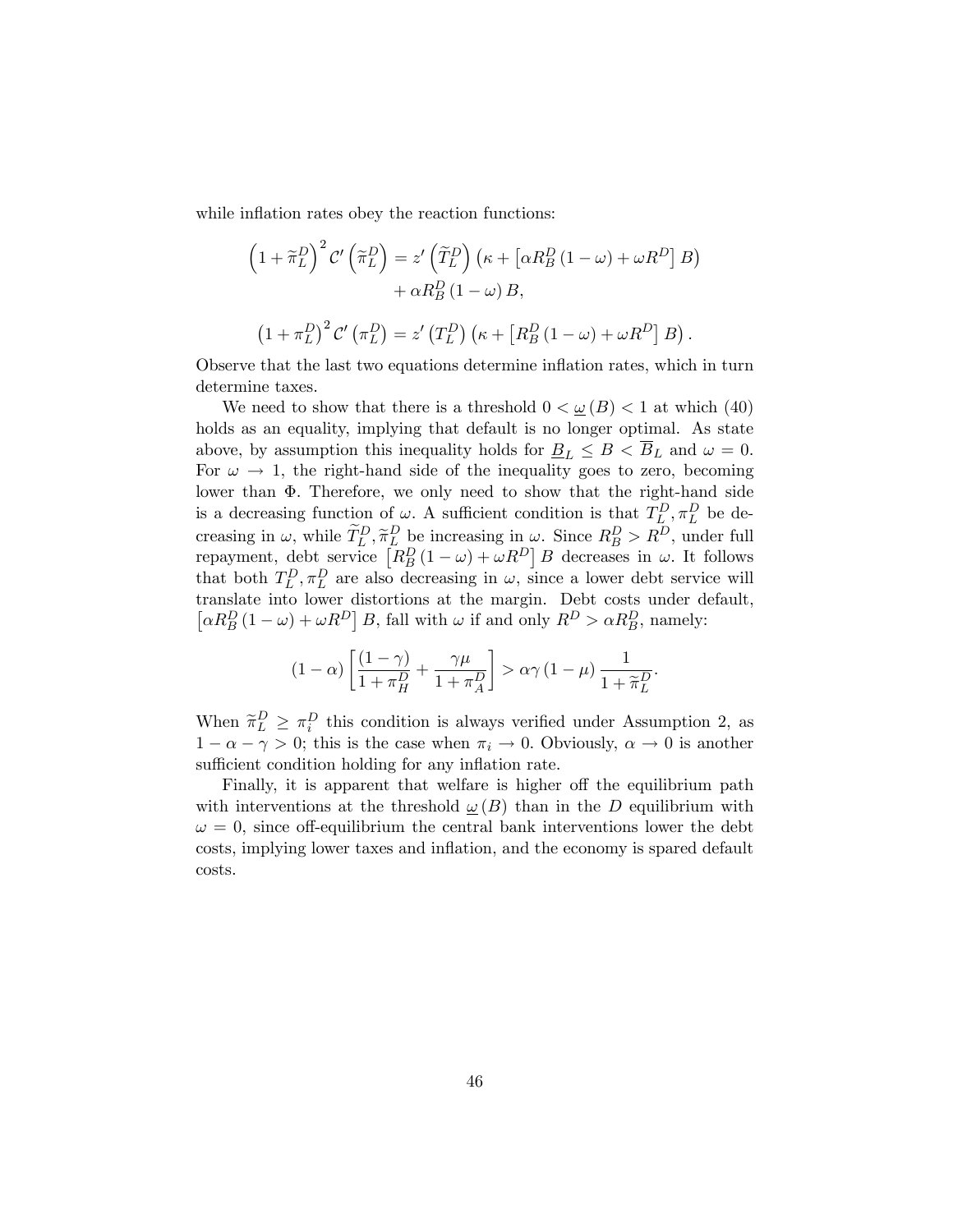Figure 1 Interest costs of issuing public debt as a function of the initial financing need of the government

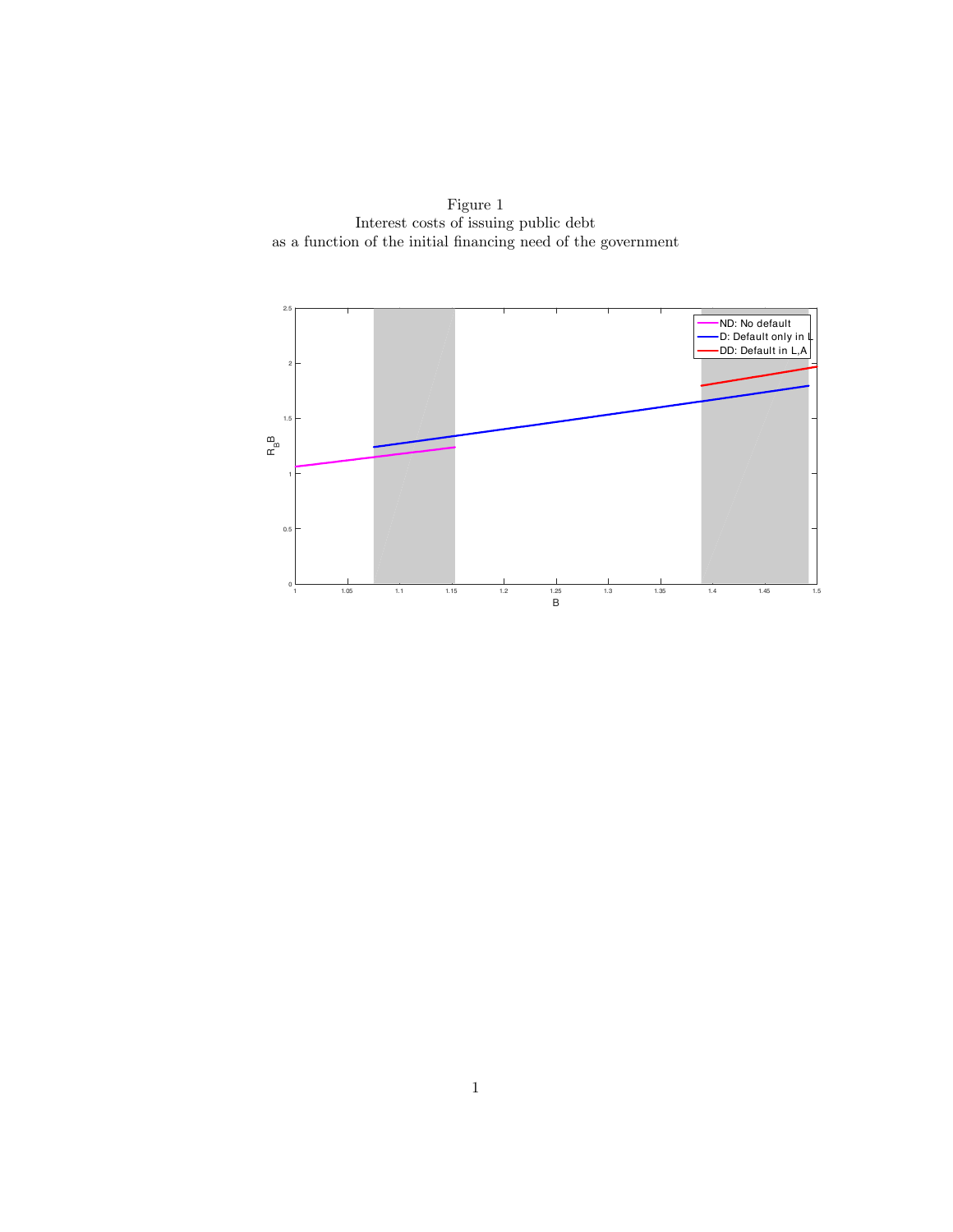Figure 2a Minimum Interventions required to eliminate the non fundamental equilibrium Case of budget consolidation



Figure 2b Welfare with no backstop and with a minimum-intervention backstop Case of budget consolidation